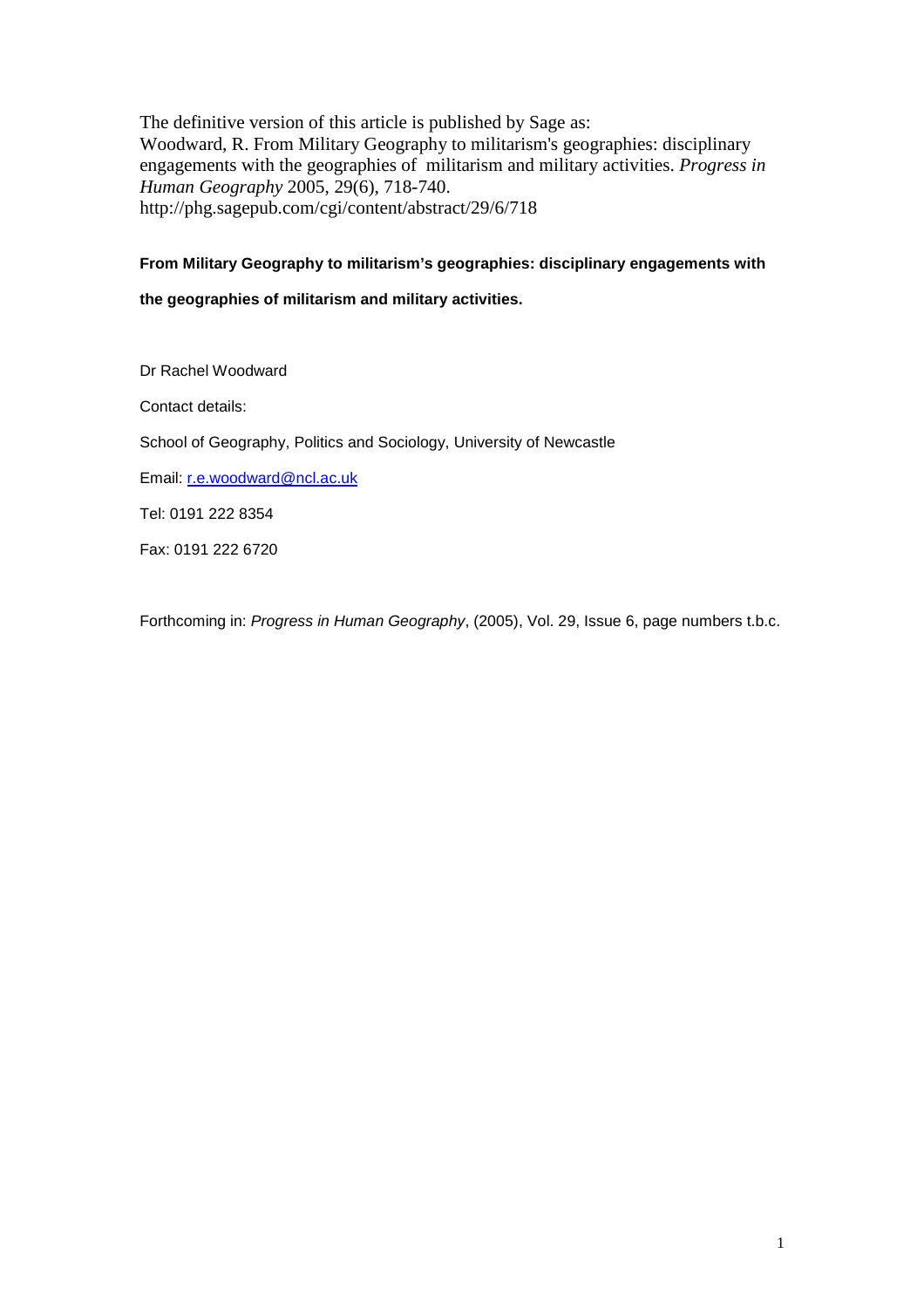**Keywords:** militarism, military geography, military geographies, militarisation, defence, armed forces, war, armed conflict.

### **Abstract**

This paper reviews contemporary approaches in Anglophone human geography to the geographical constitution and expression of militarism and military activities. Three main approaches are identified, and the merits, limitations and insights of each discussed. These are: traditional Military Geography, intimately associated with state military discourses of military power; a broad political geography, focused on the spatiality of armed conflict; and research from across the social sciences on the political economies and socio-cultural geographies of militarism, particularly in non-conflict situations. The paper concludes with some suggestions for further empirical and theoretical inquiry, and argues on moral grounds for a human geography explicitly concerned with military geographies in all their forms.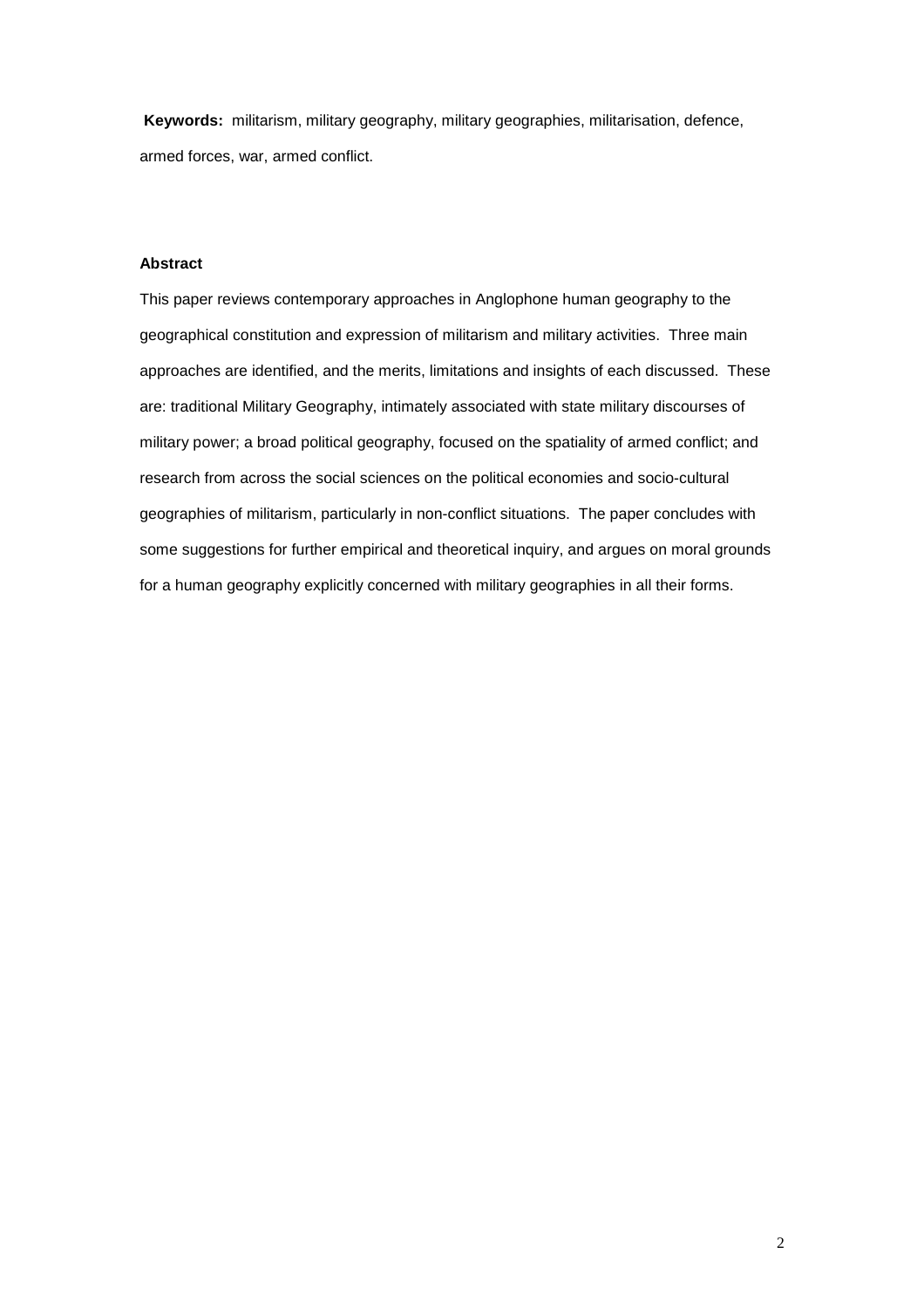### **I Introduction: The Silent Cannon**

Let me start with two initial observations about military geographies, the first personal and the second scholarly. I live in a house on the side of a hill. From the top floor of this house I can see for many miles in most directions. From this vantage point, the geographies of militarism and military activities are visible everywhere I look. I can see the lines of now-redundant defensive barriers and fortifications. I can see an armaments factory, and factories which function as links the supply chains for the arms industry. I can see places where I know military command posts exist, and places where I know they lie hidden underground. When the skies are very clear, I can see the radomes of a military communications station to the north. I can identify the location of a major army field training centre, even though from this angle I cannot see into it. I know that hidden from my view, behind houses and trees, are countless war memorials, an Armed Forces Careers Office, at least three barracks (two regular Army, one Territorial Army), and a naval station. If I look on the right day, at the right time, I can see military convoys trundling up the motorway which links the region to the rest of the country to the north and south. I can see military marks on every part of the view. Yet I don't live in a current or recent battle-zone, or in a territory occupied by a military force. I don't live in a garrison town or a military base. I live in a residential suburb of Gateshead in the north of England. Even in otherwise unremarkable places, military geographies are everywhere. But often you have to know where to look.

Military geographies may be everywhere, but they are often subtle, hidden, concealed, or unidentified. And so it is with their study. As others have observed, militarism and its effects are under-researched in contemporary Anglophone<sup>1</sup> human geography (and in urban studies and sociology too), relative to the significance of both militarism and military activities in shaping contemporary times and spaces (Shaw, 1991; Ó Tuathail, 1996; Dandeker, 2000; Dalby, 2001; Hewitt, 2001; Graham, 2004a). $^2$  This observation, with which I concur, is confirmed if one looks at successive editions of The Dictionary of Human Geography.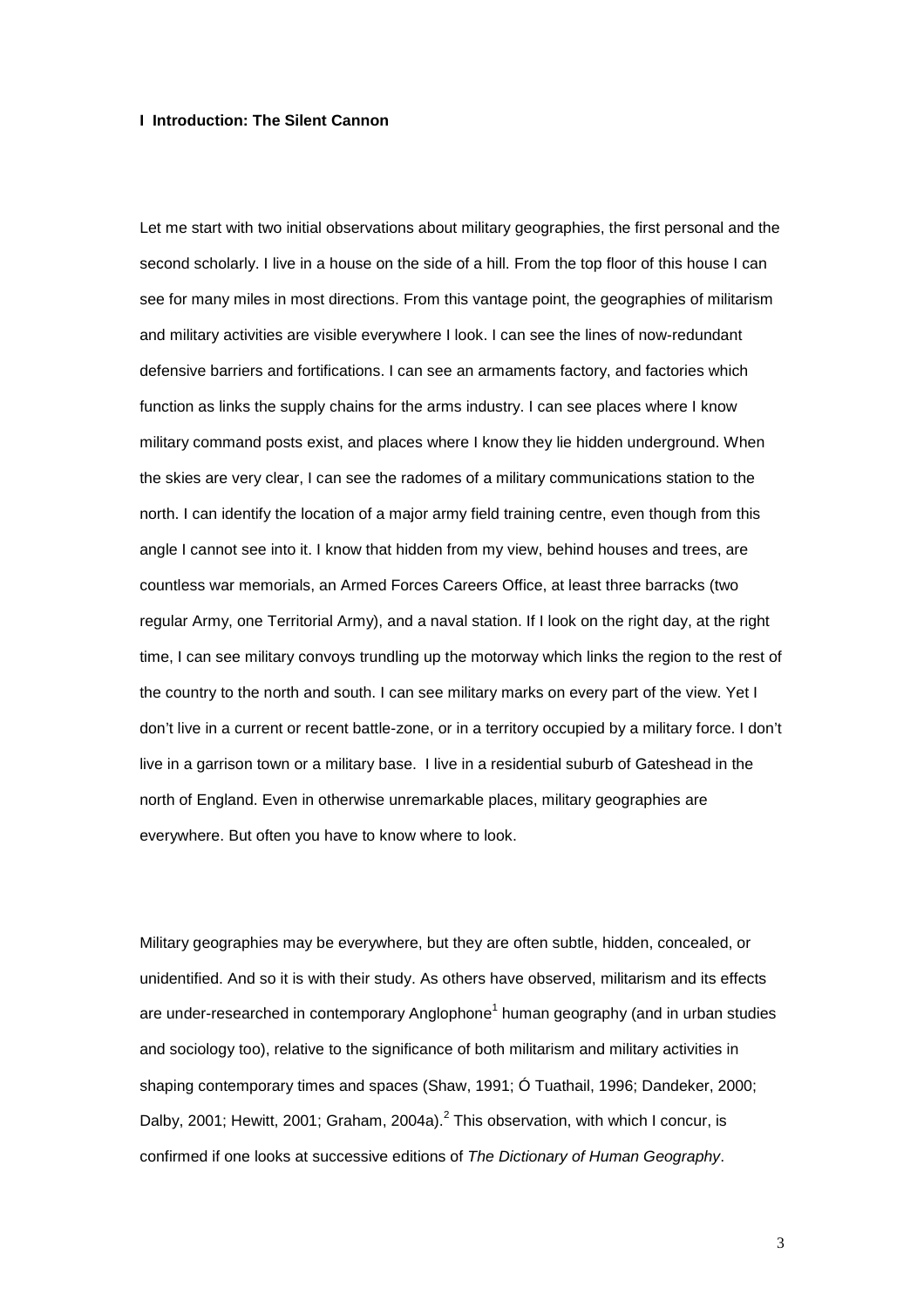Consult the Dictionary for main entries on such keywords as 'arms' (or armed anything), 'defence', 'military', 'militarism' and 'war'. These keywords are entirely absent, across four successive editions. In the first edition (Johnston, 1981) only 'defence' merits an entry in the index, as a public good within a dictionary entry on 'neoclassical economics'. In the second edition (Johnston et al., 1986) the index repeats 'defence' and includes only 'war, representation of demographic consequences', leading to an entry on population pyramids showing the huge impact that the First and Second World Wars had on the population pyramid of contemporary France. In the third edition (Johnston et al.,1994), armed forces, 'military' and 'war' are again absent as main entries in the body of the dictionary and there is a gap, where defence might sit, between 'deep ecology' and 'deindustrialization', despite defence's role in the geographies of both. 'Military action' merits an index entry, but only as an example in a main entry on 'catastrophe theory'. 'Military intelligence, geographers in' refers back to a main entry on 'applied geography', highlighting the role of geographers in military agencies (of which more later). 'Military power and urban origins' refers back to an entry on 'urban origins' and the role of militarism in ancient city foundations. But that is all. The fourth edition (Johnston et al., 2000), despite a preface highlighting significant new entries indicative of a changing and violent world (critical geopolitics, ethnic cleansing, globalization, human rights), still has no main entries for any of the armed forces, 'defence', 'military' or 'war'. The index references to 'military action' and 'military power' remain, and the 'war' entry is expanded: 'war, boundary dispute as cause' leads back to the 'sovereignty' entry; 'war, geographers' role during' leads back to 'applied geography'; 'war and sense of place' leads back to 'sense of place' and the significance of battlefield and monuments; 'war memorials' leads back to 'monuments'.

The Dictionary is two things. First, it is of course a dictionary, an invaluable and reliable reference book providing definitions of the topics, concepts, theories and methods circulating in contemporary human geography. Second, the Dictionary has become something of a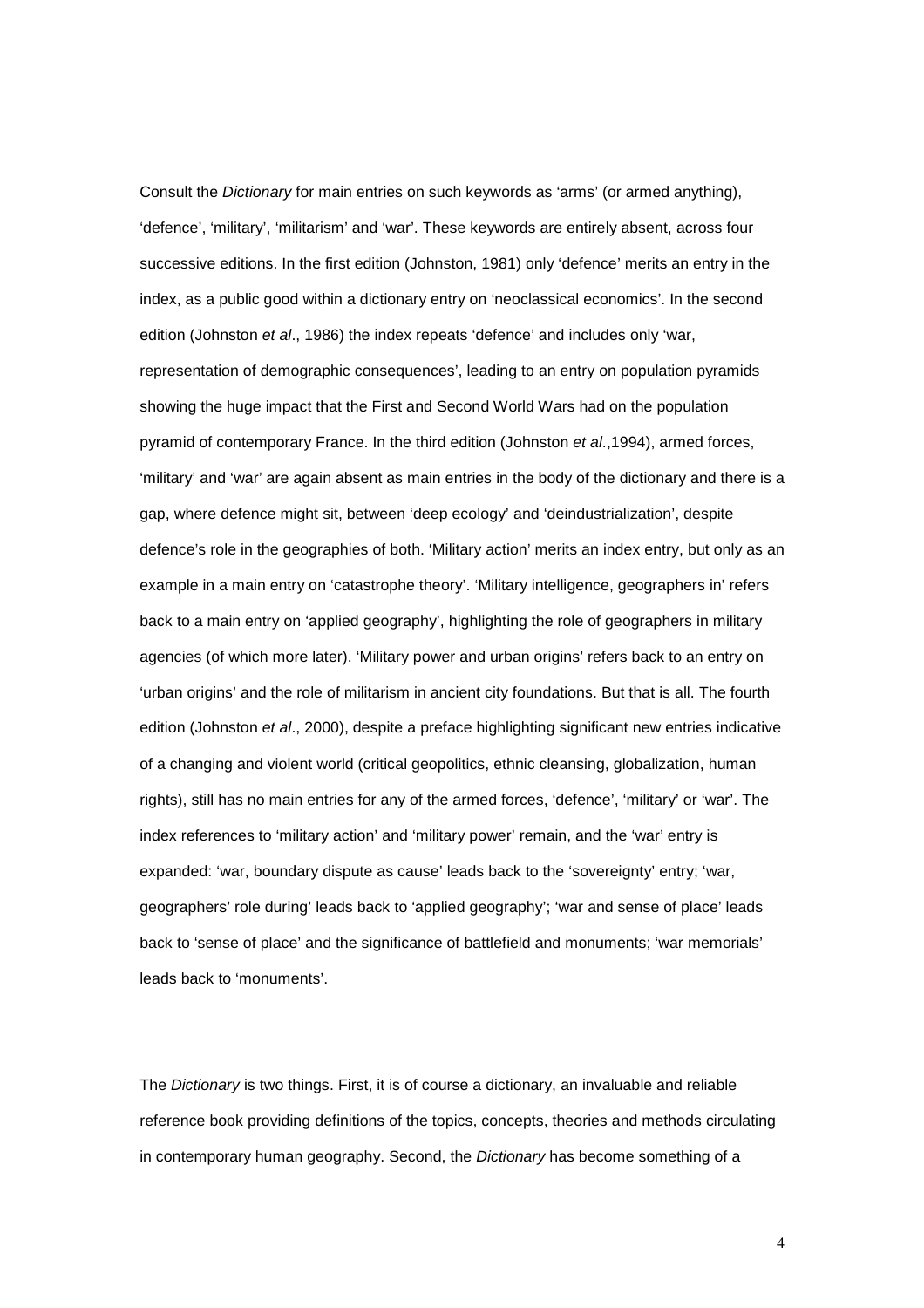definitional text, establishing the parameters and remit of the contemporary discipline of (broadly, Anglophone) human geography. Successive editions have increased the numbers of entries as the discipline has grown and evolved over the 20 years separating the first and fourth editions. Over this time the *Dictionary* has emerged as a powerful tool in the definition of human geography, what it is – and, through its silences, what it is not. Militarism and military activities, and their associates (defence, armed anything, war) don't merit a main entry (see also Mamadouh, 2005, on this point). They are only discernible at the margins, where they exist in the index as footnotes to different stories.<sup>3</sup> Like the view from my window, these index entries hint at the multiplicity and ubiquity of military geographies, and they provide some clues to where disciplinary engagement lies. But you have to know where to look.

The purpose of this paper is to argue for greater visibility within the discipline of Geography of the geographies of militarism and military activities. It reviews the dominant contemporary approaches to military issues in Anglophone human geography, and argues for a critical approach to the study of the geographies of militarism and military activities that is capable of understanding their full geographical constitution and expression. The first approach discussed is traditional Military Geography, a sub-field of the discipline aimed explicitly at the application of geographical tools and techniques to the solution of military problems. Military Geography, I argue, is limited by the narrowness of its field of vision and by its close identification with the military objectives of the state, which restricts its abilities to grasp fully the disparate and contested geographies of militarism and military activity. The second approach discussed is that which understands the geography of militarism and military activities in terms of the spatiality of armed conflict, predominantly (although not exclusively) that emanating from self-identified political geography. Existing studies, I argue, are significant for their insights into the geopolitical causes and consequences of armed conflict in shaping the world, but are less helpful in generating a fuller understanding of the extent to which militarism and military activities imprint themselves onto social and spatial relations. The third approach discussed is that of an emergent critical military geography that, whilst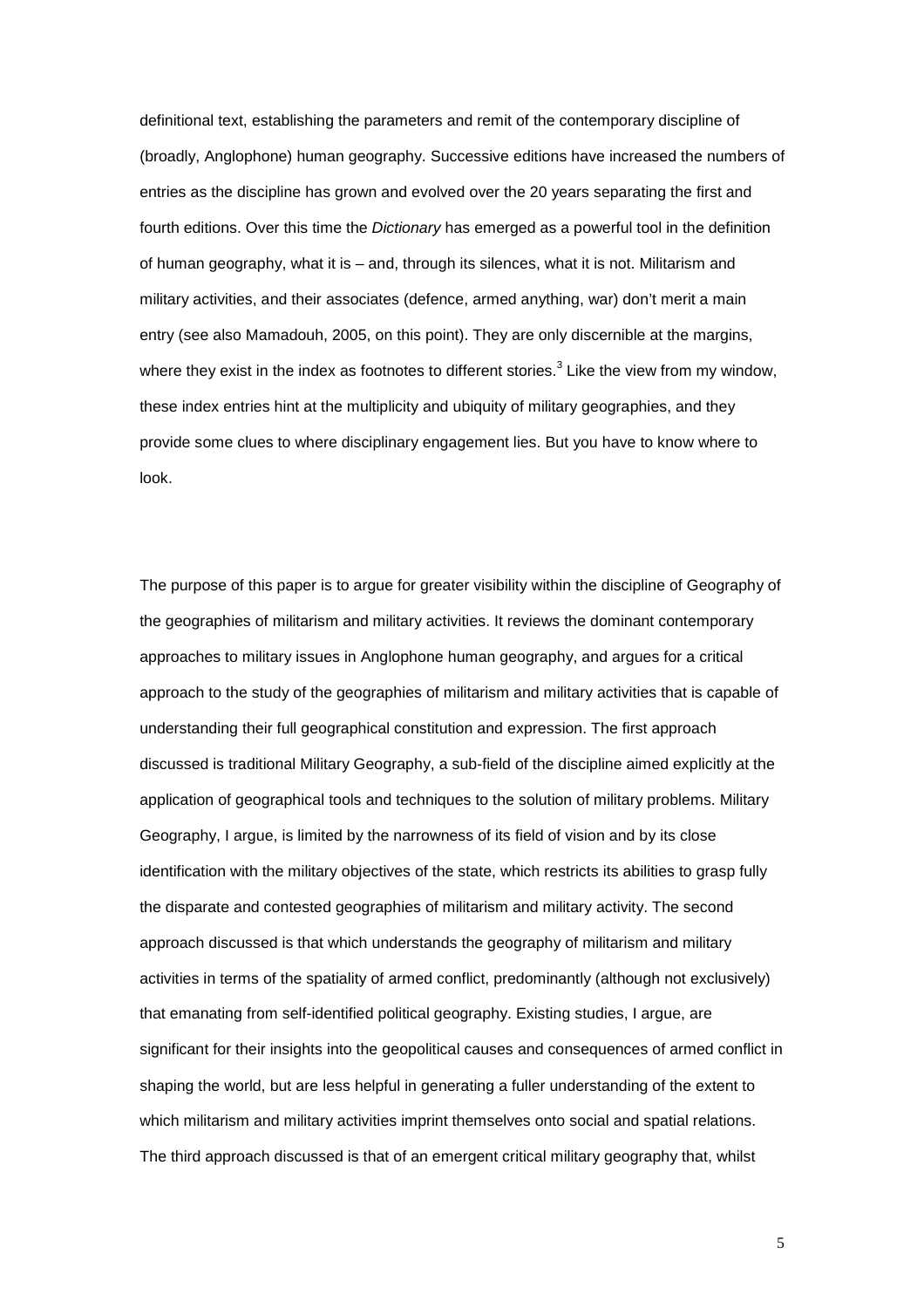recognising the significance of armed conflict, looks beyond it for what this tells us about the wider geographical imprint of militarism and military activities. I select for discussion literatures (self-consciously Geographical or otherwise) on issues relating to the politics of military land use, the political economies and social geographies of a military presence, and the cultural geographies of military representation. The paper concludes with a speculative explanation for the relative invisibility of some military issues within contemporary Anglophone human geography, and suggests two avenues for conceptual and empirical research to take a critical military geography further. I end by arguing for the moral necessity of a politically engaged military geography as a feature of both contemporary human geographical scholarship, and as an essential component of tertiary geographical education.

In this paper, I define 'military geographies' as the geographies both constituted and expressed by military activities and militarism. This definition draws on the work of theorists of militarism, between whom there is debate about the meaning of the term. Some – Smith and Smith (1983) for example – prefer to see 'militarism' as a descriptive rather than an analytic term, defining militarism as the effects of various causes, rather than the cause of various effects. They justify this approach with an observation about the huge variety of outcomes and processes that the term 'militarism' refers to, from high military spending to government by martial law. An alternative and more dominant conceptualisation understands militarism as an analytic term denoting the extension of military influence into civilian social, political and economic spheres (Thee, 1980), a temporally and spatially contingent process (Shaw, 1991; Carlton, 2001), that normalises war and preparations for war (Mann, 1988; Keeble, 1997). Militarism is understood therefore as a process with an effect, and it is the analytic definition of militarism that is used here in order to place emphasis on the executive power of militarism. This definition can be refined further. Johnson (2004), in his coruscating analysis of contemporary US imperialism, draws on the work of Vagts (1959) to make a finer distinction between 'military' (the things a nation requires for defence) and 'militarism' (the prioritising of the institutional promotion and preservation of a nation's armed forces). This distinction is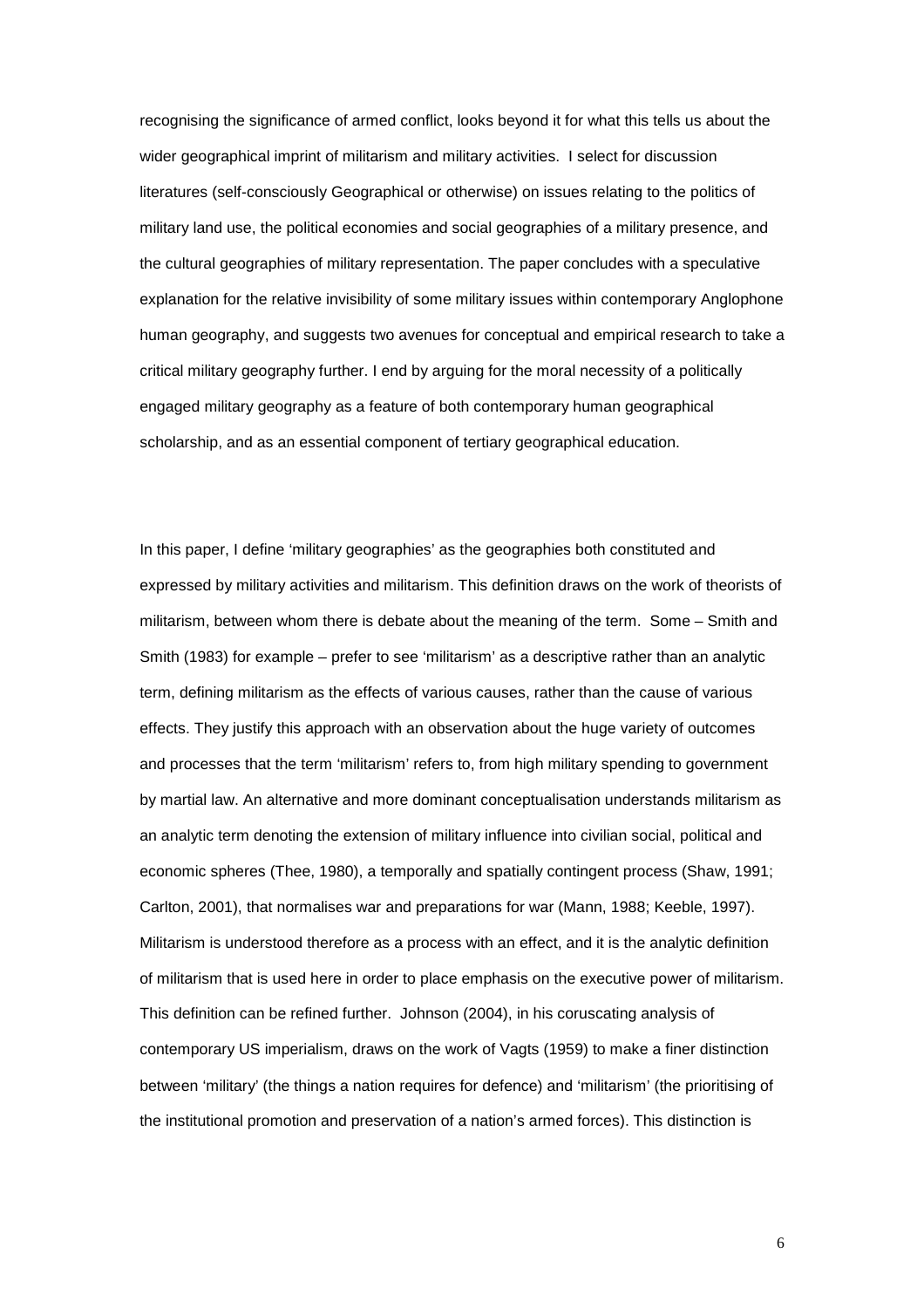useful when teasing out military geographies. Following Johnson, I would argue that we can distinguish both:

- geographies of military activities, as the patterning of material entities and social relations across space shaped by the production and reproduction of military capabilities; and
- geographies of militarism, as the shaping of civilian space and social relations by military objectives, rationales and structures, either as part of the deliberate extension of military influence into civilian spheres of life and the prioritising of military institutions, or as a byproduct of those processes.

The intention behind this paper is not to dwell here on distinctions between the geographies of militarism and those of military activities, but rather to explore how both constitute what I term 'military geographies'. Nor is this paper an attempt to provide a theory of militarism – its sociology, political economy or politics – as a geographical practice. The intention is to review how militarism's inherent spatiality – its effects on spaces, places, environments and landscapes – has been approached by the discipline of geography.

## **II Military Geography<sup>4</sup>**

The Dictionary of Human Geography's silence about 'military geography' is indicative of a deep ambivalence within the discipline about Geography's engagement with military matters. Anglophone geography is not alone in having a history and a present of engagement with the military objectives of the state. Examples include general accounts of geography's disciplinary connections to empire (Unwin, 1992; Godlewska and Smith, 1994; Bell et al, 1995; Livingstone, 1998; Mayhew, 2000; Jones and Philips, 2005; Mamadouh, 2005), and specific accounts of the state military/geographical disciplinary nexus in French and German (see Heffernan, 1994, 1998; Clout 2004 on Boulanger, 2002; and particularly Mamadouh, 2005, who deals extensively with these traditions), Latin American (Harvey, 1974; Radcliffe and Westwood, 1996; Radcliffe, 1999; Hewitt, 2001), Israeli (Falah, 1994), Arab world (El-Bushra and Muhammadain, 1992; Hanafi, 1992) and Iranian geographies (Kashani-Sabet, 1998).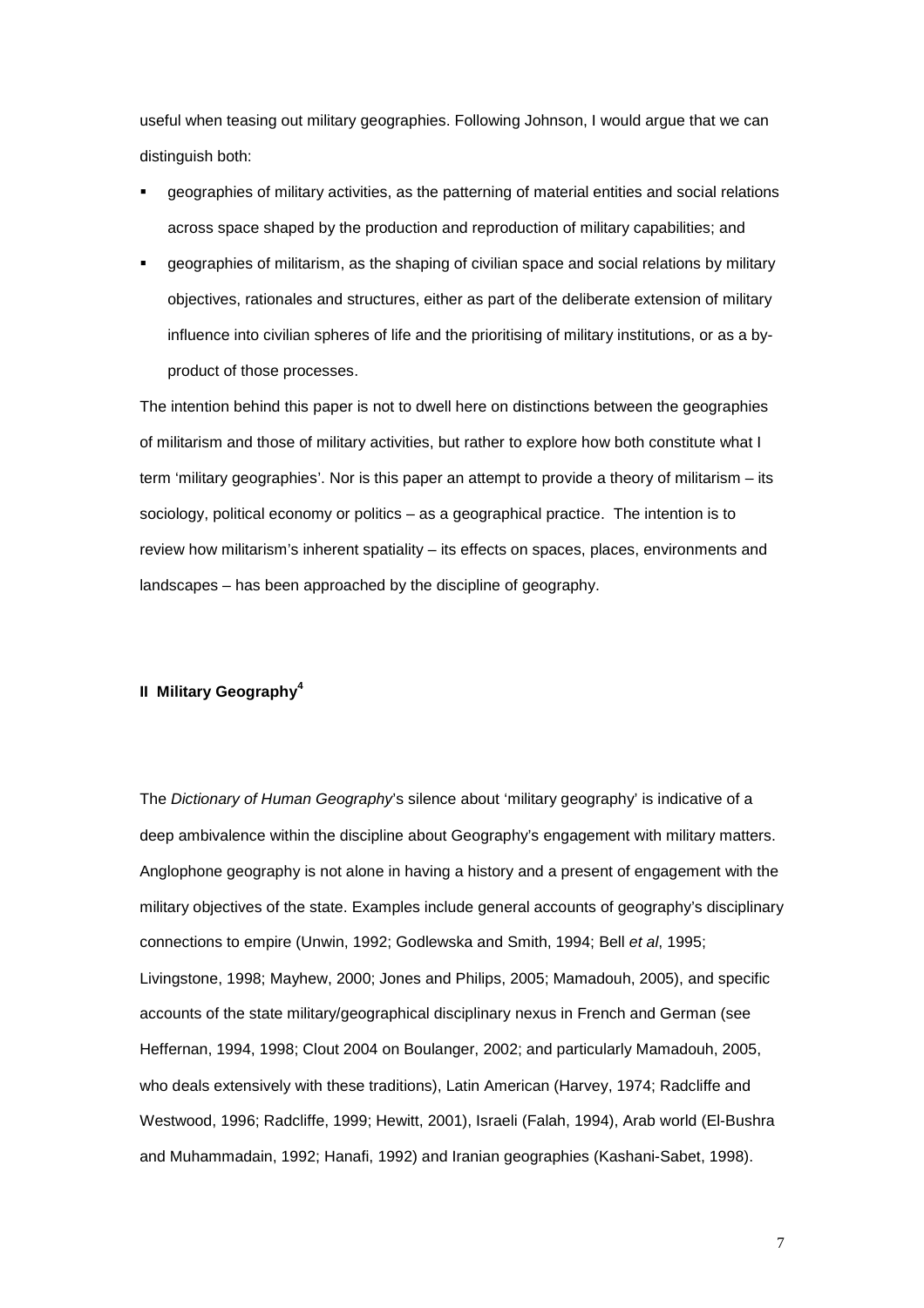Geography and geographers the world over have long been of service to state and/or empire, political entities which have long been associated with the pursuit of military violence.

In Britain, the foundation of the Royal Geographical Society in 1830 was closely bound to the territorial ambitions of the British state, ambitions expressed through military power and control. This connection was manifest both in the activities of the Society in guiding imperial expansion with knowledge of the places forced or coerced into Empire, and also through the close connections of its personnel with the military establishment (Freeman, 1980; Unwin, 1992; Driver, 2000). This close relationship continued into the  $20<sup>th</sup>$  century, particularly during wartime, through the engagement of Geographers in producing descriptions of the world for military and related purposes (see for example May, 1909; MacDonnell, 1911; Cornish, 1916, 1918; Salt, 1925; Cole, 1930; for recent reflections on the wartime roles of geography and geographers in Britain, see Stoddart, 1992; Heffernan, 1996, 2000; Clout and Gosme, 2003). Yet a self-conscious Military Geography failed to root in the UK from these origins. The disciplinary history in the USA is rather different. A School of Geography, History and Ethics was founded at the United States Military Academy West Point in 1818 (Unwin, 1992). This initiated the incorporation of geographers and the pursuit of geographical knowledge at the heart of the US military, in the State Department and the United States Military Academy, in wartime and beyond (see Unwin, 1992; Harris, 1997; Smith 2002). Military Geography exists in the USA as a self-conscious sub-discipline, with disciplinary status through its specialty group within the discipline's professional association, the Association of American Geographers, and close ties remain between the sub-discipline and the military (and I return to this below).

What is Military Geography, exactly? Palka and Galgano define it as 'the application of geographic information, tools, and techniques to military problems' (Palka and Galgano, 2000, p.xi), and there is little in the Military Geography literature that would dispute the accuracy of this definition. Contemporary Military Geography scholarship has two dominant foci. The first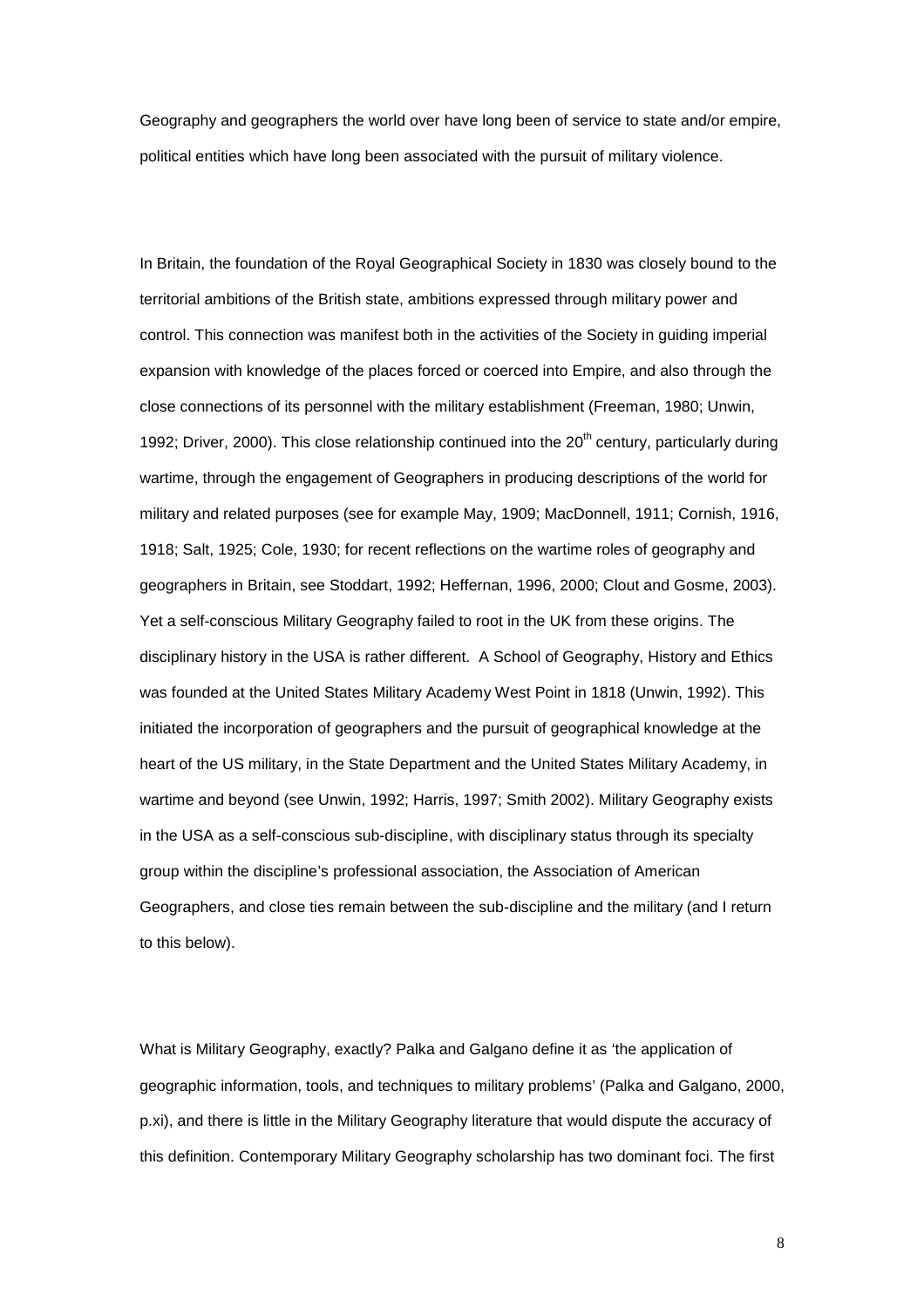is the study of the effects of the physical environment on military strategy – the 'terrain and tactics' approach. Although not exclusively historical, much of the scholarship in this tradition seeks to analyse past military encounters in terms of the physical environment of the battlefield (see, for example, O'Sullivan and Miller, 1983; O'Sullivan, 1991, 2001; Winters et al, 1998; Collins, 1998; Galgano, 2000; Henderson, 2000; Grabau, 2000; Lindberg and Todd, 2001; Stephenson, 2003). We should note that explorations of 'terrain and tactics' are not the sole preserve of those who call themselves 'Military Geographers' – see for example, Doyle and Bennett's evaluations of terrain in key First World War campaigns (1997, 1999), and Doyle and Bennett's edited collection of essays on terrain issues (2002). However, this 'terrain and tactics' approach, informed by normative assumptions about warfare, and deploying detailed description to explain the outcomes of particular tactics and geopolitical strategies (see Gray and Sloan, 1999), sits comfortably within Military Geography's definition of itself as an applied discipline. The teaching of strategy and tactics, using geographical information, is a staple of military training academies such as West Point and the US Army War College.

The second focus of Military Geography is that suggested by Palka and Galgano's definition above, in the application of geographical knowledge to military problems. Examples would include Corson's (2000) discussion of strategic mobility issues in Military Operations Other Than War contexts; King et al's (2004) discussion of locational analysis in the identification of tropical sites for weapons testing; the use of Geographical Information Systems and remote sensing in defence, training and operations (Herl, 2000; Beck, 2003; contributors to Cutter et al, 2003); assessments of the physical and human geography of Iraq (Malinowski, 2003), Afghanistan (Palka, 2004a) and North Korea (Palka, 2004b); and the use of cultural geographical knowledge in military operations (Thompson and Grubbs, 1998).

Military Geography exists as a component of tertiary studies in some US institutions within and beyond the military academy, and is recognised within the institutional structures and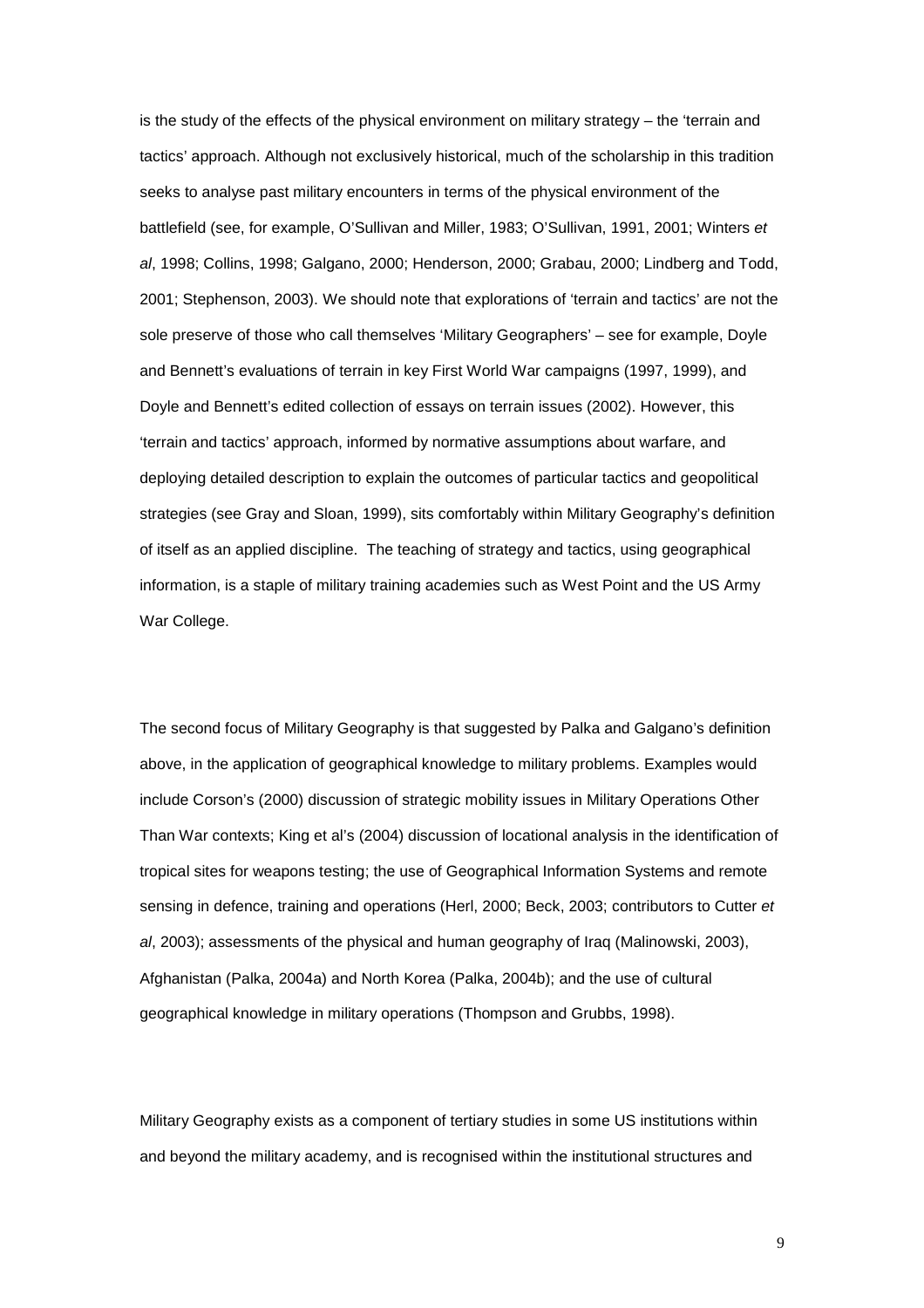disciplinary definitions in the United States (see Palka, 2004c). However, Military Geography is very much a specialist and minority interest in broader Anglophone human geography. It can boast no journal of its own, no key thinkers of international standing, no wider purchase on academic Geography agendas beyond those mentioned for which I suggest two reasons.

The first revolves around the evolutionary stasis of Military Geography. It has failed to develop along the pathways suggested by developments in the wider discipline, leaving it a largely atheoretical, descriptive geography floating in the wake of a theory-powered, critical social science. To illustrate: Military Geography was defined in 1899 by T. Miller Maguire as the application of topographical and environmental knowledge to the conduct of military campaigns, and the strategic and tactical considerations to be taken into account (Maguire, 1899). Over the twentieth century and into the twenty-first, this understanding of Military Geography has held fast, with only minor refinements. So, for example, Peltier and Pearcy in a key Military Geography textbook define Military Geography as 'the application of geographic discipline in the conduct of military affairs. It focuses on the geometry of military situations and on the effect of the location, characteristics, and distribution of environments, peoples, forces, and things upon military activities and thus ultimately upon command decisions' (1966: 7). It is defined as being concerned with places and regions, their properties and differences, physical and social, and with the way the efficiency of military activities or the solution of military problems is influenced because places are different. It is underpinned by a basic assumption that through the application of 'geographic sciences', military science may gain in precision and predictability. More recent definitions differ in detail but little in substance; see Palka and Galgano's definition above. In their state-of-the-sub-discipline collection (Palka and Galgano, 2000), Peltier and Pearcy's analytic framework, distinguishing between systematic, topical, regional approaches, is updated to take account of the changing nature of military operations in the post-war, post-Cold War world to include peacetime and Military Operations Other Than War (MOOTW) contexts as well as war, and the scales at which it might focus (strategic, operational, tactical). However, as the book's chapters demonstrate, Military Geography has been largely untouched by the power of concepts and theories so crucial in driving forward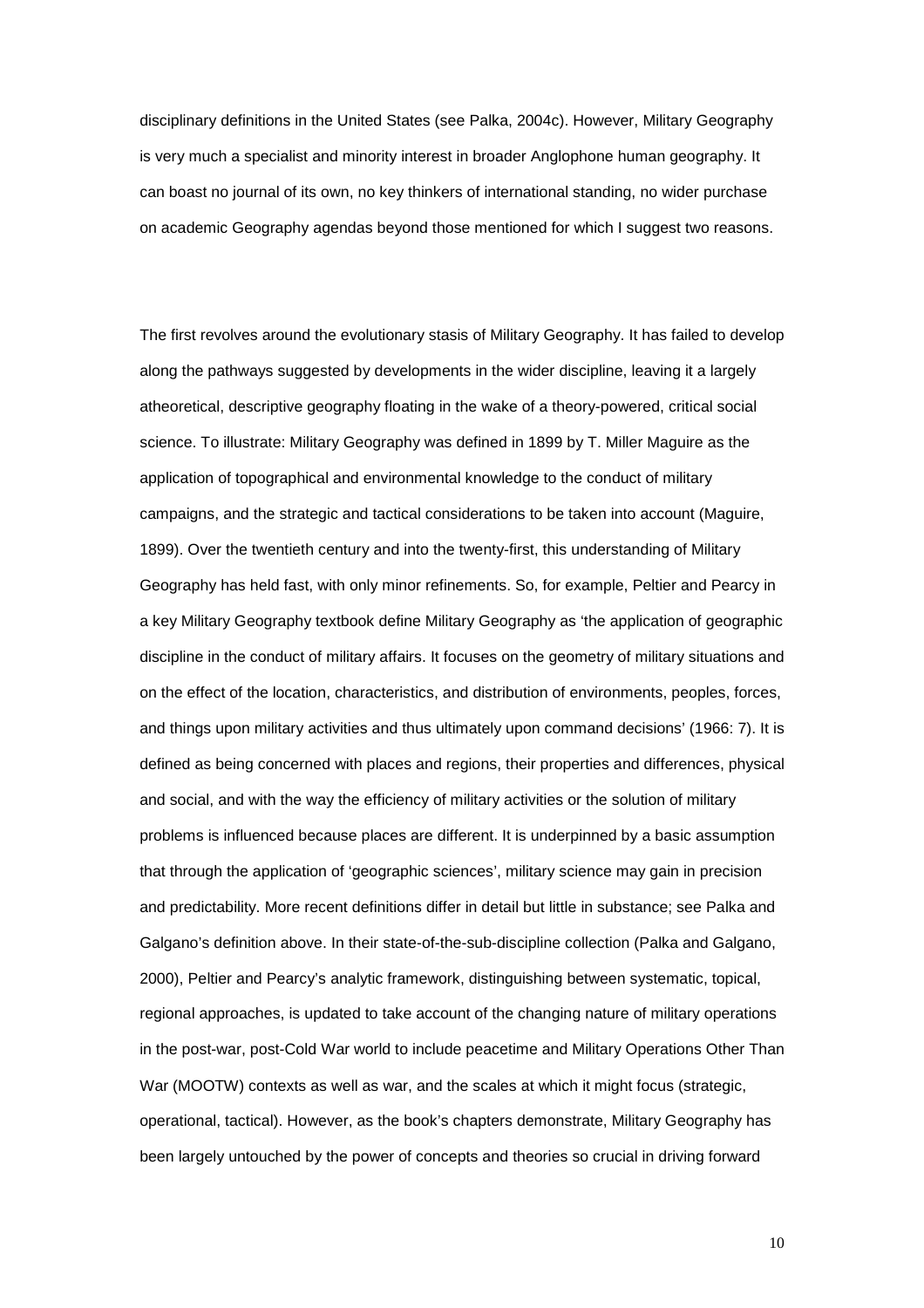scholarship in Geography and other social sciences. The one place where Military Geography might be seen to constitute the leading edge is in the development of Geographical Information Systems and remote sensing. Indeed, as Cloud (2002) makes clear, our contemporary, civilian, academic applications of GIS tools and techniques are of military origin.

A second reason for Military Geography's minority status (and an explanation perhaps for its evolutionary stasis) revolves around the politics of its stated imperatives as an applied social science in service to military objectives. Palka and Galgano's lament is telling, and worth quoting in full:

The demise of military geography among universities and academics coincided with the widespread social and political unrest that occurred in America during the mid-1960s and early 1970s. During that era, anti-war sentiments and a general mistrust of the federal government prompted geographers to become increasingly concerned with being socially, morally, and ecologically responsible in their research efforts and professional affiliations with government agencies. Contributing to the war effort in Vietnam came to be regarded as irresponsible by many members of the AAG. The controversy surrounding the Vietnam War cast a persistent shadow on military geography as an academic discipline throughout the 1970s. (Palka and Galgano, 2000: 3-4)

As they observe, the late 1960s saw in North America the emergence of a self-described radical geography, from the ferment of mass political activism, the civil rights movement, the environmental movement and anti-war protest (Peet, 2000). It is not that radical geographers were not alert to the geographies of militarism and military activities – see, for example, Lacoste's analysis of US bombing strategies on the Red River delta in Vietnam (Lacoste, 1973), Massabni (1977) on violent repression and urban destruction in Beirut, and Roder (1973) on war's effects in Angola and Mozambique. But reticence about engaging with military institutions, coupled with the pressing political imperative of engaging with the geographies of other social struggles, drove geographers away from Military Geography and,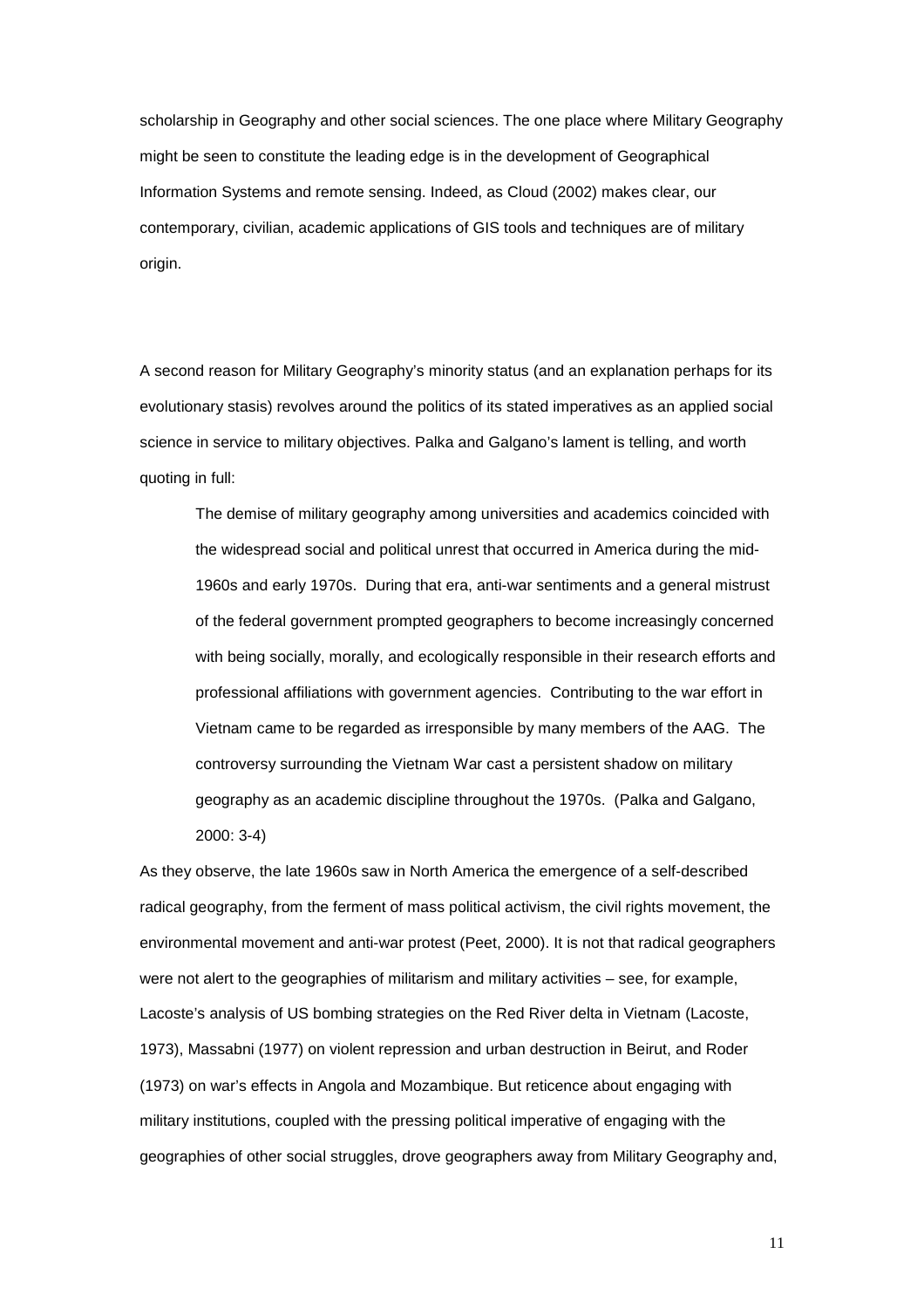it seems, from the study of militarism's geographies. The critiques of logical positivism, the emergence of Marxist and leftist critiques to the study of geography, and in turn the structuralist and post-structuralist approaches that have followed, provided powerful tools for a politically-engaged human geography. One outcome (of many) has been the emergence (or re-emergence?) of political geography's critiques of the play of international power relations across space, including a critical geopolitics with its efforts at illuminating the ways in which power – particularly military power – is written into and across space (more of this later).

Meanwhile, Military Geography has been left standing, concerned only with the contributions it can make to the pursuit of military objectives, and guided primarily by positivist approaches to the study of social relations and space. Furthermore, the sub-discipline is self-consciously and explicitly 'applied', in that it sees itself as an academic field with direct, practical applications to the conduct of state-sanctioned, organised violence. Military Geography is intimately bound up with the US military, and has been since its inception; Eugene Pearcy (co-author of Peltier and Pearcy, 1966) was 'The Geographer' for the US State Department, and key positions in the Military Geography Specialty Group have traditionally been held by military officers teaching, for example, at the United States Military Academy West Point, or academics working under contract on military-related projects.<sup>5</sup> Military Geography facilitates the engagement of the defence sector and state military power with the tertiary education sector (for critical accounts, see Graham, 2005; Mitchell, 2005).<sup>6</sup> Military Geogaphy facilitates military violence. See, for example, Beck's assertion that his use of remote sensing was of great utility to the US military in bombing the Zhawar Kili region's caves during the US's military strikes in Afghanistan in late 2001 (Beck, 2003). See also the collection edited by Malinowski (2003) presenting Iraq for military consumption. Military Geography is intimately tied to, and constitutive of, US military and state discourses of military power, nation-building, territorial defence and expansion, national sovereignty and national security.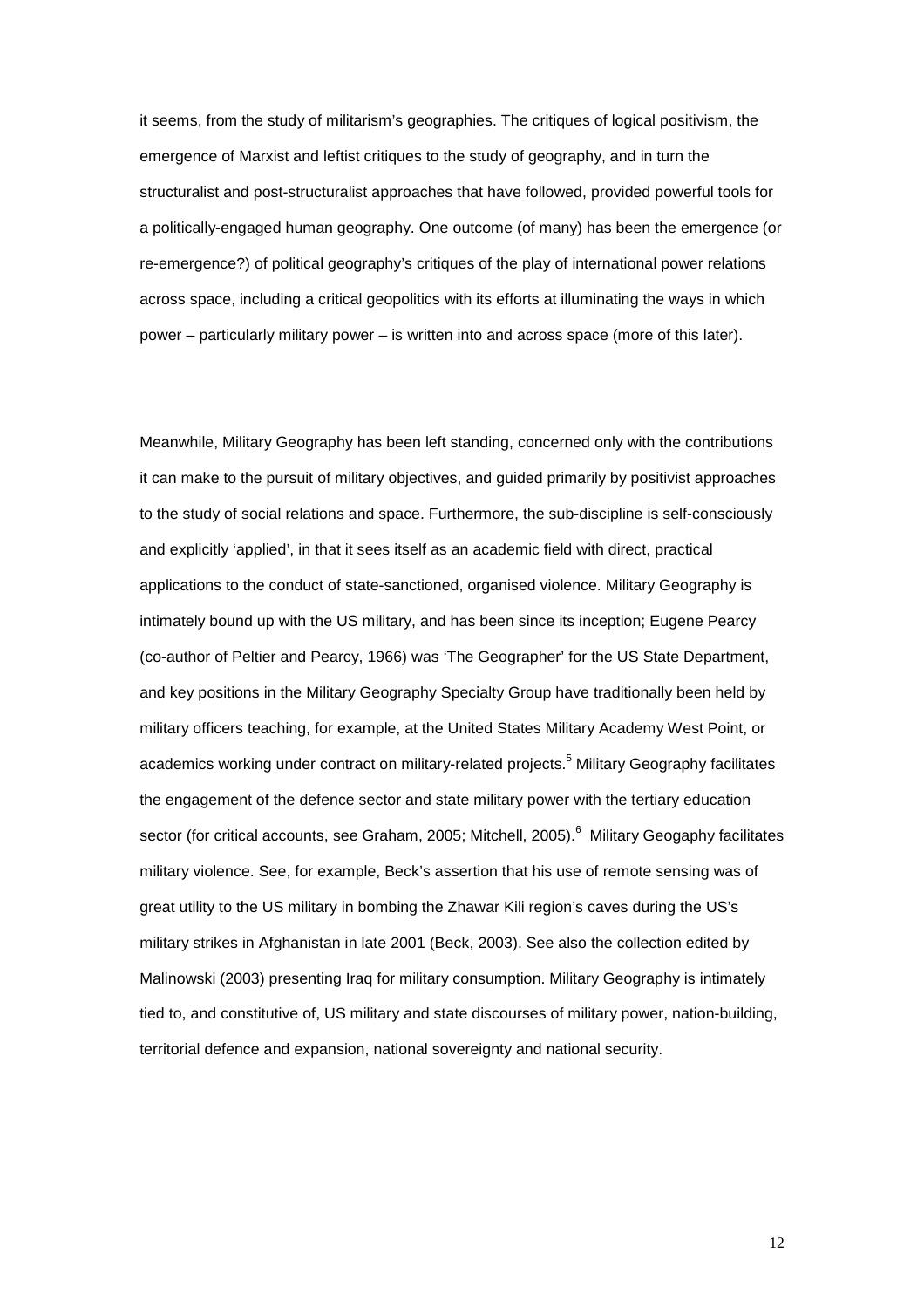Military Geography is thus doubly damned in the eyes of many, both for being an atheoretical, positivist backwater, and for being adjunct to the pursuit of imperial and military power (and all the abuses that this entails) through its stated intention of assisting in US military objectives. Many geographers working within critical or radical, Marxist or leftist appraoches would see Military Geography, as currently defined, as not just 'irresponsible' for geographers, but as incompatible with more progressive political concerns such as a critique of military and state discourses of nationhood, security and military power.<sup>7</sup>

One approach to the study of the geographies of military activities, then, has been that proposed by Military Geography, which takes in its current form a view of geographical scholarship as contributory and enabling to wider military ambitions and objectives. This approach, representing the fossilised remains of an older geographical tradition, exists on the margins of contemporary Anglophone human geography, particularly those geographies informed by structuralist and post-structuralist critiques of power and social relations, and guided increasingly by a progressive, emancipatory politics critical of the social consequences of militarism, the use of military power and militarisation. This, perhaps, explains the Dictionary's silences; Military Geography is viewed as having little to add to contemporary geographical debates. To illustrate, let me return to my view from my Gateshead window. The question I would pose, looking out at a view littered with the marks of militarism and military activities, is whether the analytic approach suggested by Military Geography is useful in explaining the view. The answer, for Military Geography, would be no. Military Geography is not about explaining the spatial consequences of militarism; it is about contributing to the spatial expression of militarism and military activity.

#### **III Studying the geographies of armed conflict**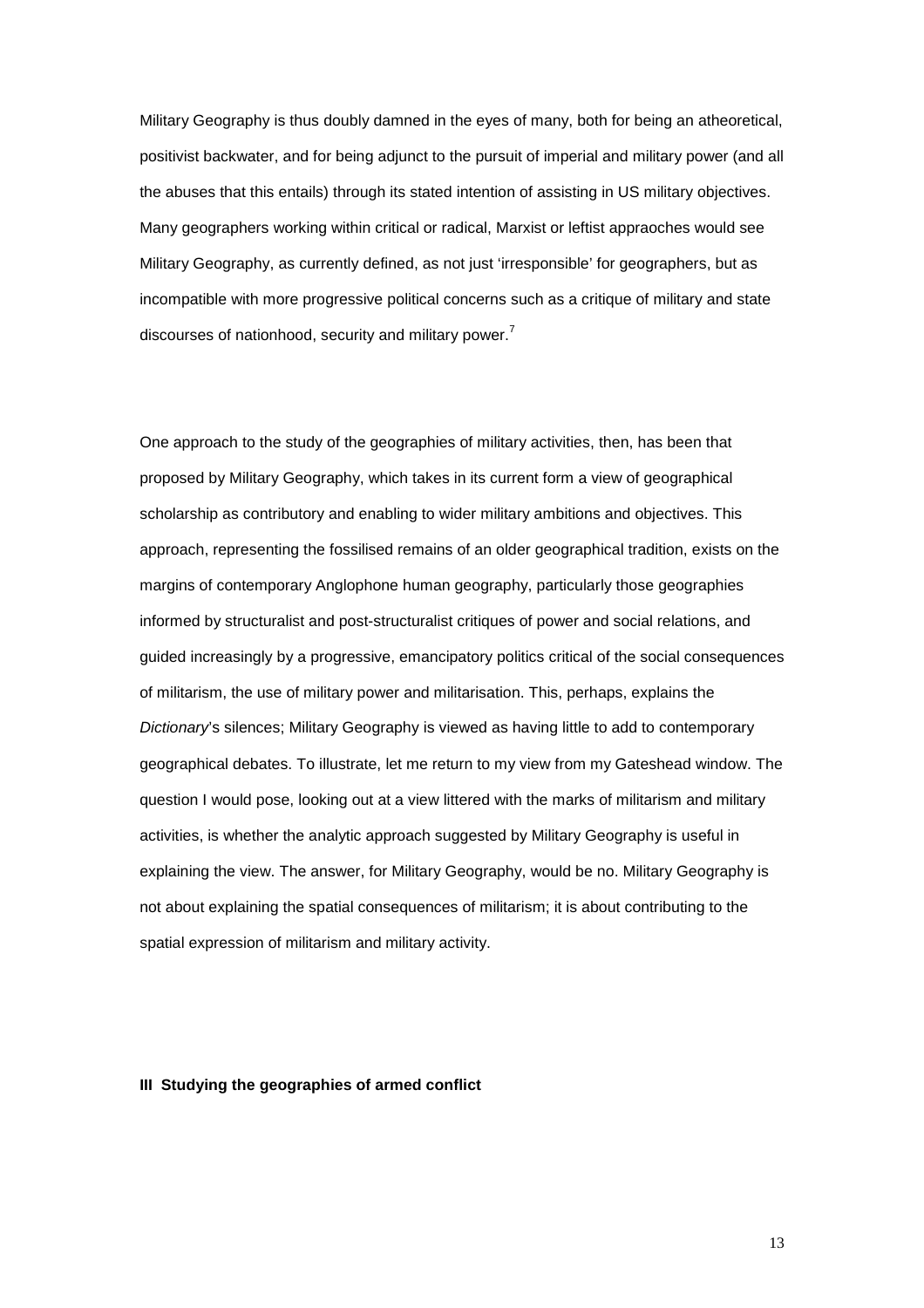The second and most visible contemporary approach to the geographies of military activities, within Anglophone human geography, is that taken by political geography towards the study of the geographies of armed conflict. This body of academic literature is visible in the sense that it constitutes a coherent literature on the full spatialities – the spatial consequences – of armed conflict, as well as the more immediate causes and implications for the nation state, and its territories, borders and boundaries, of the physical pursuit of armed violence for political ends. Scholars working on the geographies of armed conflict and its consequences choose varying self-descriptions (political geography, geopolitics, critical geopolitics), depending on their theoretical approach. Of course, none of the literatures designated by these sub-disciplinary name-tags are focused solely on the study of armed conflict, but much of this literature does deal explicitly with the geographical causes and consequences of the pursuit of military violence by nation states and sub-national groups; armed conflict and the existence of the nation state are intimately connected. My intention here is not to add to existing reviews of the ever-expanding body of scholarship in this area (for comprehensive overviews, see O'Loughlin and Anselin, 1992; O'Loughlin and van der Wusten, 1993; Ó Tuathail, 1996; Ó Tuathail and Dalby, 1998; Mamadouh, 1998, 2005; Dodds and Atkinson, 2000; Flint, 2002, 2003a, 2003b, 2003c). The intention, rather, is to select certain themes that have emerged from within the political geography, geopolitics and critical geopolitics literatures, and to ask how contemporary scholarship on these themes contributes to our understanding of the geographical constitution of militarism and military activities.

The first theme is the myriad spatialities of armed conflict, in all the forms that it takes. Armed conflict, as we all know, is inherently spatial in its expression and constitution, and there is a significant body of work promoting the idea that we should think geographically and critically about contemporary military violence. Whether one promotes the idea that, post 9/11, we live in newly violent times, or whether one sees current military violence around the globe as business as usual in a violent world, it is notable that recent military interventions and conflicts – and the novel ways of pursuing military violence that they entail – have prompted a thoughtful, critical and engaged response from those concerned specifically with the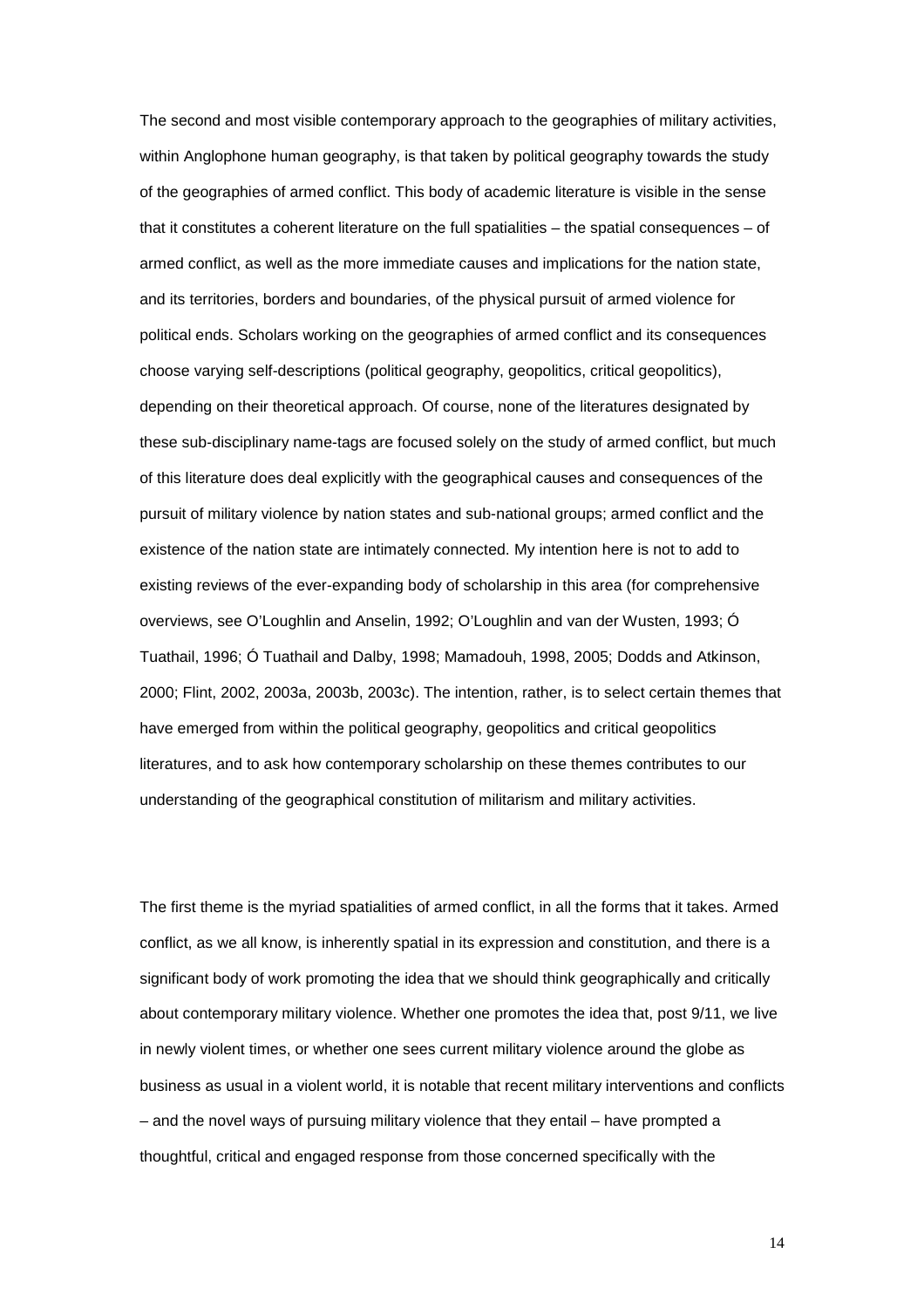spatialities of these conflicts. The spatiality and territoriality of organised violence, in old and new forms, state-sponsored and dissident, imperial and terrorist, continues to prompt analysis in terms of both activities, and the discourses and power relations in which they sit (Fahrer, 2001; Bankoff, 2003; Flint, 2003c; Thornton, 2003; Brunn, 2004; Gregory, 2004a, 2004b; Harvey, 2003; Ettlinger and Bosco, 2004; Mustafa, 2005).

In addition, specific conflicts have also been analysed with a view to explaining their spatialities; see, for example, interventions and fora on the events and consequences of 11<sup>th</sup> September 2001 (in Arab World Geographer, see Flint; Smith; Agnew; Abu-Nimer; McColl; Nijman; Marston and Rouhani; all 2001); the Zapatista uprising (in Antipode see Ceceña, 2004; Brand and Hirsch, 2004); the US invasion of Iraq (in Antipode, see Kiernan; Ó Tuathail; Agnew; and Roberts et al, all 2003; see also Finkelstein, 2003; Graham, 2004b; Jhaveri, 2004; in Arab World Geographer see Falah; Dalby; Dijkink; Lustick; Hixson; Farhan; Shuraydi; Khashan; Reuber; Sidaway; Webster; Murphy and Agnew; all 2003); and the Al-Aqsa intifada, Palestine and the occupied territories (in Arab World Geographer see Falah, Nolte, Khashan, Mustafa, McColl, Newman, Halper, Schechla, Khamaisi and Taylor, all 2000; in Antipode see Jamoul, 2004; Falah, 2004; Gregory, 2004c; Yiftachel, 2004).

The second theme concerns changing modes of warfare and the consequences of this for the spatiality of armed conflict. A key issue here is the so-called 'Revolution in Military Affairs', interpreted variously as either a step-change in technological capabilities or as a pronounced shift in the origins, symmetry and rationales of armed conflict (see Ek, 2000; Gray, 1997, 2005; Kaldor, 1999). There is much debate as to the precise meaning of this identifiable  $20<sup>th</sup>$ century change in the mode of contemporary warfare. Gray (2005) lists 51 different labels that he identifies as being produced and used to explain the shifting nature of warfare. However defined, it is clear that technological developments coupled with new forms of armed conflict at the sub- and supra-national levels have produced in the late  $20<sup>th</sup>$  and early  $21<sup>st</sup>$  centuries new ways of waging war.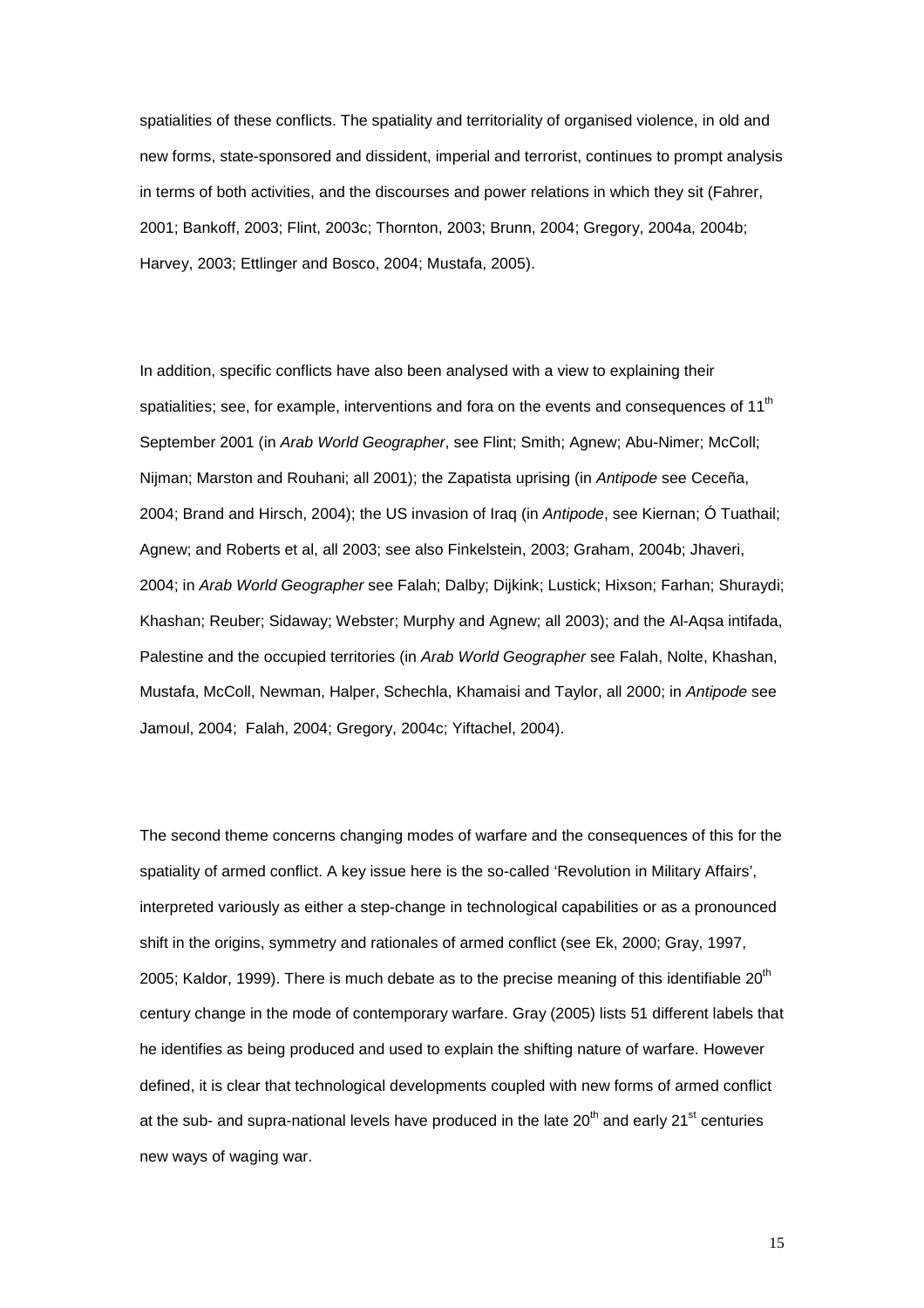A good example of the shift in the nature of war and the consequences for its spatiality is the urbanisation of warfare, and there is an emergent body of both applied research and scholarly critique seeking to understand the causes and consequences of this. Although the connections between military violence and urban form have long been recognised and examined (see Ashworth, 1991), the dynamics of changing patterns of human settlement and activity at a global scale mean that military violence has come to the city in new guises. This is an issue of concern amongst military strategists and tacticians (see Glenn, 2000; Hills, 2004; Graham, 2005). The urbanisation of warfare has also prompted considerable critical appraisal of its consequences. Contributors to Graham's (2004c) edited collection argue persuasively that changes in the ways that the defence of the city can be imagined have followed profound changes in the city's discursive and material nature. Cities are no longer the bounded fortified spaces of old, but rather spaces of multiple networks and internal boundaries which simultaneously demand and defy fortification and defence. This has consequences for, variously, the forms of armed engagement that take place (Hills, 2004), the types of weapons that are developed and used (Bishop and Philips, 2002) and the physical organisation of urban space (Coaffee, 2003; Farish, 2003).

The third theme identifiable in much of the geographical literature on armed conflict is the changing nature and discourse of security itself (see Campbell, 1998). In this area, some cogent arguments have been made for a conceptualisation of security to include environmental security, concerned with the implications for international security of environmental damage and resource scarcity, and with the military agendas developed in response to such threats (see Homer-Dixon, 1991, 1999; Parkin, 1997; Le Billon, 2001, 2005; Dalby, 2002).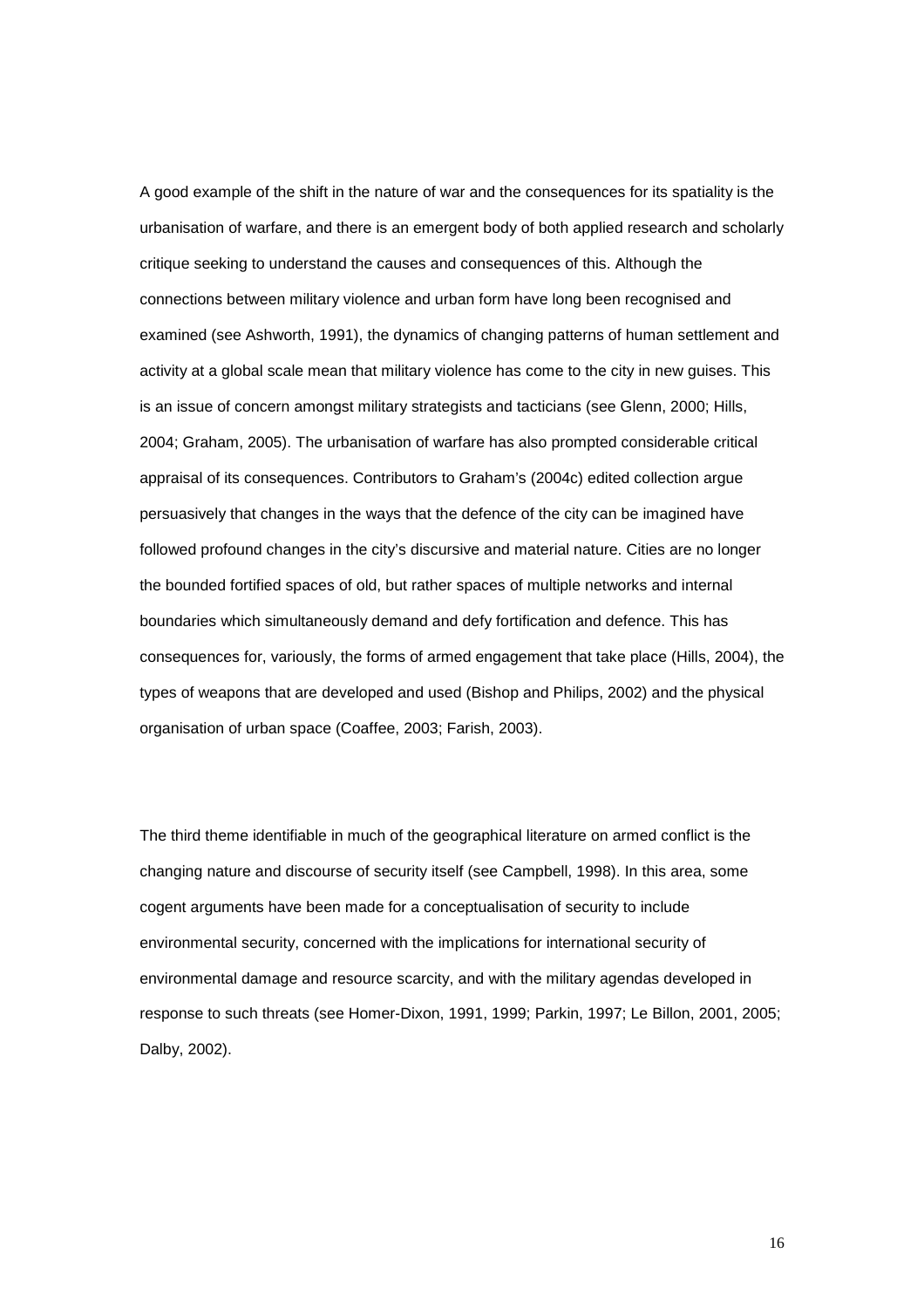A fourth theme amongst studies of armed conflict is the consequences of warfare for human populations. Although much of this work would not necessarily be identified by its authors as 'political geography', it merits mention here because it constitutes an important strand of work in Geography's engagement with armed violence. Examples include work on the consequences of war for developing nations' economic and social development (Stewart and Fitzgerald, 2001). Or Smallman-Raynor and Cliff's (2004) comprehensive survey of the interrelationship between disease epidemics and military conflicts, from 1850 to the present. Or the observations of Findlay and Hoy (2000) of the effects of warfare on population in, Iraq where the 1991 Gulf War was followed by soaring infant and child mortality rates (also Arnove, 2003; Kiefer, 1992). Or work on the consequences of the Bosnian war for its people (Ó Tuathail and Dahlman, 2004; Dahlman, 2005) or total war's wider ramifications for civilians (Hewitt, 1987, 1997, 2001). Included here also is work on more general consequences of war over time for landscapes and people, such as Clout's research on France's destruction and recovery following two major wars (Clout, 1997, 1999).

It should be clear from this brief review that Anglophone human geography is engaging systematically with armed conflict and its consequences. Whilst, as Mamadouh (2005) observes, Geography has shifted in the course of the 21<sup>st</sup> century from 'war geography' to a geography of peace, from a Geography in support of military endeavour to a Geography critical of warfare and keen to find ways to contribute to peace, the focus on armed conflicts and issues of territoriality has been maintained. A quick review of three edited collections organised around theme of 'the geography of war and peace', published over the last two decades, bears this out. Whilst the political tone and theoretical bases for these collections varies, (reflecting the circumstances and times of their production), they share an approach which sees Geography's engagement with militarism and military activities as primarily and perhaps exclusively concerned with armed conflict and its effects. Pepper and Jenkins' (1985) contributors seek to make geographical sense of the very real concerns of the early 1980s about the consequences of the Second Cold War, the escalation of military expenditure and the possibility of nuclear annihilation. Kliot and Waterman's (1991) contributors consider the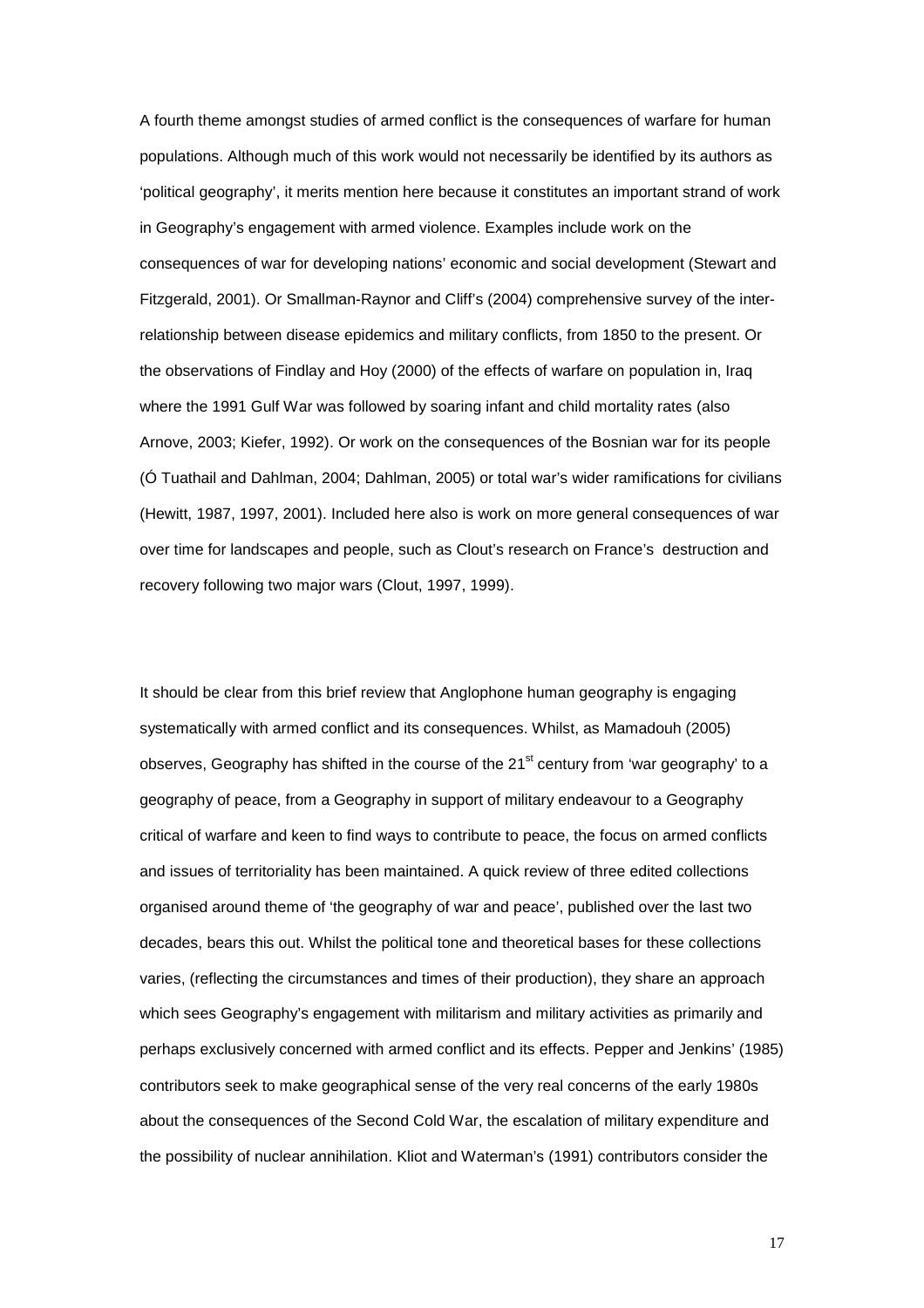repercussions of the collapse of the Soviet Union, the passing of cold war, the emergence of a 'new world order' and speculate on the spatiality of conflicts that these shifts might shape. Flint's (2005) contributors update the literatures showing the pluralism of contemporary geographical scholarship in approaching armed conflict, and the variety that conflicts can now take, from ethnic conflicts and peace-keeping to resource wars and the current US administration's 'war on terror'. What all three collections do is equate the study of militarism's geographies with the study of armed conflict. Of course, armed conflict is significant for space and social relations to a degree that is difficult to overstate. However, by squeezing militarism's geographies within the binary of 'war / peace', the wider geographical constitution and expression of militarism and military activities becomes lost.

Military geographies are more than just the study of armed conflict, however significant armed conflict might be for shaping our world and commanding scholarly attention. Armed conflict constitutes the end-point of a range of processes, practices, ideas and arguments which make it possible. Armed conflict is only possible if a whole host of things fall into place. These activities, processes and practices are multiple and various. They range from the manufacture and purchase of weapons, to the recruitment and training of soldiers. They include the availability of potential recruits and the provision of facilities for housing, training, clothing, equipping and mobilising armed personnel. They include activities like knowledge of the spaces of military engagement and the practices which support information and communications technologies used in the conduct of armed conflict. They include all the things that I can see from my upstairs window. These back-room, base-line, support and contributory functions are indispensable to the pursuit of armed conflict. Armed conflict cannot proceed without them, whether it is pursued by vast national military forces or small, local paramilitary groups. In turn, geographical scholarship cannot ignore them, and it is to these other military geographies that I now turn.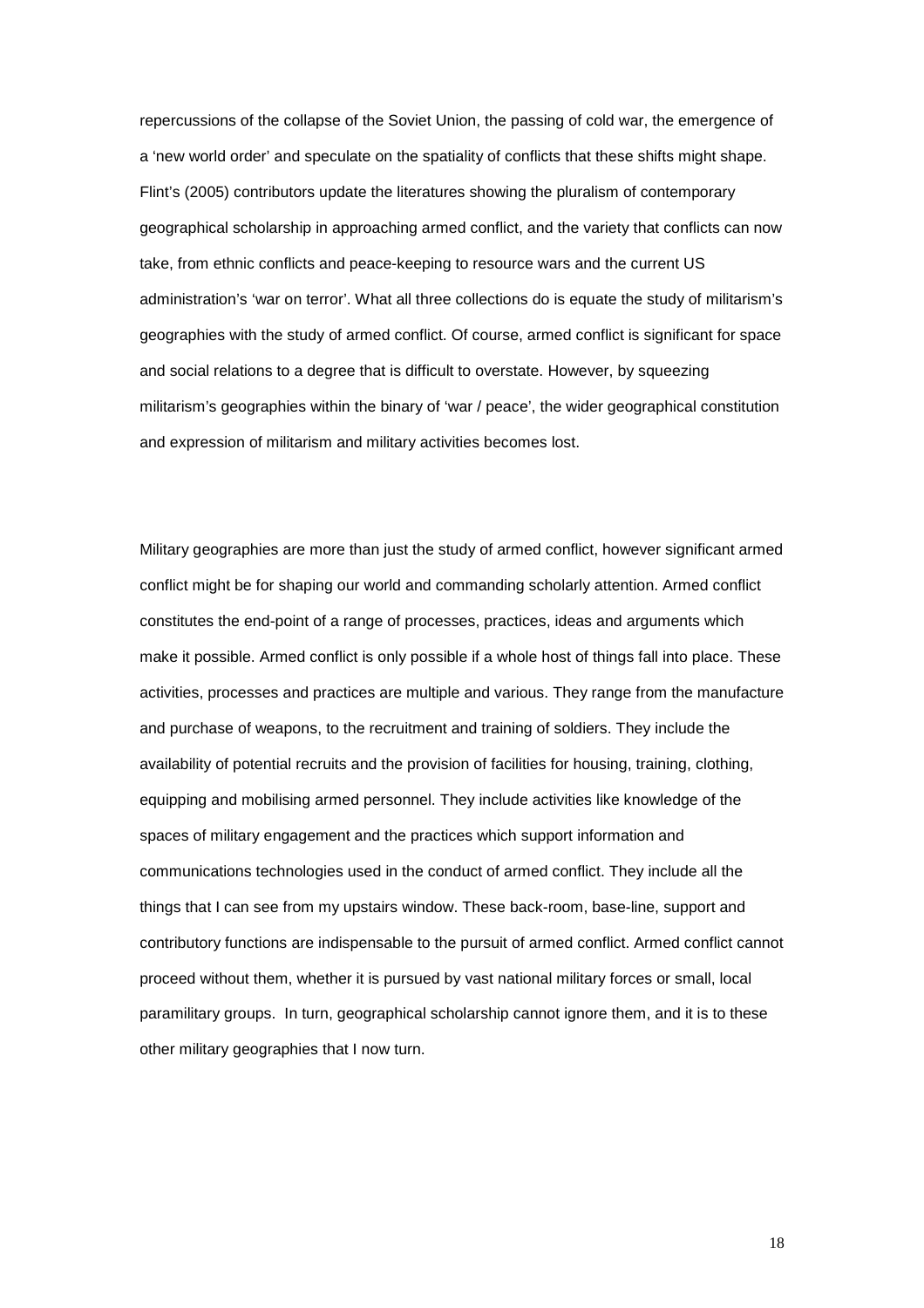#### **IV Beyond armed conflict: other military geographies**

In this section, I want to explore some of the issues suggested by a focus on the full geographical constitution and expression of militarism and military activities. I draw on literatures that deal with non-conflict situations, in order to make the point that a critical military geography needs to look at the totality of military activities and militarism's consequences if we are to understand, fully, the ways in which they are geographically constituted and expressed. I focus here on the politics of military land use and the issues that flow from that, such as the political economies and social geographies of militarism and military activities, and the cultural geographies of military representation.<sup>8</sup> The areas I discuss here are indicative and do not mark the limits of a critical military geography.<sup>9</sup>

In the beginning, there is land. All military forces use land, for bases and barracks, for training, for R&D, for communications infrastructure, depots. The basic fact of the physical presence of the military in a place is simultaneously a prosaic and profound issue. It is prosaic in that it is just there, as indicated by the scale of its presence. I return to this in a moment, but first let us look at the scale of 'just being there'. Westing (1988) estimated that, in 13 advanced economies studied, around 1 per cent of available land was used by military forces. More detailed accounts of the situation in different national contexts are available for Britain (Childs, 1998; Woodward, 2004), France (Doxford and Hill, 1998; Doxford and Judd, 2002) and the US (Cawley and Lawrence 1995), and these bear this out. Many nation states, including the UK and France, also make use of lands leased or otherwise occupied on foreign sovereign territory. Most notable is the United States with its comprehensive encircling band of bases around the world in places including Kuwait, Guam, Japan, the Philippines, Diego Garcia, Spain, Germany, the Azores, Korea, Honduras, Saudi Arabia, Turkey, Iraq, Kosovo, Iceland, Greenland, Italy, Cuba, Puerto Rico, Ecuador, Aruba, Curaçao, Australia and the UK (see Evinger, 1998; Euler and Welzer-Lang, 2000; Lindsay-Poland, 2001; Grossman, 2002; Johnson, 2004). Mapping the US military presence overseas is a on-going task, as the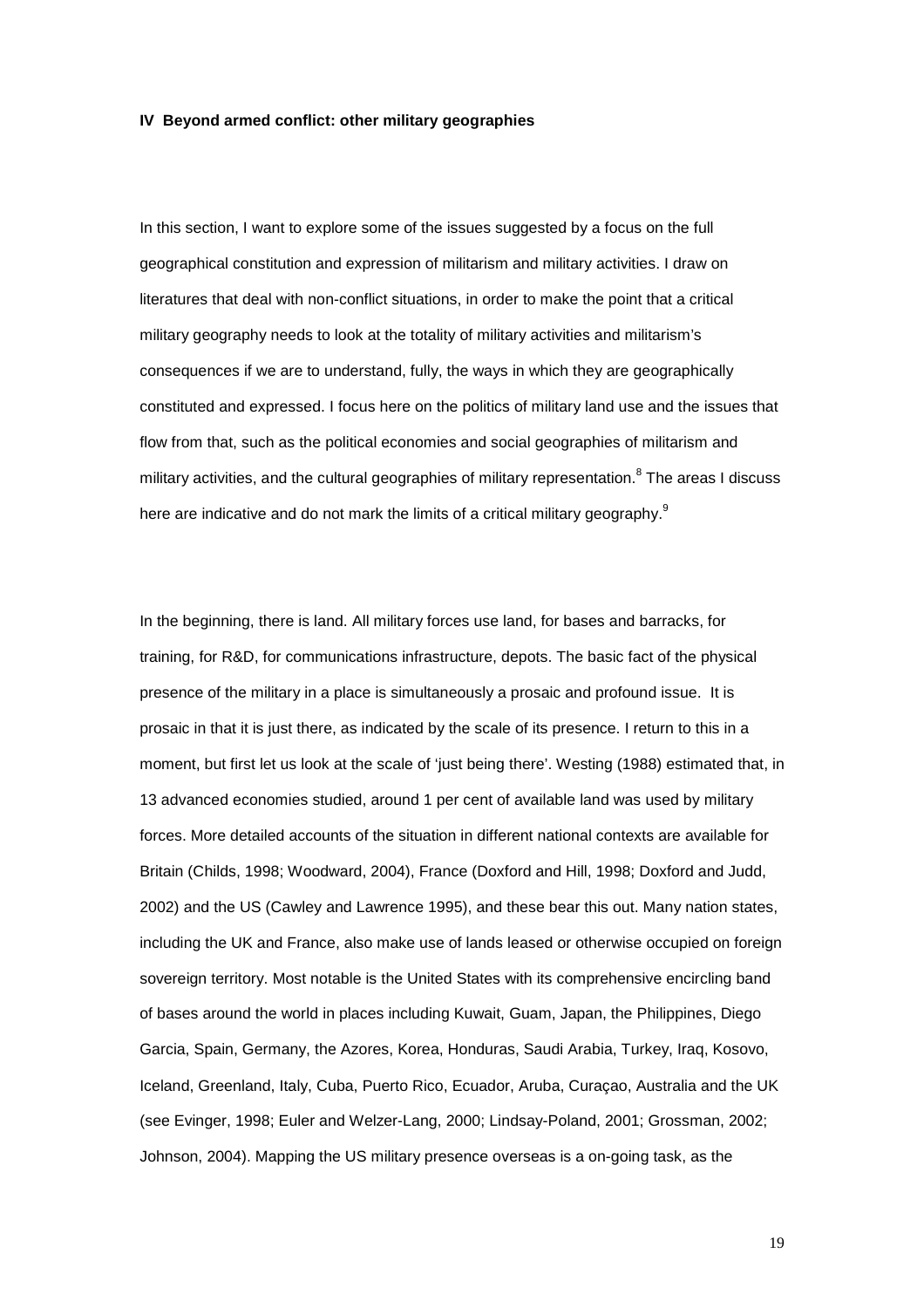structures and intents of the US military shift in response to changing US foreign policy objectives. The US presence in Europe during the 1980s (Campbell, 1984; Duke, 1989; Gerson and Birchard, 1991) has changed with the drawdown of troops following the end of the Cold War (Garcia and Nemenzo, 1988; Sharp, 1990), and the global reach of US military power continues to extend (Sanders, 2000; Grossman, 2002). There is a basic geography to the distribution of the military, domestic and overseas.

Then there are the consequences of the military presence. These, too, have a geography, identifiable in the geographical factors which constitute the military presence and its wider effects, and expressed through the consequences for places of the military presence. , Although literature on military economic geographies is sparse. we know, for example, that military bases in home territory potentially make a substantial contribution to local economies in terms of providing labour opportunities for a civilian population and a market for goods and services off-base. However, we also know that the economic benefits of a military establishment on home turf are very difficult to quantify due to a lack of publicly available data, and may well be overstated (EAG/Ecotech, 1996; Solomon, 1996; Parai et al, 1996; Warf, 1997; Hooker and Knetter, 1999; Woodward, 2004). Moreover, we know that the economic impacts of military bases occupying or inhabiting territory in other nation states can be very mixed. Whilst employment opportunities for a local civilian population may be great (see for example Rocamora, 1998 on the Philippines), levels of subcontracting vary enormously depending on levels of integration and separation (Warf, 1997). With regard to the social geographies of a military presence, again, whilst this is an under-researched area, they can be very mixed, depending primarily on whether the military in place is a domestic one or a foreign occupying force, and depending on what type of military installation it is. Some people experience proximity to a military base as a source of not only economic but also social security (Tivers, 1999). For others, it can be a threat, a drain on local resources, and a source of problematic behaviour such as the abuse of women, prostitution, gambling and the drugs trade (Sturdevant and Stoltzfus, 1993; Okazawa-Rey, 1997; Rocamora, 1998; Euler and Welzer-Lang, 2000; Shorrock, 2000; Isako-Angst, 2001). What is clear, despite the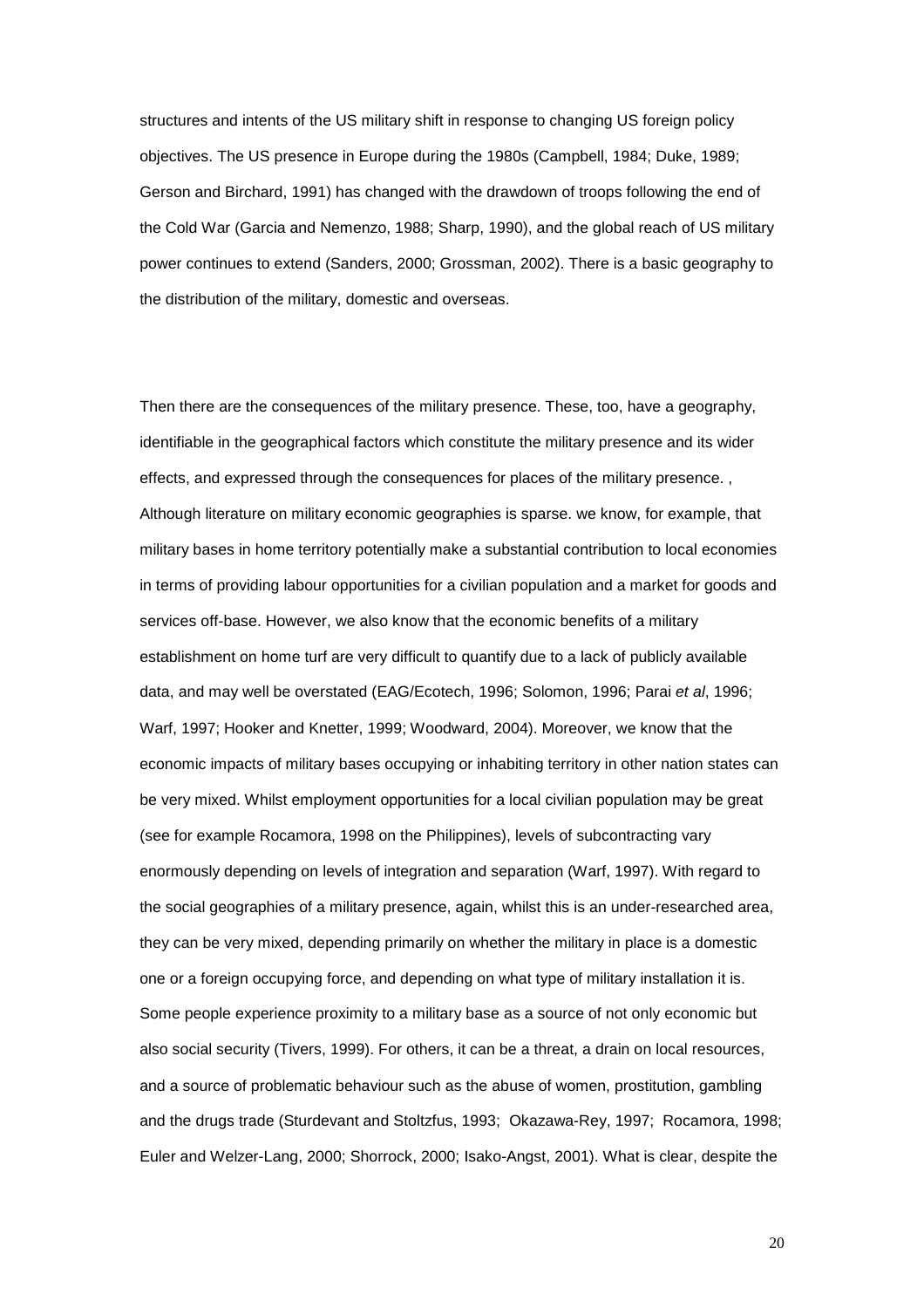lack of research in this area, is the scope for military power to shape economic and social relations in space, and the diversity of outcomes of these processes because of the variety in types of military occupancy and types of localities where this occupancy is played out.

Whilst the economic and social geographies of military establishments has been underresearched, the converse is true for the defence industry. Geography has a rich tradition of investigating both the myriad economic geographies of the defence sector itself, and the wider impacts for regional economies, and national and international patterns of production, distribution and exchange from the identification of the military-industrial complex, through the Cold War, to the contemporary globalized armaments sector. A small selection of examples of work in this area would include Melman, (1970, 1988); Markusen et al (1991); Smith(1993); Economic Geography special issue, (1993); Law et al (1993); Inbar and Zilberfarb (1998); Gray and Markusen (1999); Law (1999); Lumpe (2000); Guay (2001); Bitzinger (2003. Analysis has also focused on the confluence of defence industrial and national security agendas (Lovering, 1990, 2000; Kaldor and Schméder, 1997; Calhoun, 2002; Der Derian, 2001) and the privatisation of military power (Singer, 2004). The conversion of the defence sector has also been subjected to critical scrutiny because of the local, regional, national and sometimes international impacts of this process for economic relations over space and for wider defence-dependent economies (see Jauhiainen, 1997; Warf, 1997; Sorenson, 1998; Brzoska, 1999; Brömmelhörster, 2000; BICC, 2005; Markusen and Brzoska, 2000; Markusen and Serfati, 2000; Hooks, 2003). Within conversion debates, as Markusen and Brzoska (2000) acknowledge, there has to date been little work on the implications of military base conversion (see Woodward, 2004). Militarism has an economic geography, although analysis of those economic geographies has been uneven within the discipline.

A further set of consequences which flow from the military use of land, the defence sector more generally, and the economic and social consequences of this, are the responses to and conflicts over militarism and the military presence. These are many and varied, and range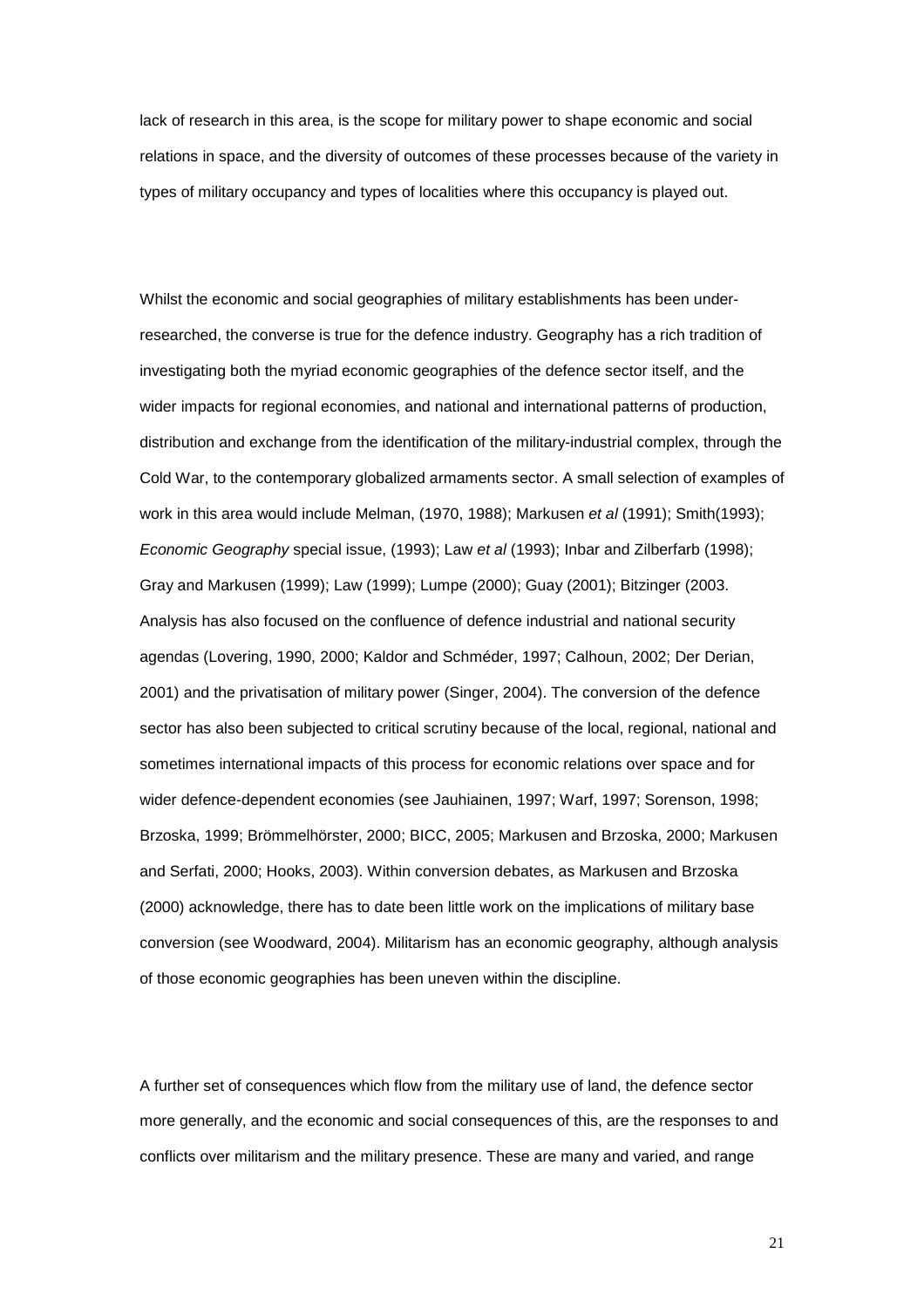from policy and political debates about military land usage versus military needs, particularly where land is a scarce resource (Rubenson et al, 1998; Woodward, 1999, 2004), where there are anticipated deleterious consequences for environments and people (Loomis, 1993; Kuletz, 1998; Niedenthal, 2001; Nokkentved, 2004), to sites of protest where militarism itself is challenged such as Greenham Common (Roseneil, 1995) and Menwith Hill (Wood, 2001).

Finally, we should consider here the cultural geographies of military representation. Representation, a social practice and strategy through which meanings are constituted and communicated, is unavoidable when dealing with militarism and military activities. Armed Forces, and defence institutions, take great care in producing and promoting specific portrayals of themselves and their activities in order to legitimise and justify their activities in places, spaces, environments and landscapes. There is a growing body of work which attends to these representational practices in order to tease out the narratives which are produced to explain military power and presence. See, for example, Ferguson and Turnbull (1998) on Hawaii, Kuletz (1998) on the US western deserts, Atkinson and Cosgrove (1998) on Rome, Tivers (1999) on Aldershot in southern England, and Woodward (1999, 2001) on Otterburn in northern England. See also Steinberg and Taylor (2003) on representations of civil war and insurgency in Guatemala. Representational strategies are also unavoidable, because they are a mechanism with which military personnel, military institutions and civilians make sense of war and the losses it brings (see Hoffenberg, 2001; Stangl, 2003; Marshall, 2004). See, for example, Azaryahu (2003) on the ways in which memory is reconfigured at the former concentration camp at Buchenwald, or Charlesworth and Addis (2002) and Charlesworth (2004) on changing interpretations of concentration camps in Poland. The memorials to the 1914-1918 world war continue to fascinate and inspire despite the distance of that conflict to us now (Heffernan, 1995; Morris, 1997; King, 1998; Johnson, 2003; Gough, 2004; Foster, 2004; Inglis, 2005).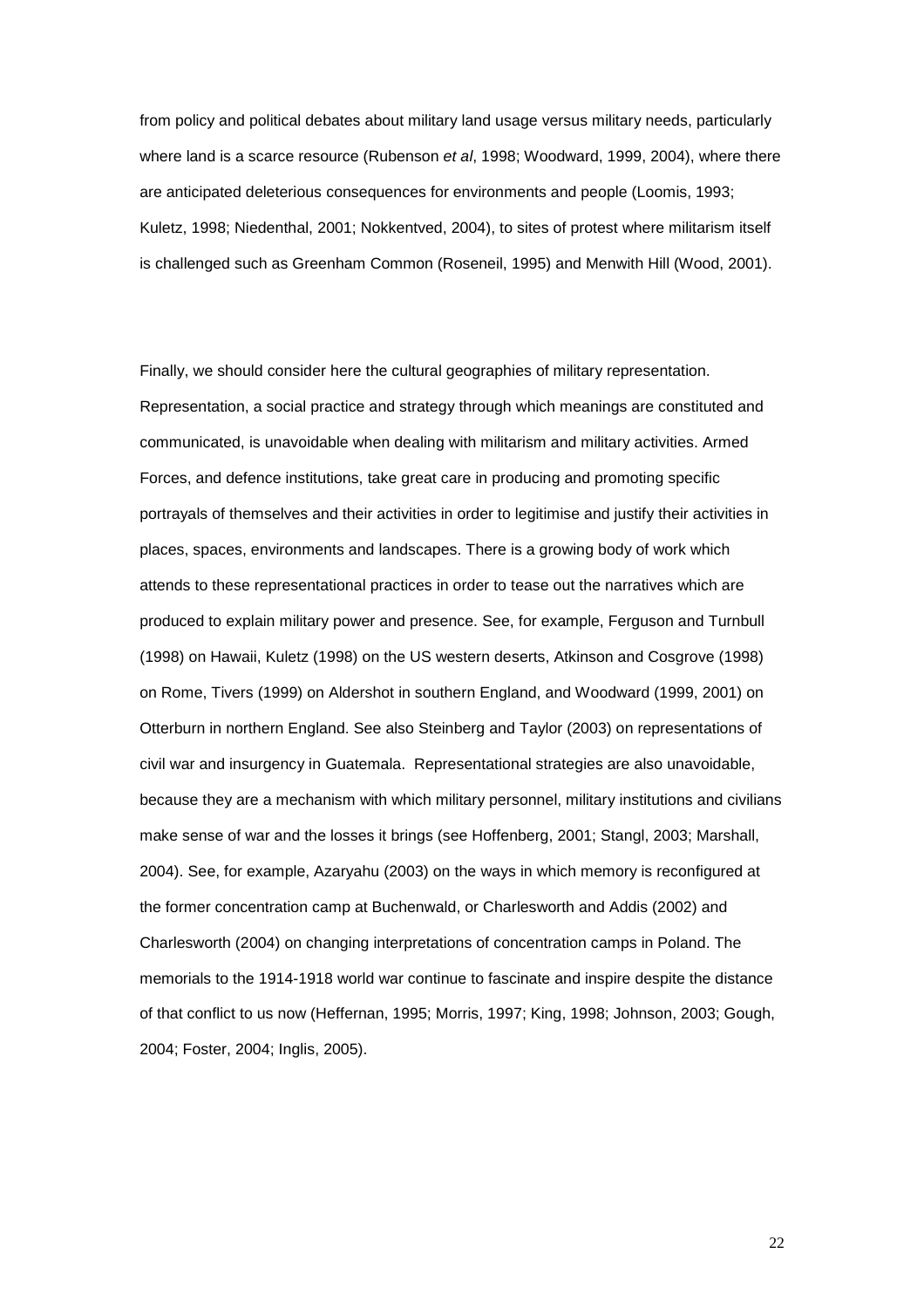My argument is that these activities associated with 'just being there' have their own geographies. These activities are geographically constituted, in that they require and draw upon the resources (material or discursive) of spaces and places, environments and landscapes, in order to come into being. They are geographically expressed, in that they imprint themselves across those same spaces, places, environments and landscapes. Furthermore, these military geographies also have a far wider imprint than armed conflict, marking and shaping places and spaces far distant from the points of military engagement – including those that I see from my window. They impinge upon other geographies, of production, reproduction, circulation, exchange and representation, of material entities and discursive constructions. Military geographies, therefore, need to be understood not only as the study of the causes and consequences of armed conflict, but also as the study of those military activities which make armed conflict possible. The literature reviewed in this section indicates, however, that research interest in these wider military geographies has been uneven.

#### **V Conclusions**: **The imperative of military geographies**

Paul Virilio was emphatic --all geography is military geography; his point being one about the pervasiveness of militarism and military activities in shaping all our geographies (see Luke and Ó Tuathail, 2000). Yves Lacoste (1976) was equally emphatic, that geography is first of all about war (see Mamadouh, 2005). These could, perhaps, be regarded as hyperbolic statements, but they are certainly pertinent about the centrality of war, military violence, and all the things that make this possible, for shaping social relations across space. There is, as this paper has shown, a strong tradition of geographical scholarship which focuses on the play of military power, as expressed by military violence, over space. However, as I have suggested, the *complete extent* of militarism's geographical constitution and expression demand closer scrutiny and explanation than perhaps they have received to date. To put this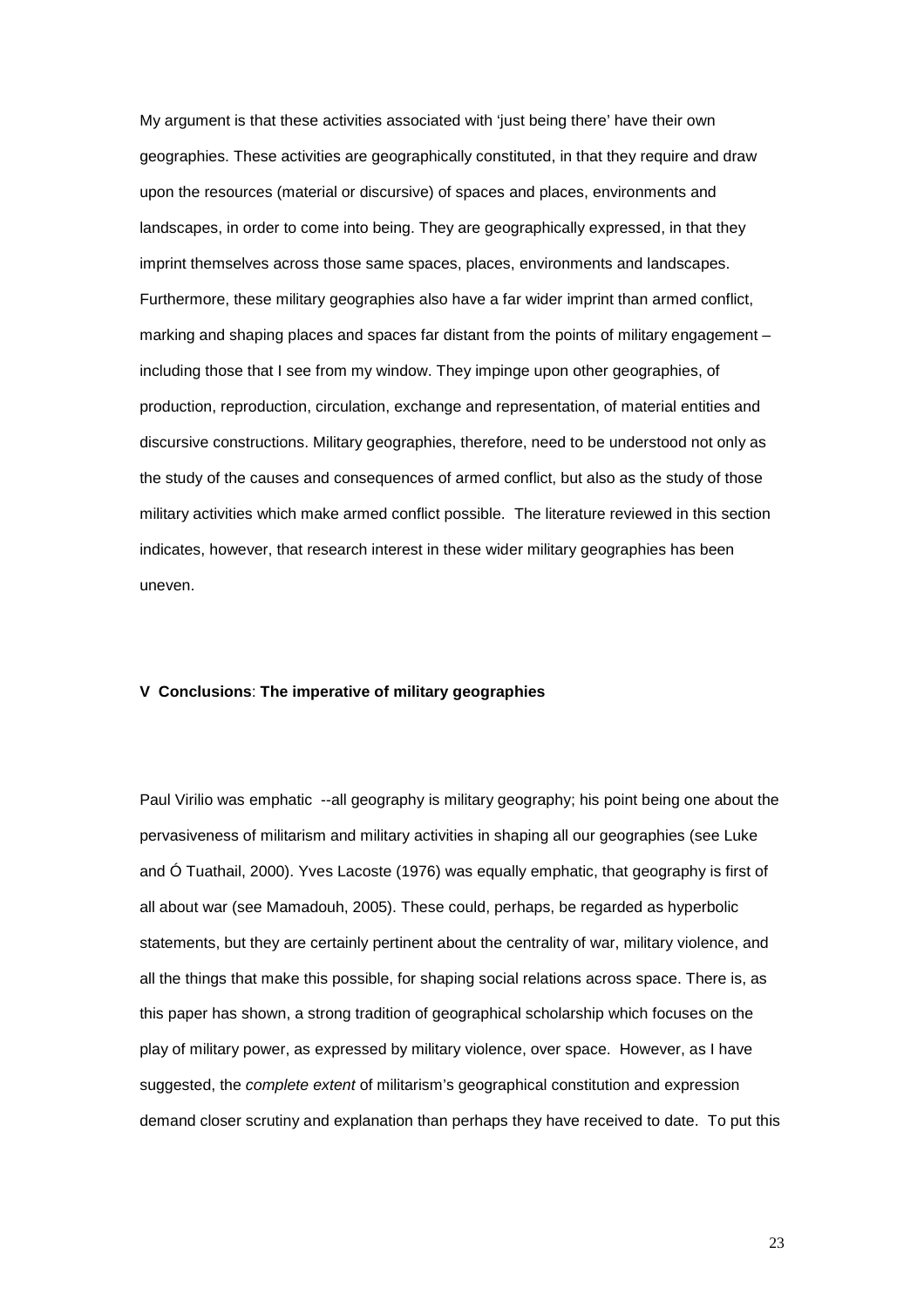another way, if all geographies are military in some way, the actual pursuit of armed conflict is only part of the story. Other parts of the narrative are significant too.

If other parts of the narrative are significant – those aspects discussed in Section IV – then why has Anglophone human geography been less attentive to them? Why is a selfconscious, critical, reflexive military geography either absent or less visible within this body of scholarship? This is something that has long puzzled me. In Part 2, I set out one explanation as to why this should be so. There are other explanations as well; geography is a small discipline, in national and international terms and/or, surely it cannot be expected to do everything? Yet as I argue below, there are moral reasons for pursuing with greater vigour and purpose the question of military control over spaces and places, environments and landscapes.

Another explanation lies with the nature of military geographies. They are hard to research. Information is often not available because it just has not been collected, or is not available in forms that have any real utility for social scientific research. Data is often withheld, judged secret in the interests of national security. To illustrate: in the UK there are no publicly available aggregated figures on disposals (sales) of defence estate property and lands in the UK below country level (England, Scotland, Wales, Northern Ireland). Research on the UK defence estate, its size, management, use and disposal is thus hampered from the very beginning. This absence of data is repeated again and again if one looks at issues such as military economic geographies, the social geographies of a military presence, military effects on the environment, and so on. It limits research, and as I argue elsewhere (Woodward, 2004), it constitutes, wittingly or not, a strategy for military control over space.

A final explanation relates to a set of powerful national discourses, or national myths, circulating in economically advanced nations in the post-war period (particularly the UK and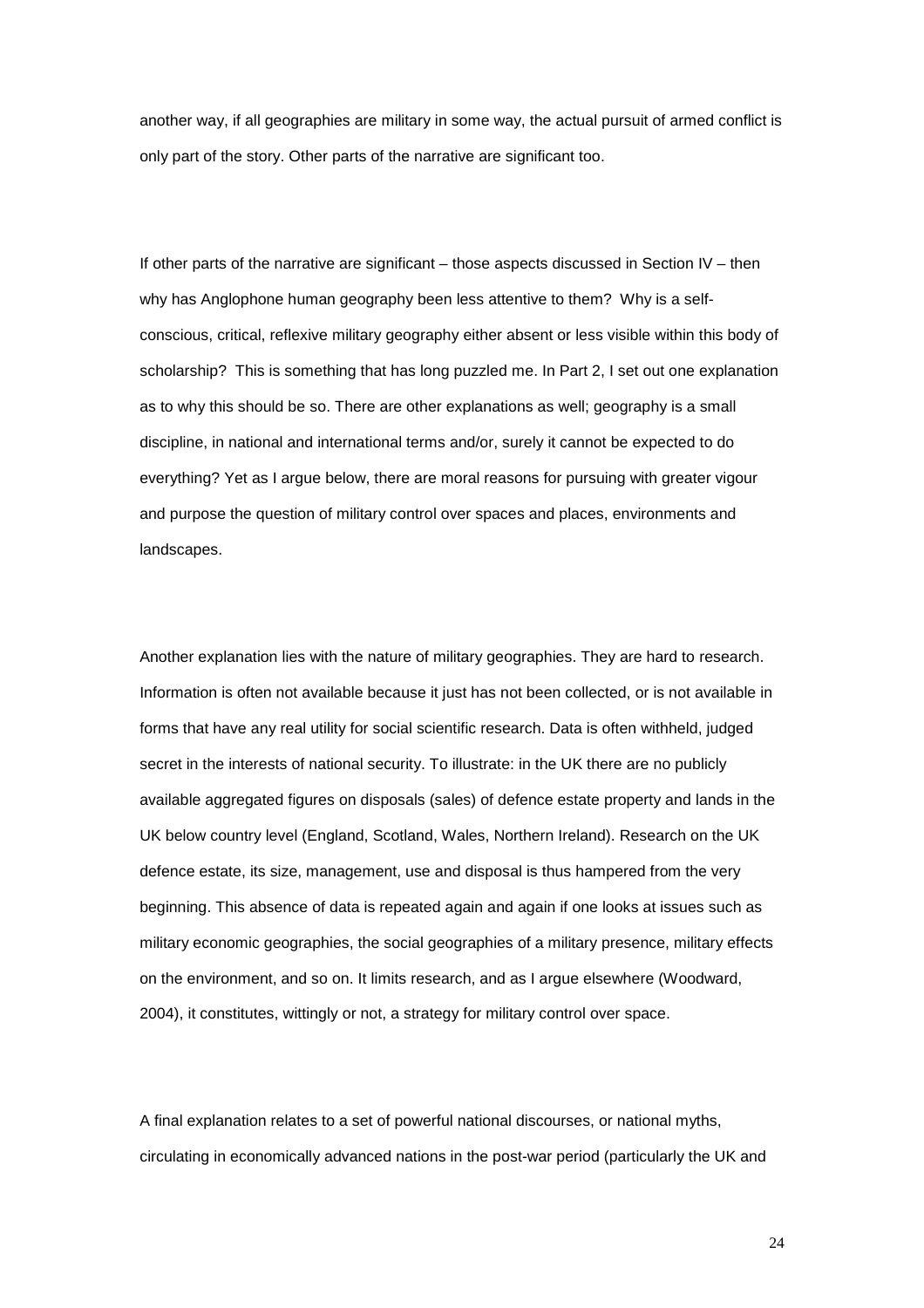USA), that have promoted the idea that 'we' are at peace, that violent armed conflict is something that other nations do. This, of course, is utter nonsense if one looks at the record of military engagements conducted by both the UK and USA since 1945. However, it is a powerful idea which has maintained an illusion that military capabilities and military activities, as well as militarism itself, are but a minor element of the nation's concerns. Perhaps this accounts for the relative invisibility of militarism's geographies within the discipline. This myth has well and truly splintered now, of course, with the use of military force in places such as Afghanistan and Iraq (amongst others), and time will tell whether the resurgence of visibility of military activities prompts a resurgence of interest in the full geographies that those activities produce. There are reasons to hope that it does, although there are also reasons for pessimism, given the power of militarism to naturalise and legitimate military action and to obscure its effects (including its geographies) from critical gaze. This naturalising facilitates and legitimates military control over space, place, environments and landscapes.

Yet we should not give up too easily; just because things are difficult to research does not mean that they should not or cannot be done. I suggest two avenues for conceptual and empirical study, to take a critical military geography further. The first of these is a fuller conceptualisation of militarism and military power. As Allen (1999, 2004) observes, drawing on Mann (1988) in his examination of the 'lost geographies of power', power in military networks is highly concentrated, coercive and mobilised, relative to place, yet limited when stretched. Military power, military control, lies at the root of military geographies. Yet there are very few (any?) existing accounts which explain exactly how military power works to produce the geographies that it does. Its potential and limits need describing and explaining if we are to understand militarism's controls over space. Specifically, its methods of operation through physical controls over space, controls over data and information, controls over systems of governance and controls over representational strategies seem to be crucial (see Woodward, 2004). A critical military geography should not just describe the outcomes of military power and control, but needs also to explain the origins of that control and the mechanisms by which it operates.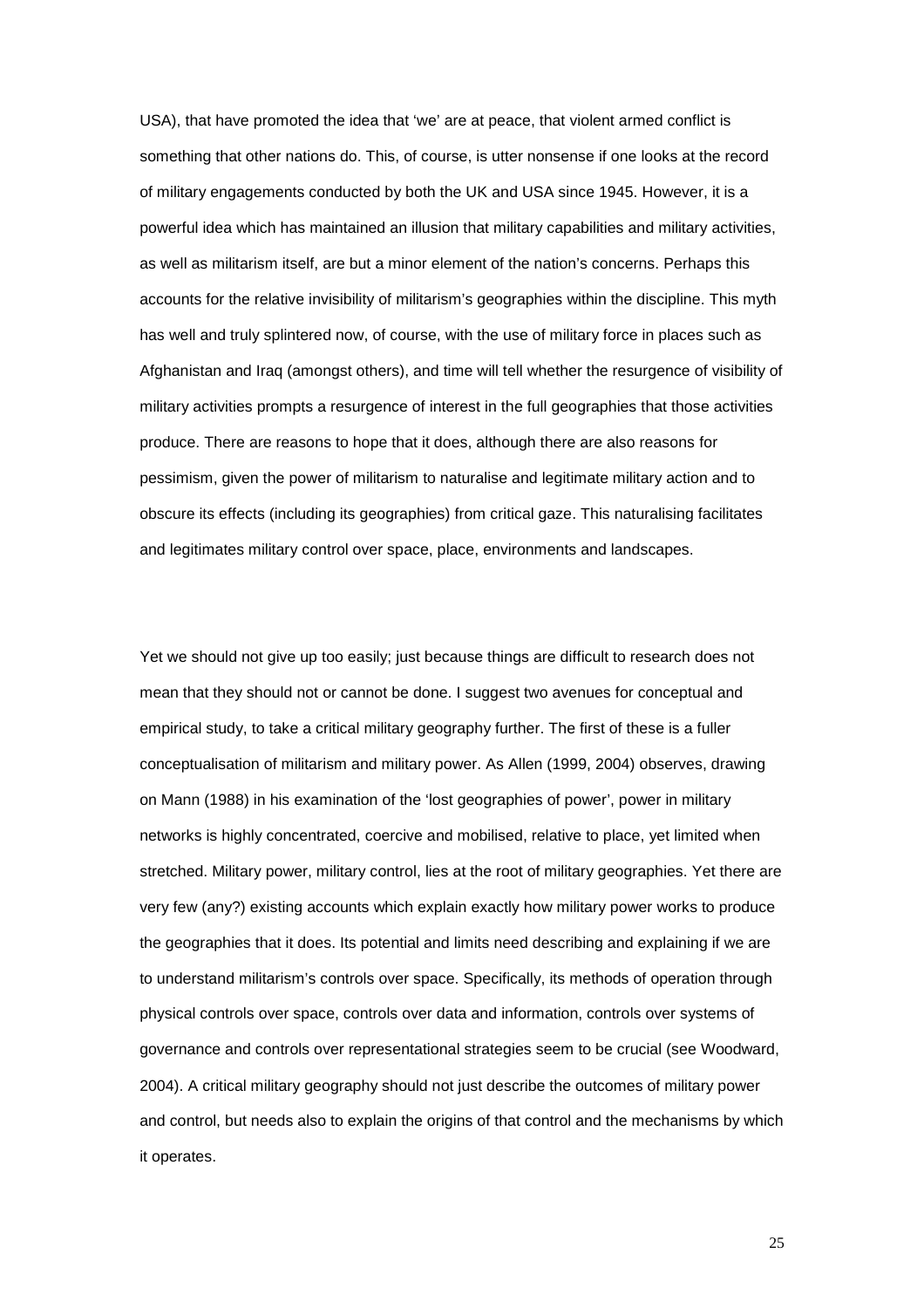The second avenue for research is that which takes the small, the unremarkable, the commonplace things that military activities and militarism make and do, and traces the networks or connections between them. It is often the seemingly prosaic things, the things that lurk at the edge of the big picture, which can tell us much about how systems (be they material or discursive or both) operate. Things that seem mundane are often protected by their ordinariness from critical gaze. The most interesting stories, lie in the connections between many seemingly small things that build a bigger picture, revealing networks. Think, for example, of the supply chains linking the design and manufacture of a weapon like the AK47 (Kalashnikov), and the deployment of these easy-to-use weapons in violent conflicts, large and small. Or the connections between the political economy of heavy artillery production and these systems' environmental impacts in training and war. I could go on, but the point is a simple one; that the escalation of armed conflict should not distract us from paying attention to the little things that make armed conflict possible. In the words of Arundhati Roy, 'The threshold of horror has been ratcheted up so high that nothing short of genocide or the prospect of nuclear war merits mention.' (Roy, 2003: 4). Even ostensibly mundane military geographies deserve exploration.

My final point is about the imperatives for doing military geographies. We live in a violent, militarised world, even if many of us are, insulated from many of the more appalling and horrific effects of that violence. Our research and teaching should reflect that we live surrounded by military violence; indeed, it is imperative that it does. Studying military geographies means making a moral judgement to think critically not just about militarism, the moral basis of militarisation and military activities, and the morality of the use of organised violence for political and economic ends, but also about the moral consequences of states of militarism and military preparedness. Studying military geographies means putting not just armed conflict within our sights, but also all the things that make armed conflict possible in the first place. Military geographies, in the sense that I have outlined in this paper, make war real;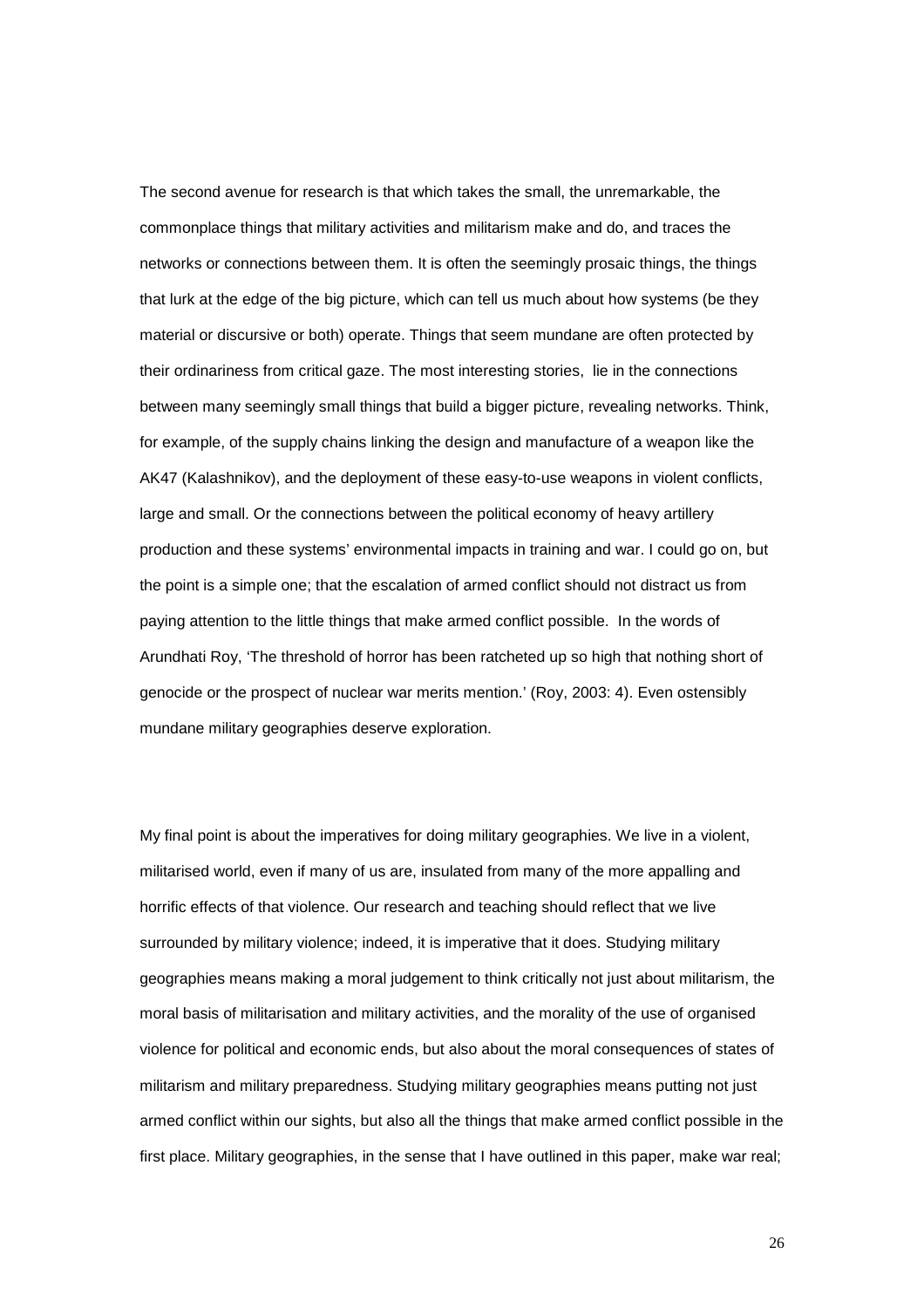they bring the battles back to the home front. This can only be a good thing. As Ignatieff puts it,

If war becomes unreal to the citizens of modern democracies, will they care enough to restrain and control the violence exercised in their name?' (Ignatieff, 2000: 4; see also Gray, 1997 on this issue).

The moral imperative is particularly pertinent for academics. As Cohen writes,

Intellectuals who keep silent about what they know, who ignore the crimes that matter by moral standards, are even more morally culpable when their society is free and open. They can speak freely, but choose not to. (Cohen, 2001: 286)

The moral imperative extends to tertiary education. There is a long history of engagement between geography curricular and studies of international relations (see Marsden, 2000), and geography is potentially well-placed to teach about political violence (Gallaher, 2004). Whilst much of the subject-matter of military geographies may not necessarily be pleasant to teach or think about, it is certainly necessary. Although writing about photographic representations of violence, Susan Sontag's words are pertinent here:

... it seems a good in itself to acknowledge, to have enlarged, one's sense of how much suffering caused by human wickedness there is in the world we share with others. Someone who is perennially surprised that depravity exists, who continues to feel disillusioned (or even incredulous) when confronted with evidence of what humans are capable of inflicting in the way of gruesome, hands-on cruelties upon other humans, has not reached moral or psychological adulthood. No one after a certain age has the right to this kind of innocence, of superficiality, to this degree of ignorance, or amnesia.' (Sontag, 2003: 102.)

#### **Acknowledgements:**

This paper was written whilst I was a Visiting Fellow at the Defence Studies Forum, Australian Defence Force Academy in Canberra, and I would like to record my thanks to my hosts for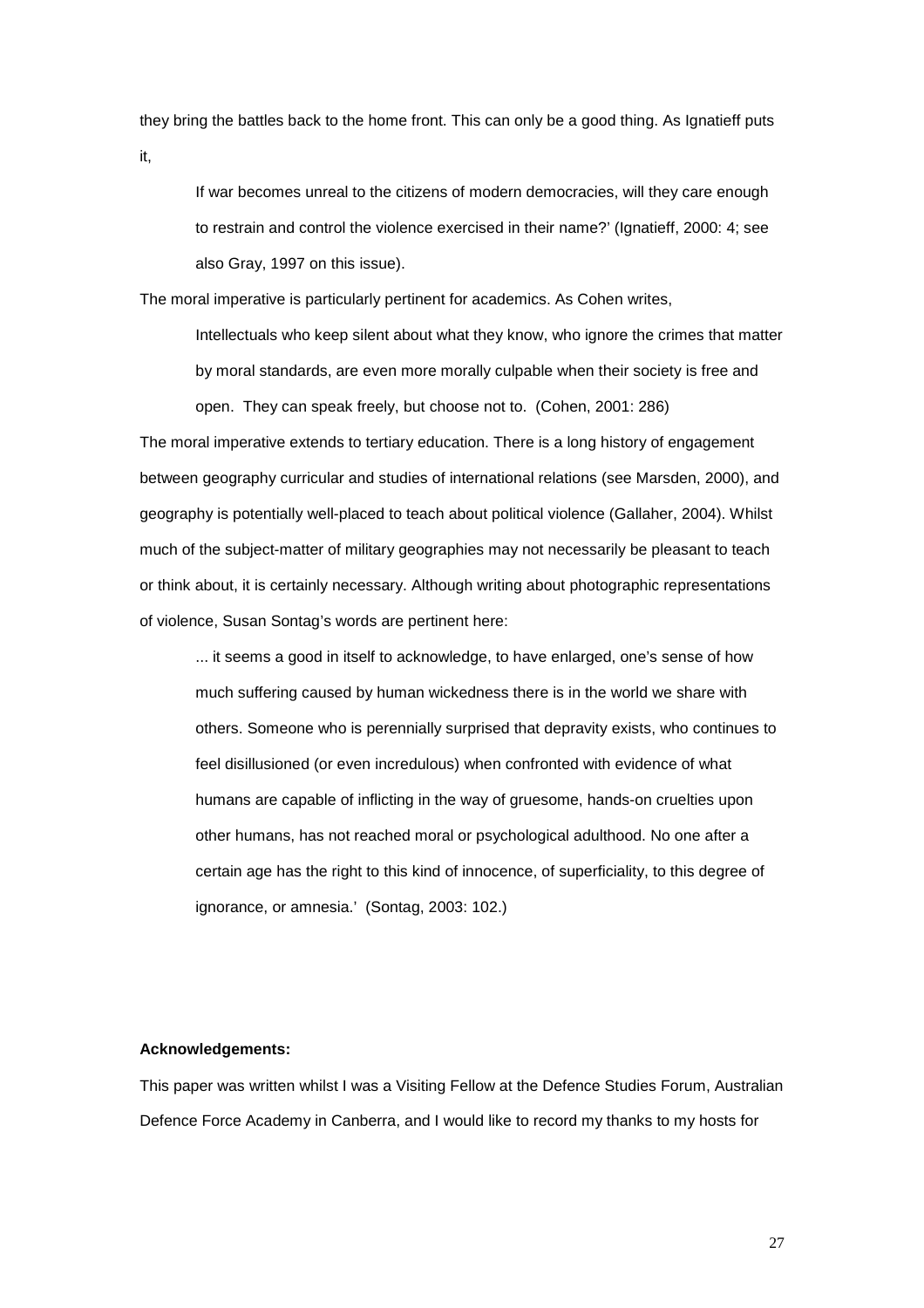their hospitality and for granting me access to such wonderful library facilities. The opinions expressed in this paper are my own.

### **References**

- Abu-Nimer, M. 2001: Another voice against the war. Arab World Geographer 4 (2), on-line edition.
- Agnew, J. 2001: Not the wretched of the earth: Osama Bin Laden and the clash of the civilizations. Arab World Geographer 4 (2), on-line edition.
- Agnew, J. 2003: American hegemony into American empire? Lessons from the invasion of Iraq. Antipode 35, 871-885.
- Agnew, J. 2003: Learning from the war on Iraq. Arab World Geographer 6 (1), on-line edition.
- Allen, J. 1999: Power In Massey, D., Allen, J. and Sarre, P., editors, Human geography today, Cambridge: Polity Press, 194-218.
- Allen, J. 2004: Lost geographies of power. Oxford: Blackwell.
- Arnove, A. 2003: Editor, Iraq under siege: The deadly impact of sanctions and war. London: Pluto Press.
- Ashworth, G.J. 1991: War and the city. London: Routledge.
- Atkinson, D. and Cosgrove, D. 1998: Urban rhetoric and embodied identities: city, nation and empire at the Vittorio Emanuele II monument in Rome, 1870-1945. Annals of the Association of American Geographers 88, 28-49.
- Azaryahu, M. 2003: RePlacing memory: the reorientation of Buchenwald. Cultural Geographies 10, 1-20.
- Bankoff, G. 2003: Regions of Risk: western discourses on terrorism and the significance of Islam. Studies in Conflict and Terrorism 26, 413-428.
- Bateman, M. and Riley, R. 1987: Editors, The geography of defence. London: Croom Helm.
- Beck, R.A. 2003: Remote sensing and GIS as counterterrorism tools in the Afghanistan War: A case study of the Zhawar Kili Region. The Professional Geographer 55, 170-179.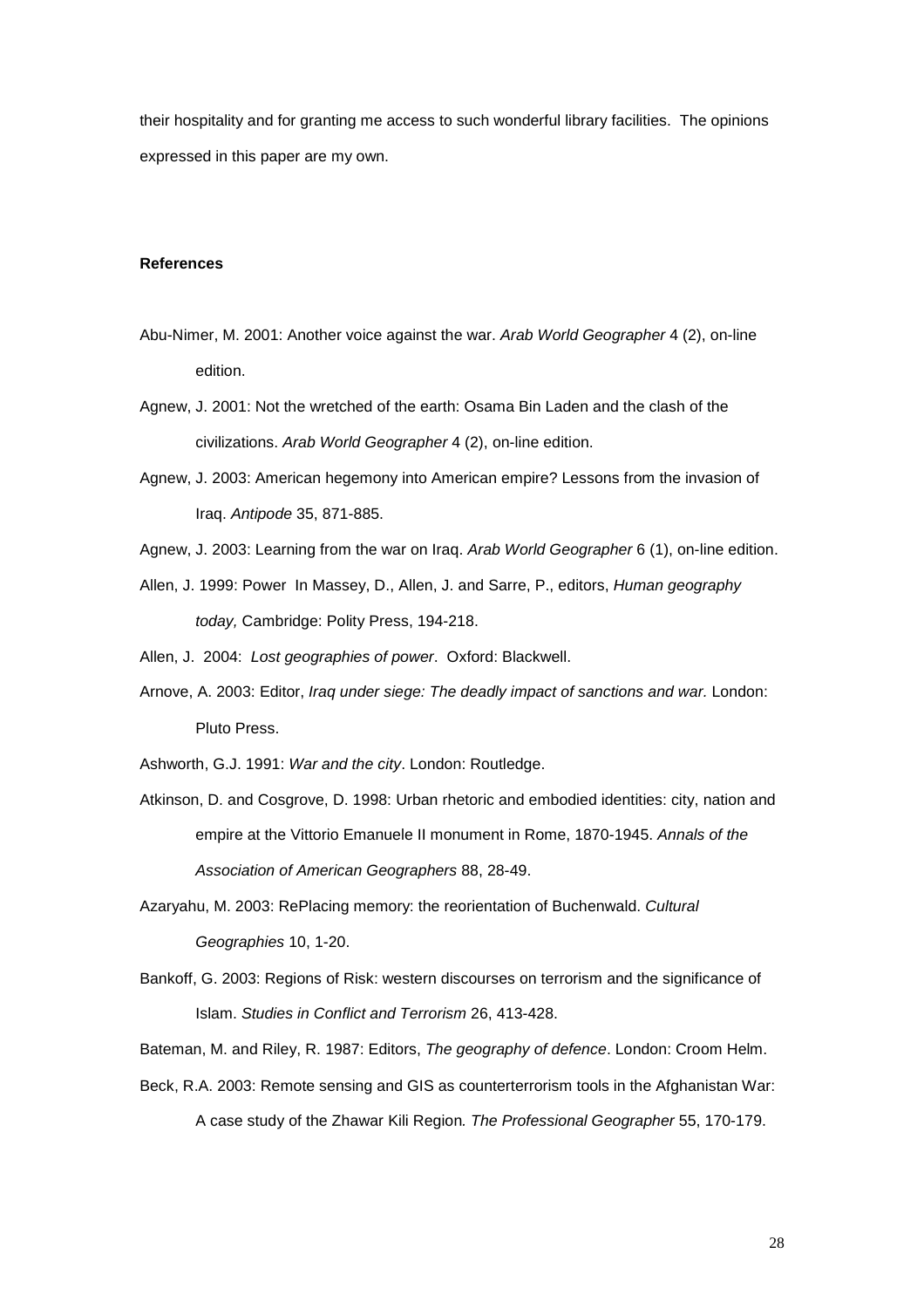- Bell, M., Butlin, R. and Heffernan, M. 1995: Editors, Geography and imperialism, 1820-1940. Manchester: Manchester University Press.
- BICC: Bonn International Centre for Conversion 2005: Conversion survey 2005: Global disarmament, demilitarization and demobilization. Baden-Baden, Nomos Verlagsgesellschaft.
- Bishop, R. and Phillips, J. 2002: Unmanning the homeland. International Journal of Urban and Regional Research 26, 620-625.
- Bitzinger, R. 2003: Editor, Towards a brave new arms industry? The decline of the second-tier arms-producing countries and the emerging international division of labour in the defence industry. Oxford: Oxford University Press.
- Brand, U. and Hirsch, J. 2004: In search of emancipatory politics: the resonances of Zapatism in western Europe. Antipode 36, 371-382.
- Brömmelhörster, J. 2000: Editor, Demystifying the peace dividend. Baden-Baden, Nomos Verlagsgesellschaft.
- Brunn, S. 2004: Editor, 11 September and its aftermath: The geopolitics of terror. London: Frank Cass.
- Brzoska, M. 1999: Military conversion: the balance sheet. Journal of Peace Research 36, 131-140.
- Calhoun, C. 2002: editor, Militarism, Dictionary of the Social Sciences. Oxford: Oxford University Press.
- Campbell, D. 1984: The unsinkable aircraft carrier:American military power in Britain. London: Michael Joseph.
- Campbell, D. 1998: Writing security: US foreign policy and the politics of identity. Revised edition. Minneapolis, University of Minnesota Press.
- Carlton, E. 2001: Militarism: rule without law, Aldershot: Ashgate.
- Cawley, R.M. and Lawrence, R.M. 1995, National security policy and federal lands policy, or, the greening of the Pentagon. In Crotty, W. editor, Post-Cold War policy: The social and domestic context, Chicago: Nelson Hall, 274-292.
- Ceceña, A.E. 2004: The subversion of historical knowledge of the struggle: Zapatistas in the twenty-first centure. Antipode 36, 361-370.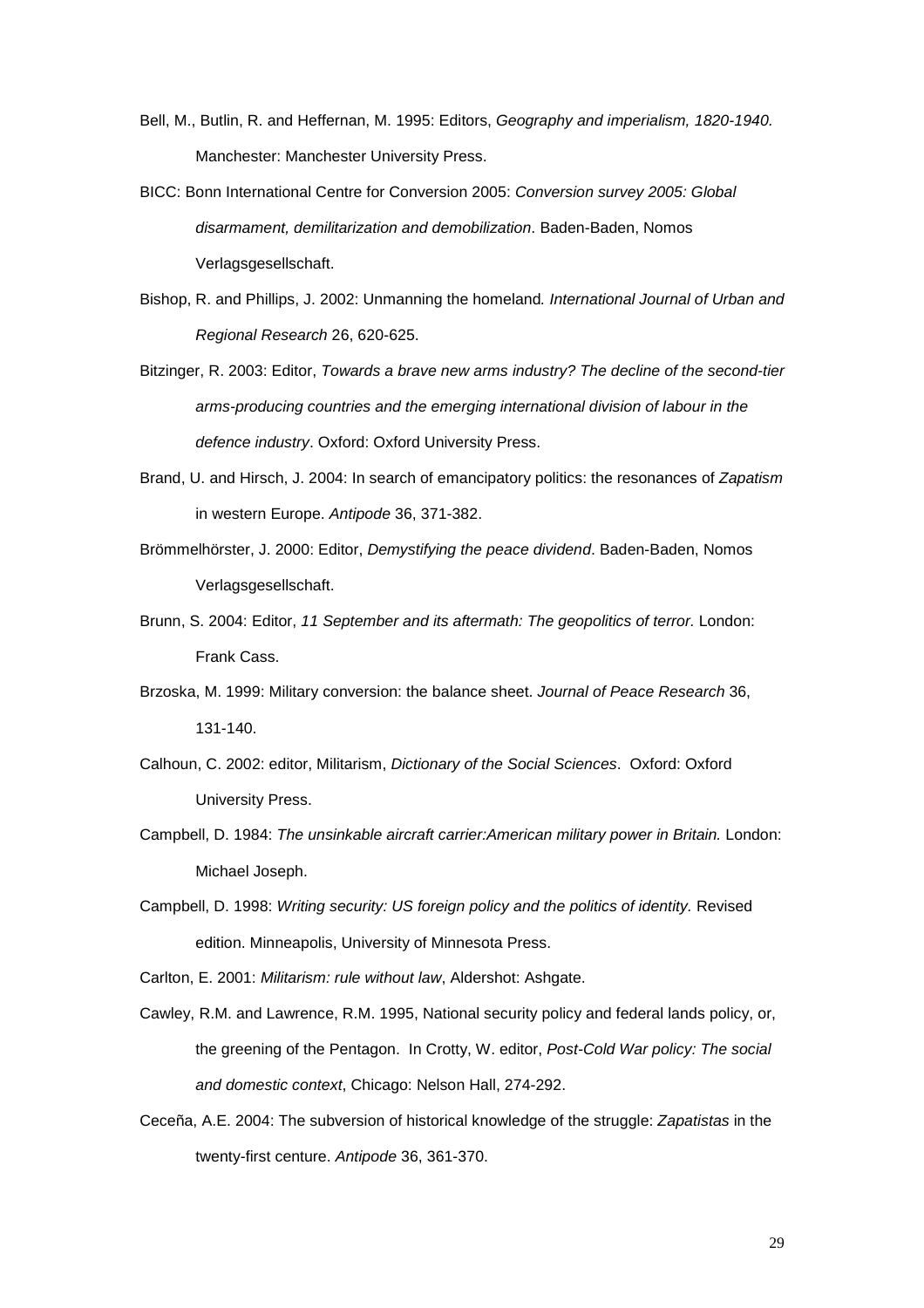- Charlesworth, A. 2004: A corner of a foreign field that is forever Spielberg's: understanding the moral landscapes of the site of the former KL Płaszow, Kraków. Cultural Geography 11, 291-312.
- Charlesworth, A. and Addis, M. 2002: Memorialisation and the ecological landscapes of Holocaust sites: the cases of Plaszow and Auschwitz-Birkenau. Landscape Research 27, 229-251.
- Childs, J. 1998: The military use of land: A history of the defence estate. Bern: Peter Lang AG.
- Cloke, P. and Johnston, R. 2005: Spaces of geographical thought: deconstructing human geography's binaries. London: Sage.
- Cloud, J. 2002: American cartographic transformations during the Cold War. Cartography and Geographic Information Science 29, 261-282.
- Clout, H. 1997: War and recovery in the countryside of north-eastern France: the example of the Meurthe-et-Moselle. Journal of Historical Geography 23, 164-186.
- Clout, H. 1999: Destruction and revival: the example of Calvados and Caen, 1940-1965. Landscape Research 24, 117-139.
- Clout, H. 2004: Review of Boulanger, P.,2002, La Geographie militaire française, 1871-1939. Economica, Paris. Journal of Historical Geography 30, 188-190.
- Clout, H. and Gosme, C. 2003: The naval intelligence handbooks: A monument in geographical writing. Progress in Human Geography 27, 153-173.
- Coaffee, J. 2003: Terrorism, risk and the city: The making of a contemporary urban landscape. London: Ashgate.
- Cohen, S. 2001: States of denial: knowing about atrocities and suffering. Cambridge: Polity.
- Cole, D.H. 1930: Imperial military geography: general characteristics of the empire in relation to defence. London: Sifton Praed.
- Collins, J.M. 1998: Military geography for professionals and the public. Washington DC, Brassey's.
- Cornish, V. 1916, Naval and military geography of the British Empire: Considered in relation to the war with Germany. London: Hugh Rees.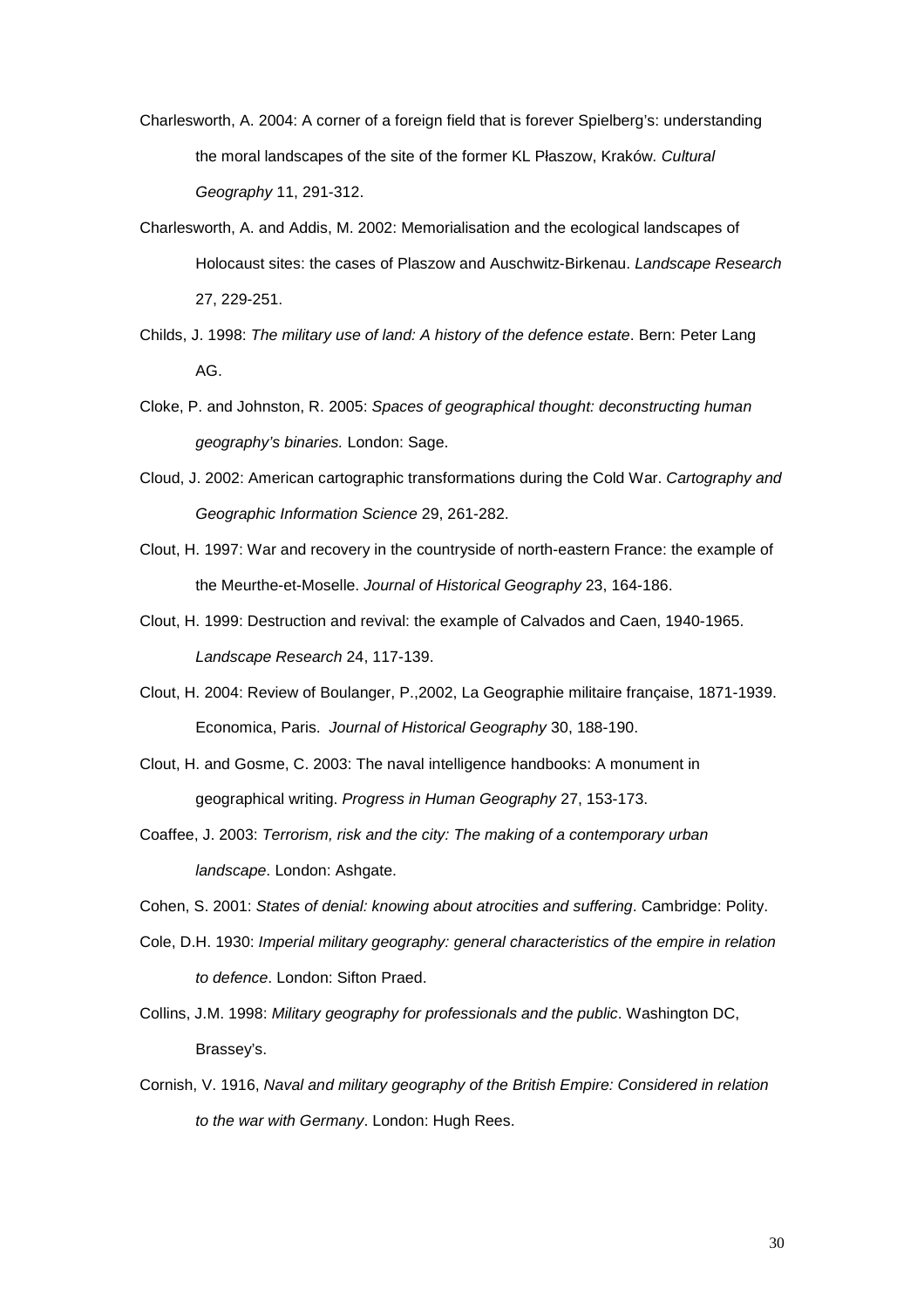- Cornish, V. 1918: The strategic geography of the Great Powers. London: George Philip and Son.
- Corson, M.W. 2000; Strategic mobility in the 21<sup>st</sup> century: projecting national power in a MOOTW environment. In Palka, E.J. and Galgano, F.A., editors, The scope of military geography: Across the spectrum from peacetime to war, New York: McGraw Hill, 233-262.
- Cutter, S.L., Richardson, D.B. and Wilbanks, T.J. 2003: Editors, The geographical dimensions of terrorism. New York: Routledge.
- Dahlman, C. 2005: Geographies of genocide and ethnic cleansing: the lessons of Bosnia-Herzegovina. In Flint, C., editor, The geography of war and peace: From death camps to diplomats. Oxford: Oxford University Press, 174-197.
- Dalby, S. 2001: Classics in human geography revisited, Commentary 1, on Hepple's 'The revival of geopolitics', (1986), Progress in Human Geography 25, 423-424.
- Dalby, S. 2002: Environmental Security Minneapolis: University of Minnesota Press.
- Dalby, S. 2003: Geopolitics, the Bush doctrine, and war on Iraq. Arab World Geographer 6 (1), on-line edition.
- Dandeker, C. 2000: Armed forces and society research in the UK: A review of British military sociology. In Kümmel, G. and Prüfert, A.D., editors, *Military sociology: The richness* of a discipline, Baden-Baden, Nomos Verlagsgesellschaft, 68-90.
- Der Derian, J. 2001: Virtuous war: mapping the military-industrial-media-entertainment network. Boulder, Westview Press.
- Dijkink, G. 2003: World police, unilateralism, and the future of a country. Arab World Geographer 6 (1), on-line edition.
- Dodds, K. and Atkinson, D. 2000: editors, Geopolitical traditions: A century of geopolitical thought. London: Routledge.
- Doxford, D. and Hill, A. 1998: Land use for military training in the UK: the current situation, likely developments and possible alternatives. Journal of Environmental Planning and Management 41, 279-97.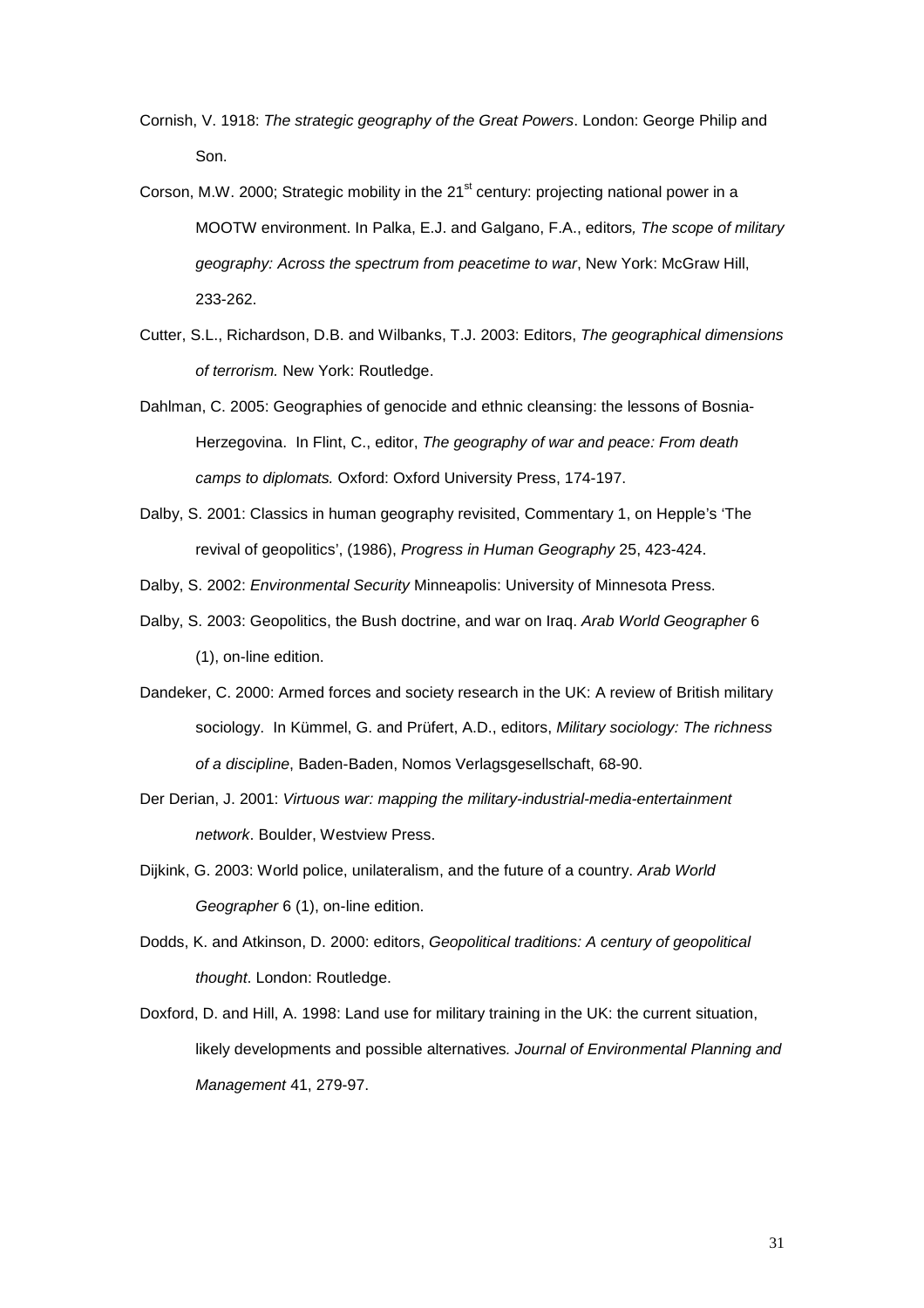- Doxford, D. and Judd, A. 2002: Army training: the environmental gains resulting from the adoption of alternatives to traditional training methods. Journal of Environmental Planning and Management 45, 279-65.
- Doyle, P. and Bennett, M. 1997: Military geography: terrain evaluation and the British Western Front, 1914-191. Geographical Journal 163, 1-24.
- Doyle, P. and Bennett, M. 1999: Military geography: the influence of terrain in the outcome of the Gallipoli Campaign, 1915. Geographical Journal 165, 12-36.
- Doyle, P. and Bennett, M. 2002: Editors, Fields of battle: Terrain in military history. Amsterdam: Kluwer.
- Driver, F. 2000: Geography militant: cultures of exploration and empire. Oxford: Blackwell.
- Duke, S. 1989: United States military forces and installations in Europe. Oxford: Oxford University Press.
- EAG/Ecotech 1996: The impact of the peace dividend on rural England. Salisbury: Rural Development Commission.
- Ek, R. 2000: A revolution in military geopolitics. Political Geography 19, 841-874.
- El-Bushra, E-S., and Muhammadain, M.M. 1992: Perspectives on the contribution of Arabs and Muslims to geography. GeoJournal 26, 157-66.
- Enloe, C. 1983: Does khaki become you? The militarisation of women's lives. London: Pluto.
- Enloe, C. 2000: Maneuvres: The international politics of militarizing women's lives. Berkeley, University of California Press.
- Ettlinger, N. and Bosco, F. 2004: Thinking through networks and their spatiality: a critique of the US (public) war on terrorism and its geographic discourse. Antipode 36, 249-271.
- Euler, C. and Welzer-Lang, D. 2000: Developing best professional practice for reducing sexual abuse, domestic violence and trafficking in militarised areas of peacetime Europe. Leeds: Research Centre for Violence, Abuse and Gender Relations, Leeds Metropolitan University, UK.
- Evinger, W.R. 1998: Directory of US military bases worldwide. Third Edition. New York: Oxryx Press.
- Fahrer, C. 2001: The geography of Egypt's Islamist insurgency. Arab World Geographer 4, on-line edition.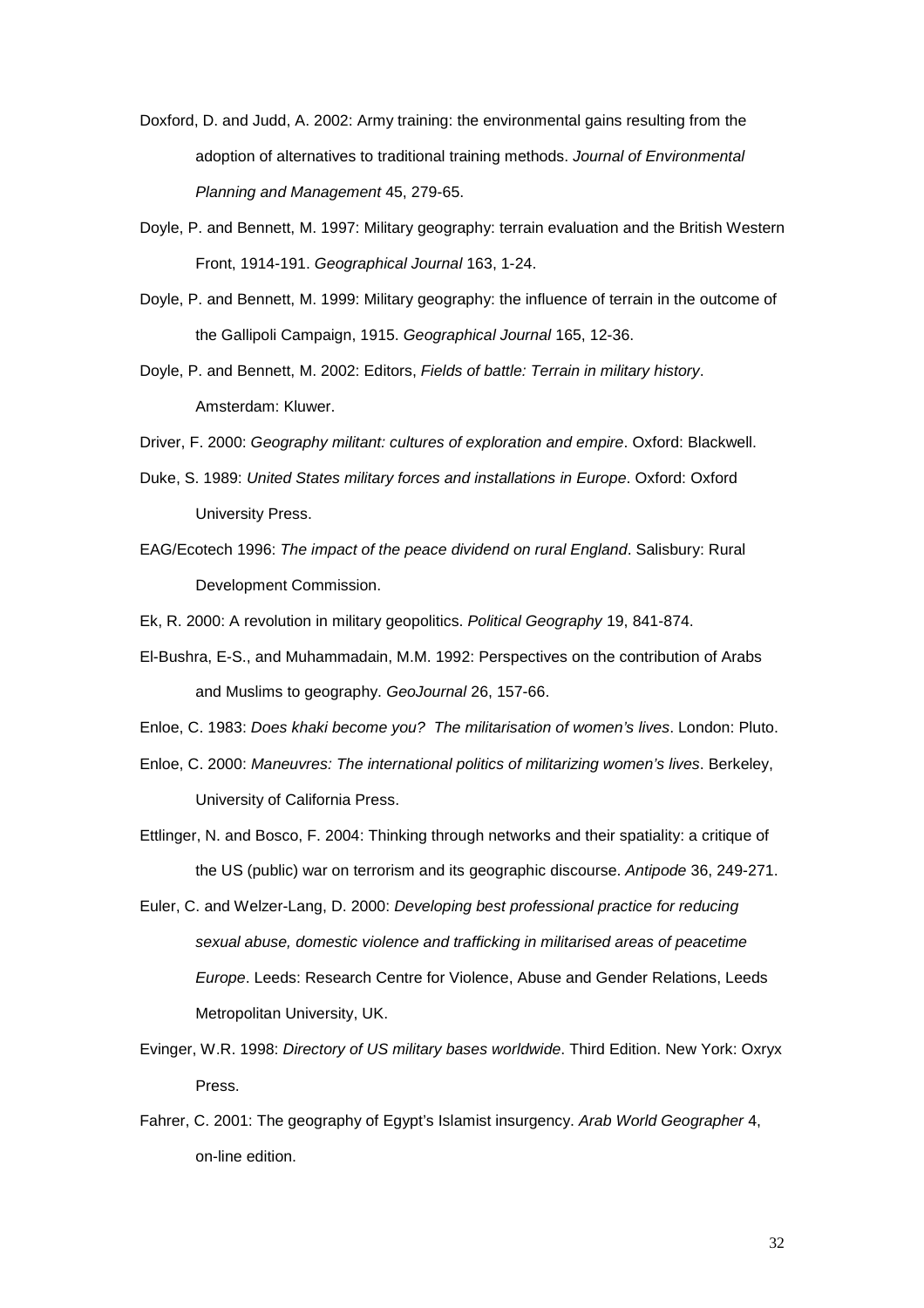- Falah, G. 1994: The frontier of criticism in Israeli geographic practice. Area 26, 1-13.
- Falah, G. 2000: Editorial. Arab World Geographer 3 (3), on-line edition.
- Falah, G. 2003: Whose war? Arab World Geographer 6 (1), on-line edition.
- Falah, G-W. 2004: Truth at war and naming the intolerable in Palestine. Antipode 36, 596- 600.
- Farhan, Y. 2003: The illegitimate and shameless war on the Iraqi homeland and the Iraqi people. Arab World Geographer 6 (1), on-line edition.
- Farish, M. 2003: Disaster and decentralisation: American cities and the Cold War. Cultural Geographies 10, 125-148.
- Ferguson, K.E. and Turnbull, P. 1998: Oh, say, can you see? The semiotics of the military in Hawaii. Minneapolis: University of Minnesota Press.
- Findlay, A.M. and Hoy, C. 2000: Global population issues: towards a geographical research agenda. Applied Geography 20, 207-219.
- Finkelstein, N. 2003: Prospects for ending the occupation. Antipode 35, 839-845.
- Flint, C. 2001: Initial thoughts towards political geographies in the wake of September 11, 2001: An introduction. Arab World Geographer 4 (2), on-line edition.
- Flint, C. 2002: Political geography: globalisation, metapolitical geographies and everyday life. Progress in Human Geography 26, 391-400.
- Flint, C. 2003a: Political Geography II: terrorism, modernity, governance and governmentality. Progress in Human Geography 27, 97-106.
- Flint, C. 2003b: Political Geography: context and agency in a multi-scalar framework. Progress in Human Geography 27, 627-636.
- Flint, C. 2003c: Terrorism and counter-terrorism: geographic research questions and agendas. The Professional Geographer 55, 161-169.
- Flint, C. 2005: editor, The geography of war and peace: From death camps to diplomats. Oxford: Oxford University Press.
- Foster, J. 2004: Creating a temenos positing 'South Africanism': national memory, landscape practice and the circulation of identity at Delville Wood. Cultural Geography 11, 259- 290.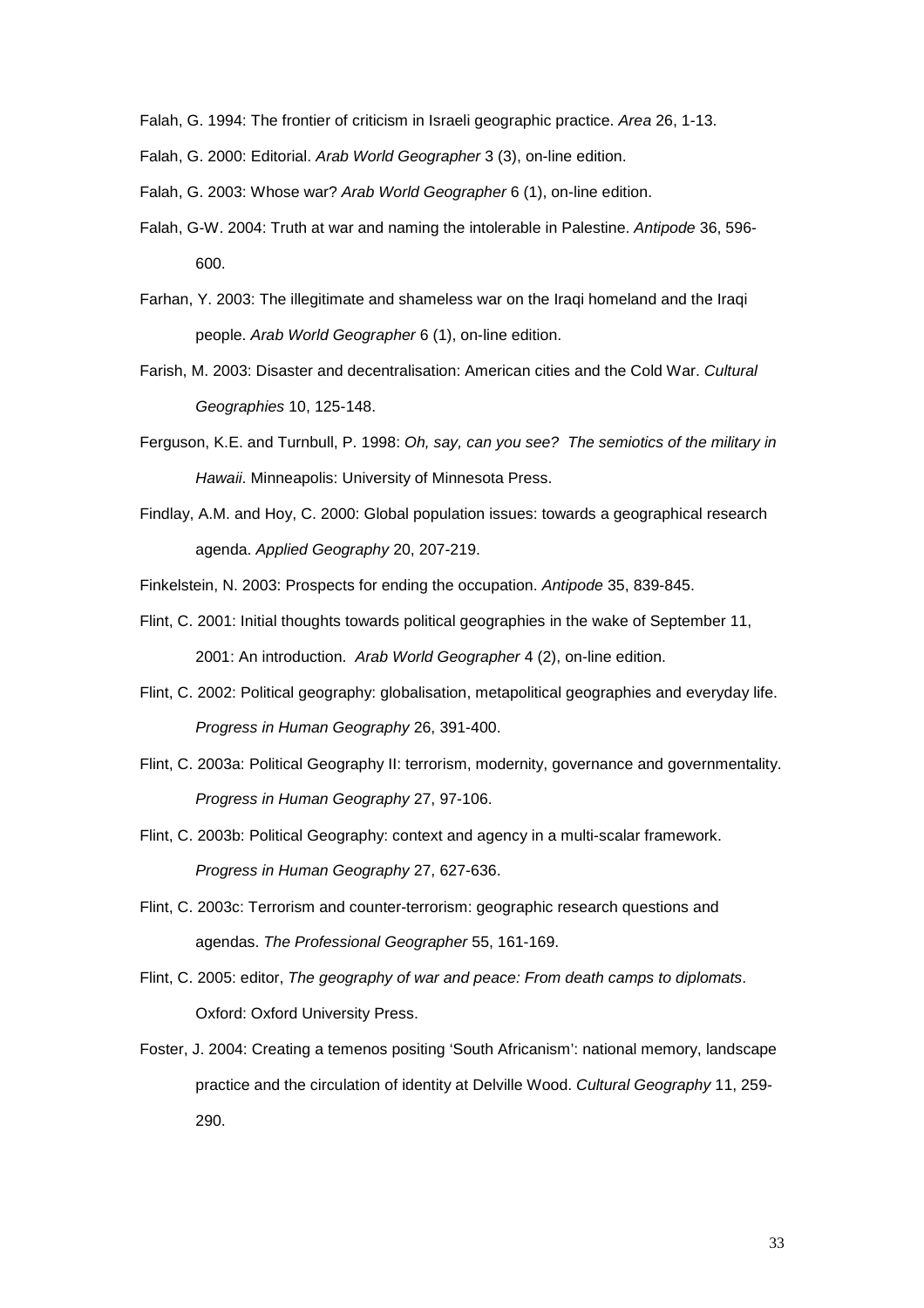- Freeman, T.W. 1980: The Royal Geographical Society and the development of geography. In Brown, E.H., editor, Geography Yesterday and Tomorrow, Oxford: Oxford University Press, 1-99.
- Galgano, F.A. 2000: Streams and the Civil War landscape: The battle for Island No.10, Mississippi River, 1862. In Palka, E.J. and Galgano, F.A., editors, The scope of military geography: Across the spectrum from peacetime to war, New York: McGraw Hill, 31-52.
- Gallaher, C. 2004: Teaching about political violence: a primer on representation. Journal of Geography in Higher Education 28, 301-317.
- Garcia, E. and Nemenzo, F. 1988: The sovereign quest: Freedom from foreign military bases. Quezon: Claretian Publications.
- Gerson, J. and Birchard, B. 1991: editors, The sun never sets... Confronting the network of foreign US military bases. Boston: South End Press.
- Glenn, R. 2000: Capital preservation: Preparing for urban operations in the  $21<sup>st</sup>$  century. Santa Monica: RAND.
- Godlewska, R. and Smith, N. 1994: editors, Geography and empire. Oxford: Blackwell.
- Gough, P. 2004: Sites in the imagination: the Beaumont Hamel Newfoundland Memorial on the Somme. Cultural Geographies 11, 235-258.
- Grabau, W.E. 2000: 98 Days: A geographer's view of the Vicksburg Campaign. University of Tennessee Press.
- Graham, S. 2004a: Introduction: Cities, war and states of emergency. In Graham, S., editor, Cities, war and terrorism: Towards an urban geopolitics. Oxford: Blackwell, 2-25.
- Graham, S. 2004b: Vertical geopolitics: Baghdad and after. Antipode 36, 12-23.
- Graham, S. 2004c: editor, Cities, war and terrorism: Towards an urban geopolitics. Oxford, Blackwell.
- Graham, S. 2005: Remember Fallujah: demonising place, constructing atrocity. Environment and Planning D: Society and Space 23, 1-10.
- Gray, C.H. 1997: Postmodern war: The new politics of conflict. New York: The Guilford Press. Gray, C.H. 2005: Peace, war, and computers. New York, Routledge.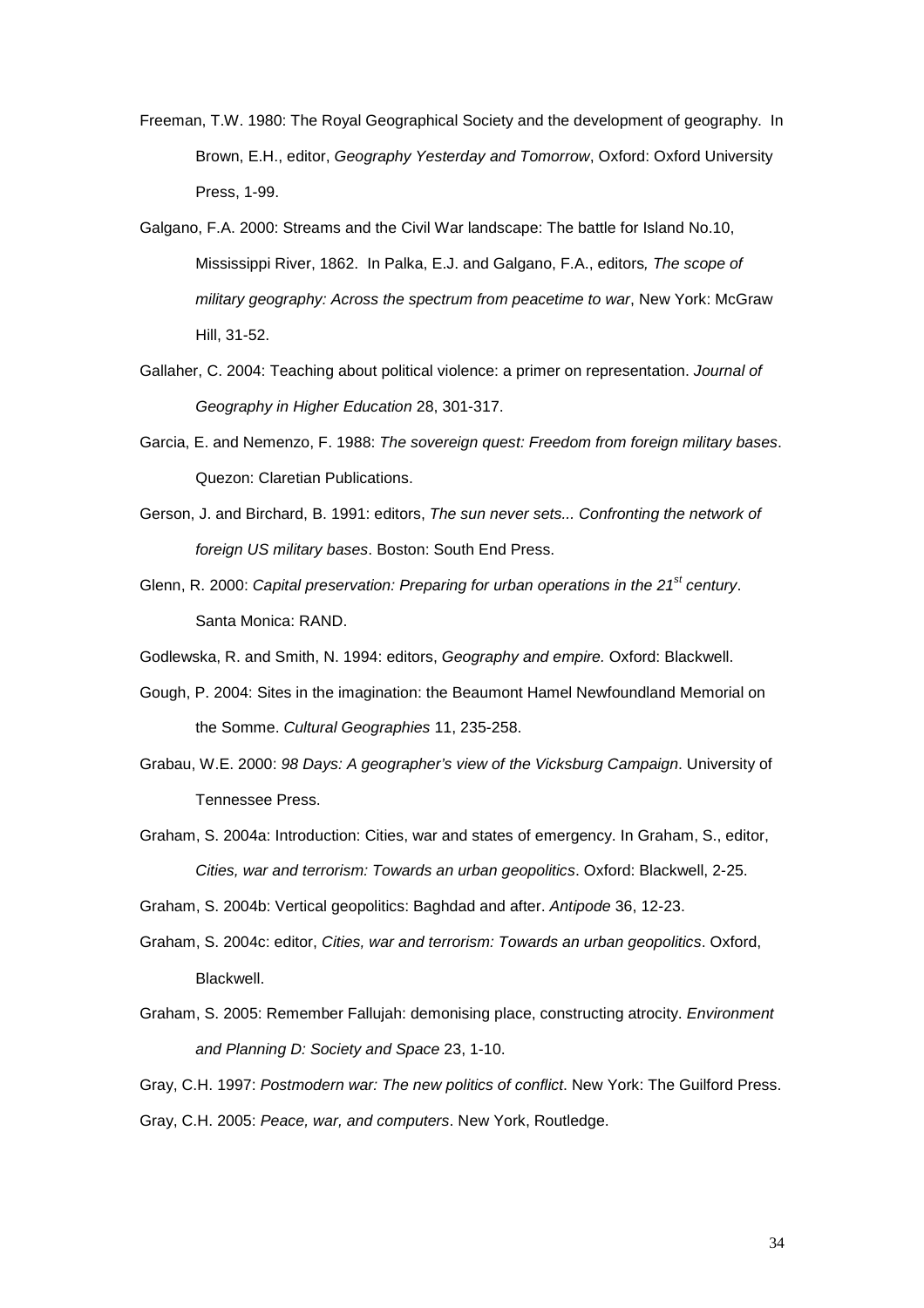- Gray, C.S. and Sloan, G. 1999: editors, Geopolitics: geography and strategy. London: Frank Cass.
- Gray, M. and Markusen, A. 1999: Colorado Springs: A military anchored city in transition. In Markusen, A., Lee, Y-S, and Di Giovanna, S., editors, Second tier cities, Minneapolis, University of Minnesota Press, 311-332.
- Gregory, D., Martin, R. and Smith, G. 1994: editors, Human Geography: Society, Space and Social Science. London: Macmillan.
- Gregory, D. 2004a: The Colonial Present. Oxford: Blackwell.
- Gregory, D. 2004b: The Angel of Iraq. Environment and Planning D: Society and Space 22, 317-324.
- Gregory, D. 2004c: Palestine under siege. Antipode 36, 601-606.
- Gregory, D. and Walford, R. 1989: editors, Horizons in human geography. London: Macmillan.
- Grossman, Z. 2002: New US military bases. Counterpunch 2<sup>nd</sup> February, on-line edition.
- Guay, T. 2001: At arm's length: The European Union and Europe's defence industry. London: Palgrave Macmillan.
- Halper, J. 2000: The struggle for control, the end of a paradigm. Arab World Geographer 3 (3), on-line edition.
- Hanafi, H. 1992: World-views of Arab geographers. GeoJournal 26, 153-56.
- Harris, C.D. 1997: Geographers in the US Government in Washington DC, during World War II. Professional Geographer 49, 245-256.
- Harvey, D. 1974: What kind of geography for what kind of public policy? Transactions of the Institute of British Geographers 63, 18-24.
- Harvey, D. 2003: The New Imperialism. Oxford: Oxford University Press.
- Heffernan, M. 1994: A state scholarship: the political geography of French international science during the 19<sup>th</sup> century. Transactions of British Geographers 19, 21-45.
- Heffernan, M. 1995: For ever England: The Western Front and the politics of remembrance in Britain. Ecumene 2, 293-323.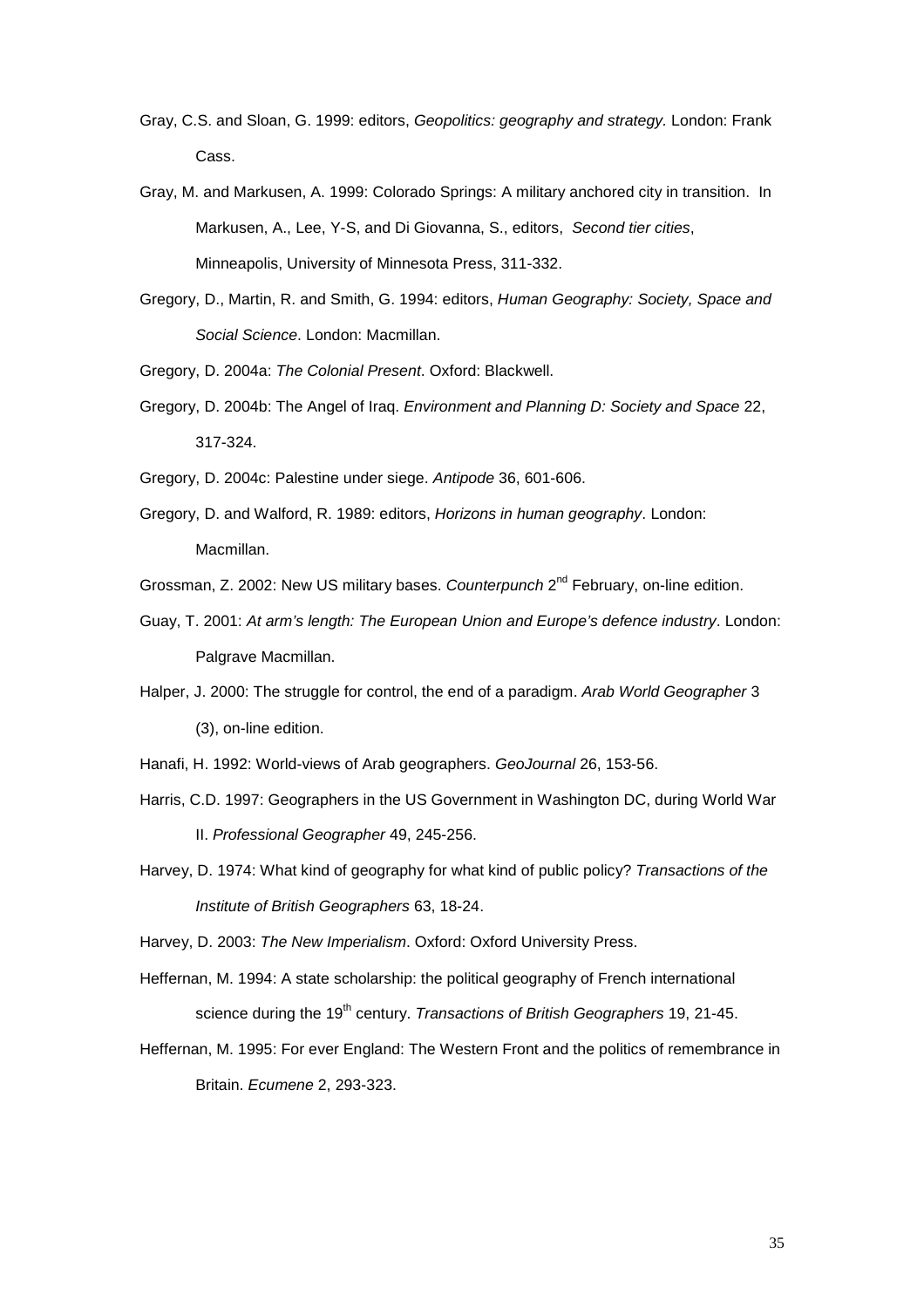Heffernan, M. 1996: Geography, cartography and military intelligence: The Royal Geographical Society and the First World War. Transactions of the Institute of British Geographers 21, 504-533.

Heffernan, M. 1998: The meaning of Europe: Geography and geopolitics. London: Arnold.

- Heffernan, M. 2000: Professor Penck's bluff: Geography, espionage and hysteria in World War I. Scottish Geographical Journal 116, 267-282.
- Henderson, J.P. 2000: Military geography of the Civil War: The Blue Ridge and Valley and Ridge province. In Palka, E.J. and Galgano, F.A., editors, The scope of military geography: Across the spectrum from peacetime to war. New York: McGraw Hill, 53- 73.
- Herl, B.K. 2000: Integrated military land management: The warfighter's terrain perspective. In Palka, E.J. and Galgano, F.A., editors, The scope of military geography: Across the spectrum from peacetime to war. New York: McGraw Hill, 411-436.
- Hewitt, K. 1987: The social space of terror: towards a civil interpretation of total war. Environment and Planning D: Society and Space 5, 445-474.

Hewitt, K. 1997: Regions of risk: A geographical introduction to disasters. Harlow: Longman.

- Hewitt, K. 2001: Between Pinochet and Kropotkin: state terror, human rights and the geographer. The Canadian Geographer 45, 338-355.
- Hills, A. 2004: Future war in cities: Rethinking a liberal dilemma. London: Frank Cass.
- Hixson, W.L. 2003: The war on Iraq and American freedom. Arab World Geographer 6 (1), on-line edition.
- Hoffenberg, P.H. 2001: Landscape, memory and the Australian war experience, 1915-18. Journal of Contemporary History 36, 111-131.
- Homer-Dixon, T. 1991: On the threshold: environmental changes as causes of acute conflict. International Security 16, 76-116.

Homer-Dixon, T. 1999: Environment, security and violence. Princeton: Princeton University Press.

Hooker, M. and Knetter, M. 1999: Measuring the economic effects of military base closures. National Bureau of Economic Research Working Paper 6941. Cambridge, MA: NBER.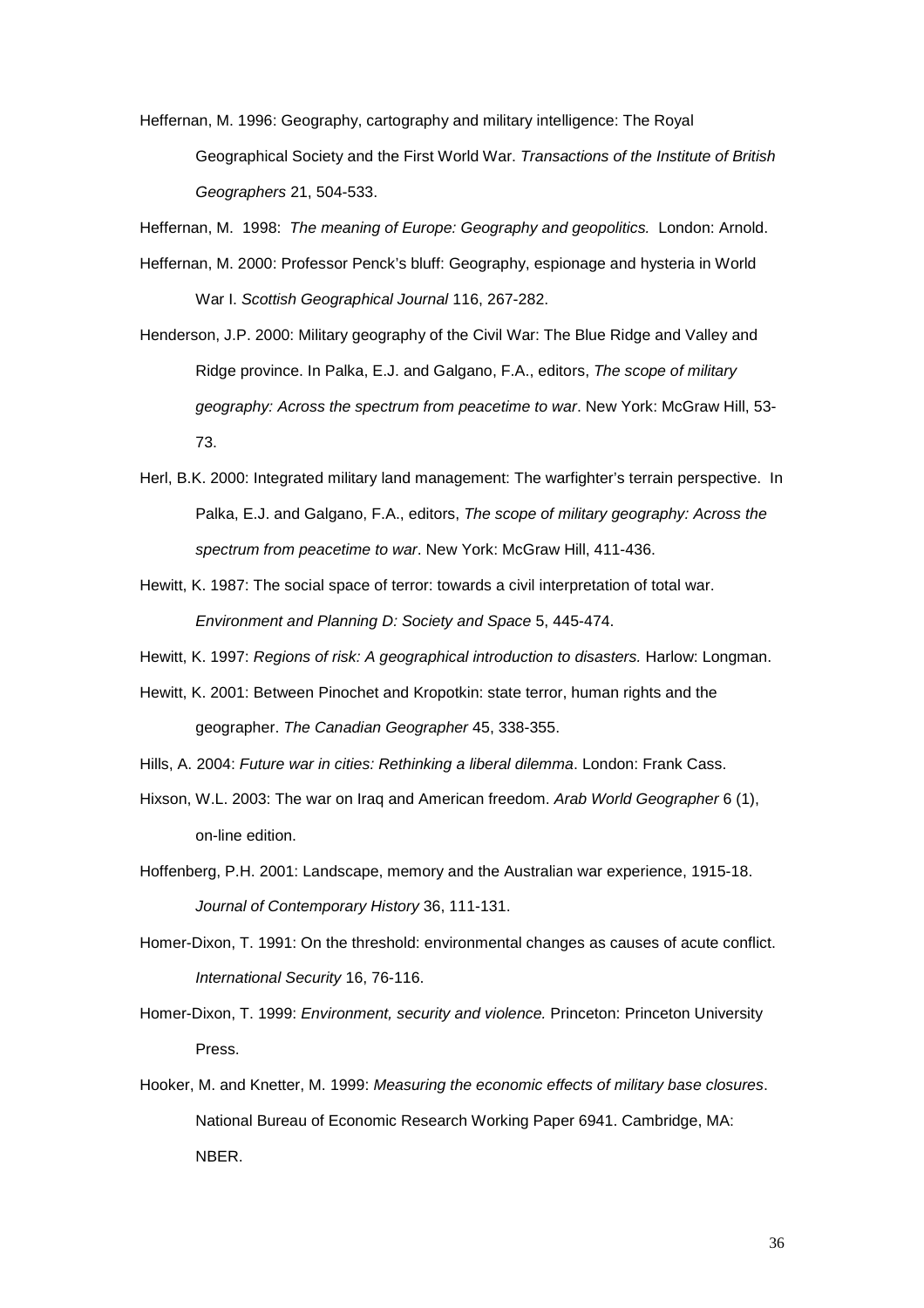Hooks, G. 2003: Military and civilian dimensions of America's regional policy, 1972-1994. Armed Forces and Society 29, 227-251.

Ignatieff, M. 2000: Virtual war: Kosovo and beyond. New York: Metropolitan Books.

- Inbar, E. and Zilberfarb, B. 1998: editors, The politics and economics of defence industries. London: Frank Cass.
- Inglis, K.S. 2005: Sacred places: War memorials in the Australian landscape. Melbourne: University of Melbourne Press.
- Isako Angst, L. 2001: The sacrifice of a schoolgirl: the 1995 rape case, discourses of power, and women's lives in Okinawa. Critical Asian Studies 33, 243-266.

Jamoul, L. 2004: Palestine – In search of dignity. Antipode 36, 581-595.

- Jauhiainen, J. 1997: Militarisation, demilitarisation and re-use of military areas: the case of Estonia. Geography 82, 118-126.
- Jhaveri, N. 2004: Petroimperialism: US oil interests and the Iraq war. Antipode 36, 2-11.
- Jones, R. and Phillips, R. 2005: Unsettling geographical horizons: exploring premodern and non-European imperialism. Annals of the Association of American Geographers 95, 141-161.
- Johnson, N. 2003: Irish nationalism and the geography of remembrance. Cambridge: Cambridge University Press.
- Johnson, C. 2004: The sorrows of empire: militarism, secrecy and the end of the republic. New York: Metropolitan Books.
- Johnston, R.J. 1981: editor, The dictionary of human geography. First edition. Oxford: Blackwell, Oxford.
- Johnston, R.J. and Claval, P. 1984: editors, Geography since the Second World War: An international survey. London: Croom Helm.
- Johnston, R.J., Gregory, D. and Smith, D.M. 1986; editors, The dictionary of human geography. Second edition. Oxford: Blackwell.
- Johnston, R.J., Gregory, D. and Smith, D.M. 1994: The dictionary of human geography. Third edition. Oxford: Blackwell.
- Johnston, R.J., Gregory, D., Pratt, G. and Watts, M. 2000: The dictionary of human geography. Fourth edition. Oxford: Blackwell.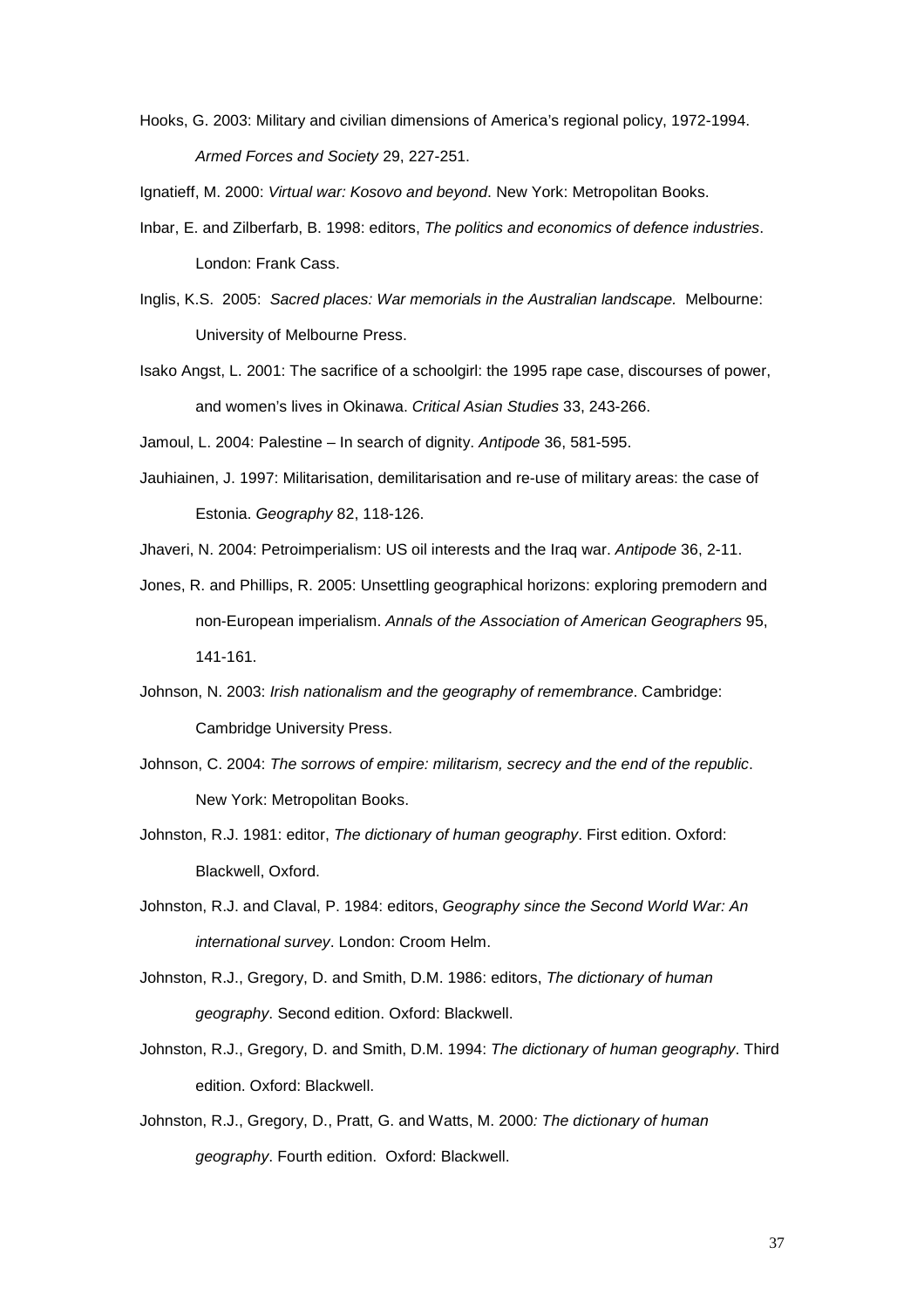- Kaldor, M. 1999: New and old war: Organized violence in a global era. Cambridge: Polity Press.
- Kaldor, M. and Schméder, G. 1997: The European rupture: the defence sector in transition. Cheltenham: Edward Elgar.
- Khamaisi, R. 2000: 'Intifada al-Aqsa' the perpetuation of the situation or a turning point in Israel's relation to its Arab-Palestinian citizens? Arab World Geographer 3 (3), on-line edition.
- Khashan, H. 2000: An Intifada for peace and against its process. Arab World Geographer 3 (3), on-line edition.
- Khashan, H. 2003: Baghdad's new Mongols. Arab World Geographer 6 (1), on-line edition.
- Kashani-Sabet, F. 1998: Picturing the homeland: geography and national identity in late nineteenth and early twentieth century Iran. Journal of Historical Geography 24, 413- 430.
- Keeble, R. 1997: Secret state, silent press: New militarism, the Gulf and the modern image of warfare. Luton: University of Luton Press.
- Kiefer, C.W. 1992: Militarism and world health. Social Science and Medicine 34, 719-724.
- Kiernan, B. 2003: 'Collateral damage' from Cambodia to Iraq. Antipode 35, 856-870.
- King, A. 1998: Memorials of the Great War in Britain: The symbolism and politics of remembrance. Oxford: Berg.
- King, W.C., Palka, E.J. and Harmon, R. S. 2004: Identifying optimum locations for tropical testing of United States Army materièl and systems. Singapore Journal of Tropical Geography 25, 92-108.
- Kliot, N. and Waterman, S. 1991: editors, The political geography of conflict and peace. London: Belhaven.
- Kuletz, V. 1998: The tainted desert: Environmental and social ruin in the American West. London: Routledge.
- Lacoste, Y. 1973: An illustration of geographical warfare: Bombing of the dikes on the Red River, North Vietnam. Antipode 5, 1-13.
- Lacoste, Y. 1976: La Géographie, ça sert, d'abord, à faire la guerre. Paris: Maspéro.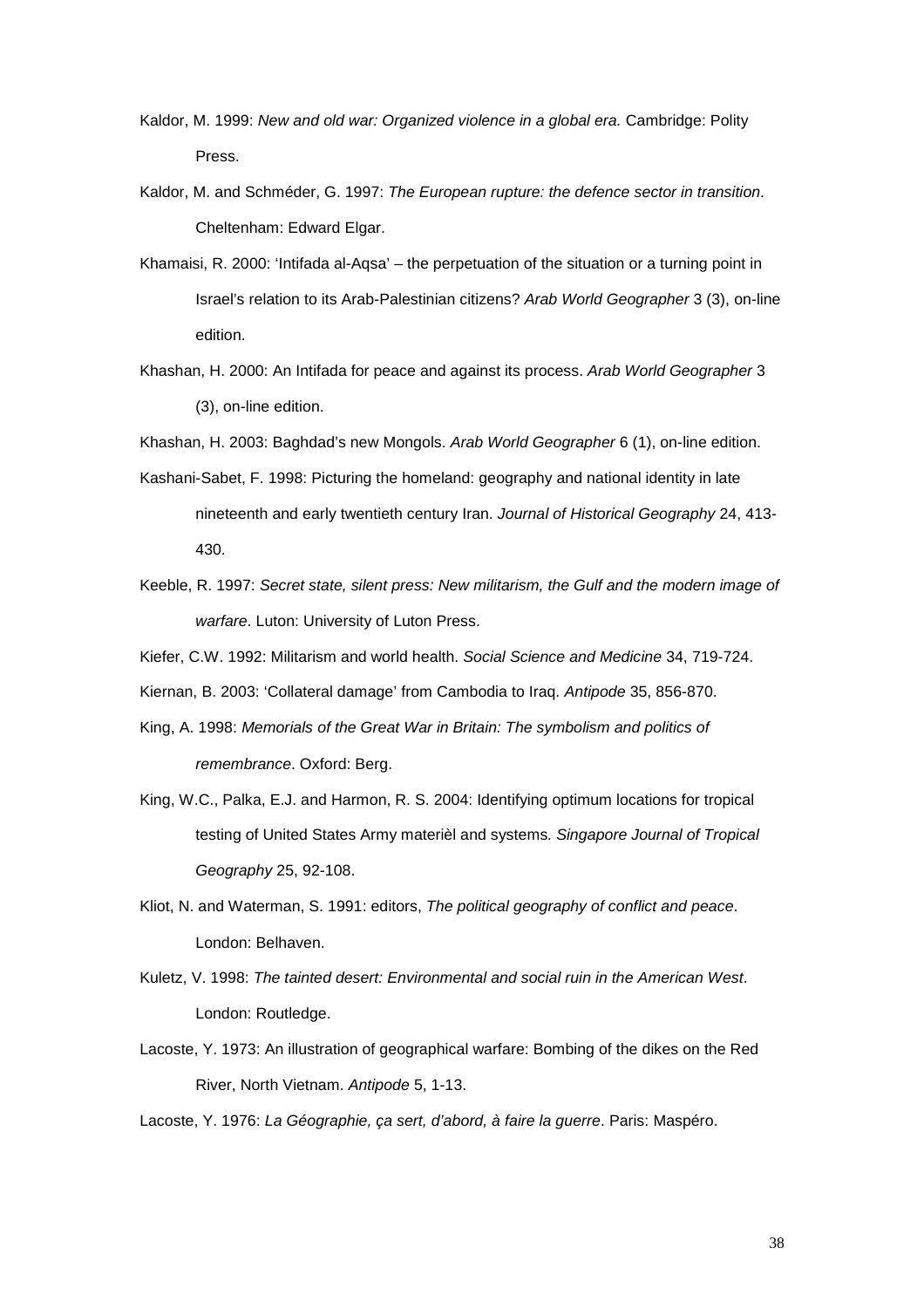- Law, R., Wolch, J. and Takahashi, L. 1993: Defense-less territory: workers, communities and the decline of military production in Los Angeles. Environment and Planning C 11, 291-315.
- Law, A. 1999: Melting the Cold War permafrost: restructuring military industry in Scotland. Antipode 31, 421-452.
- Le Billon, P. 2001: The political ecology of war: natural resources and armed conflicts. Political Geography 20, 561-84.
- Le Billon, P. 2005: Editor, The geopolitics of resource Wars: Resource dependence, governance and violence. London: Frank Cass.
- Lindberg, M. and Todd, M. 2001: Brown-, green- and blue-water fleets: The influence of geography on naval warfare, 1861 to the present. Westport: Praeger.
- Lindsay-Poland, J. 2001: US military bases in Latin America and the Caribbean. Foreign Policy in Focus 6, on-line edition.
- Livingstone, D. 1998: The geographical tradition: Episodes in the history of a contested enterprise. Oxford: Blackwell.
- Loomis, D. 1993: Combat Zoning: Military Land Use Planning in Nevada. Reno: University of Nevada Press.
- Lovering, J. 1990: Military expenditure and the restructuring of capitalism: the military industry in Britain. Cambridge Journal of Economics 14, 453-467.
- Lovering, J. 2000: Loose cannons: creating the arms industry in the  $21<sup>st</sup>$  century. In Kaldor, M., editor, Global insecurity: Restructuring the global military sector. Vol. III, London: Pinter, 147-176.
- Luke, T. and Ó Tuathail, G. 2000: Thinking geopolitical space: the spatiality of war, speed and vision in the work of Paul Virilio. In Crang, M. and Thrift, N., editors, Thinking space, London: Routledge, 360-379.
- Lumpe, L. 2000: editor, Running guns: The global black market in small arms. New York: Zed Books.
- Lustick, I.S. 2003: America's war and Osama's script. Arab World Geographer 6 (1), on-line edition.

MacDonnell, A.C. 1911: Outlines of military geography. London: Hugh Rees.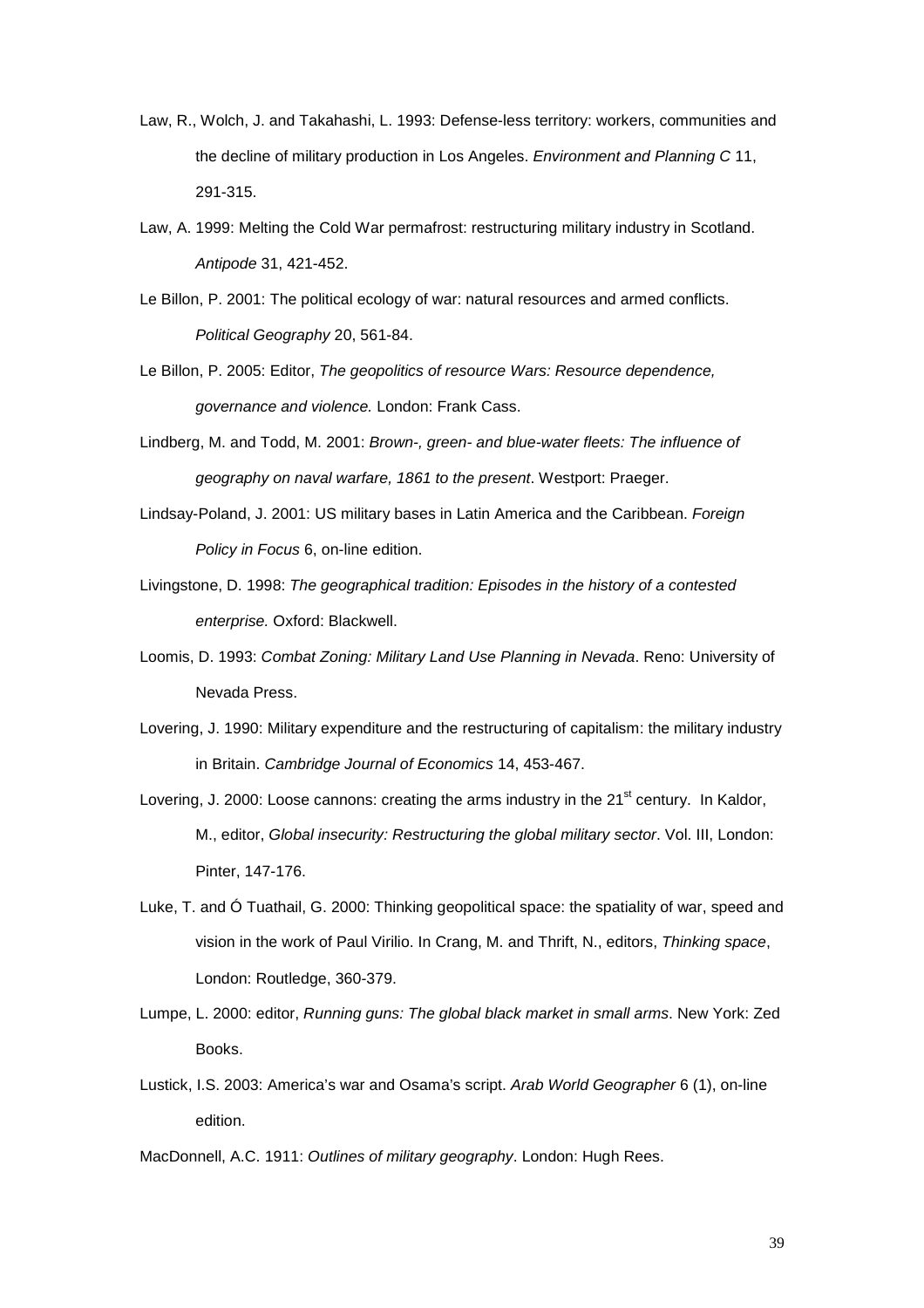Maguire, T.M. 1899: Outlines of military geography, Cambridge: Cambridge University Press. Malinowski, J. 2003: editor, Iraq: geographic perspectives. New York: McGraw Hill.

- Mamadouh, V. 1998: Geopolitics in the Nineties: one flag, many meanings. GeoJournal 46, 237-253.
- Mamadouh, V. 2005: Geography and war, geographers and peace. In Flint, C., editor, The geography of war and peace: From death camps to diplomats. Oxford: Oxford University Press, 26-60.

Mann, M. 1988: States, war and capitalism. Oxford: Blackwell.

- Markusen, A., Hall, P., Campbell, S. and Deitrick, S. 1991: The rise of the gunbelt: The military remapping of industrial America. Oxford: Oxford University Press.
- Markusen, A. and Brzoska, M. 2000: The regional role in post Cold-War military industrial conversion. International Regional Science Review 23, 3-24.
- Markusen, A. and Serfati, C. 2000: Remaking the military industrial relationship: A French-American comparison. Defence and Peace Economics 11, 271-299.
- Marsden, W.E. 2000: Geography and two centuries of education for peace and international understanding. Geography 85, 289-302.
- Marshall, D. 2004: Making sense of remembrance. Social and Cultural Geography 5, 37-54.
- Massabni, M. 1977: Urban contradiction and civil war: the destruction of the slum of Quarantina in Beirut. International Journal of Urban and Regional Research 1, 132- 144.
- Massey, D., Allen, J. and Sarre, P. 1999: Human geography today. Cambridge: Polity.
- Marston, S. and Rouhani, F. 2001: Teaching and learning the lesson of complexity. Arab World Geographer 4 (2), on-line edition.
- May, E.S. 1909: An introduction to military geography. London: Hugh Rees.
- Mayhew, R. 2000: Enlightenment geography: the political languages of British geography, 1650-1850. Basingstoke: Macmillan.
- McColl, R.W. 2000: On a razor's edge: opportunity lost or opportunity gained? Arab World Geographer 3 (3), on-line edition.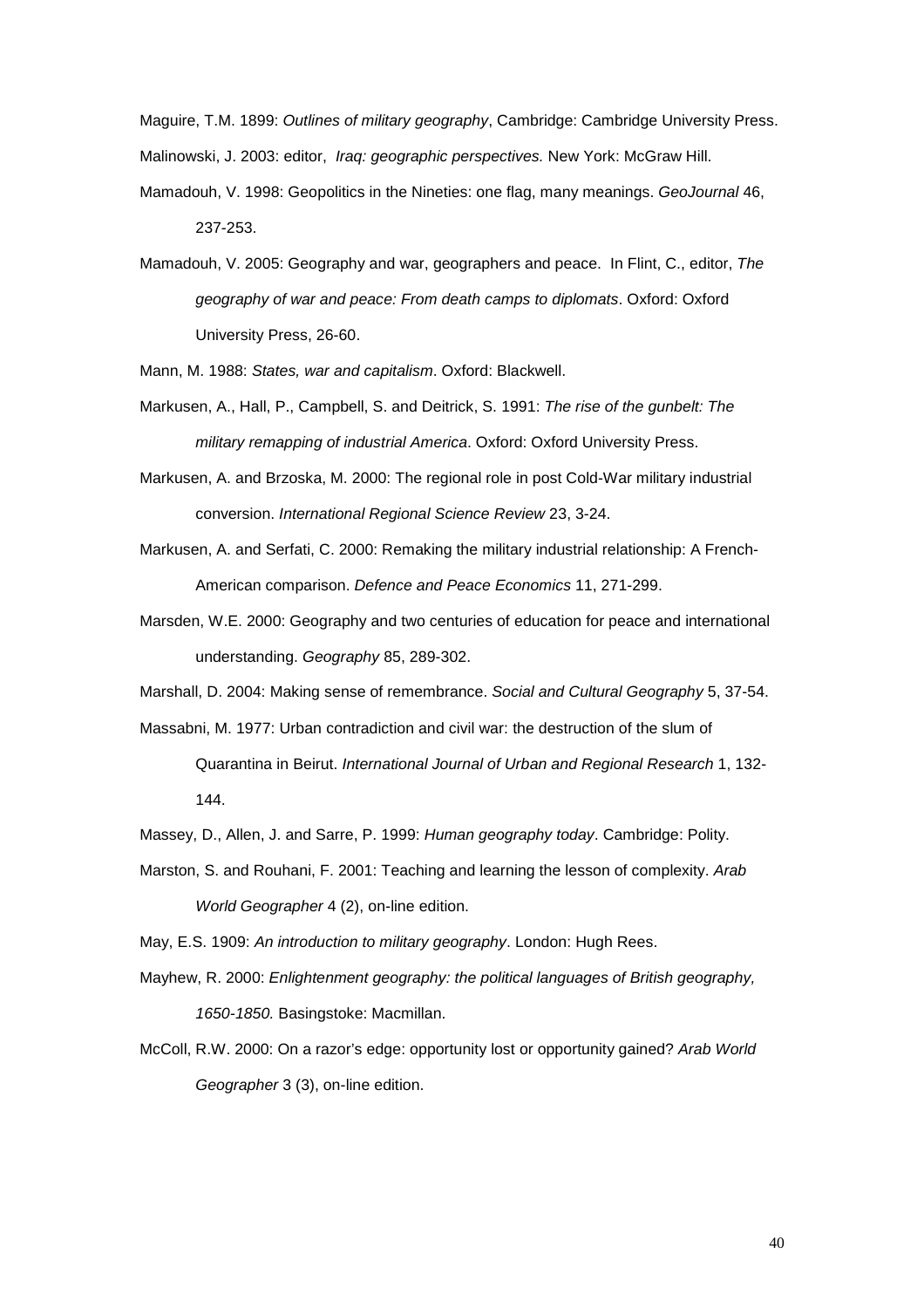McColl, R.W. 2001: The law of unintended consequences: reflections on some global and national changes following the events of September 11, 2001. Arab World Geographer 4 (2), on-line edition.

Melman, S. 1970: Pentagon capitalism: The political economy of war. New York: McGraw Hill.

- Melman, S. 1988: The demilitarized society: Disarmament and conversion. Montreal: Harvest House.
- Mitchell, D. 2005: You who are the bureaucrats of empire, remember who we are. Antipode 37, 203-207.
- Morris, M. 1997: Gardens 'For ever England': Landscape, identity and the First World War British cemetaries on the Western Front. Ecumene 4, 410-433.
- Murphy, A.B. 2003: Geopolitical perspectives on the Iraq war: emerging insights and remaining challenges. Arab World Geographer 6 (1), on-line edition.
- Mustafa, W. 2000: Al-Aqsa Intifada: why? Arab World Geographer 3 (3), on-line edition.
- Mustafa, D. 2005: The terrible geographicalness of terrorism: reflections of a hazards geographer. Antipode 37, 72-92.
- Newman, D. 2000: The symbolism of space and place amongst Israelis and Palestinians. Arab World Geographer 3 (3), on-line edition.
- Niedenthal, J. 2001: For the good of mankind: A history of the people of Bikini and their islands. Second Edition. Micronitor: Bravo Publishers.
- Nijman, J. 2001: New York city and the geopolitical transition. Arab World Geographer 4 (2), on-line edition.
- Nokkentved, N.S. 2004: Desert wings: Controversy in the Idaho desert. Washington: Washington State University Press.
- Nolte, R. 2000: Reflections of a long-time observer. Arab World Geographer 3 (3), on-line edition.
- Okazawa-Rey, M. 1997: Amerasian children of GI Town: A legacy of US militarism in South Korea. Asian Journal of Women's Studies 3, 71-102.
- O'Loughlin, J. and Anselin, L. 1992: The geography of international conflicts; theory and methods. In Ward, M.D., editor, The new geopolitics. Philadelphia: Gordon and Breach, 11-38.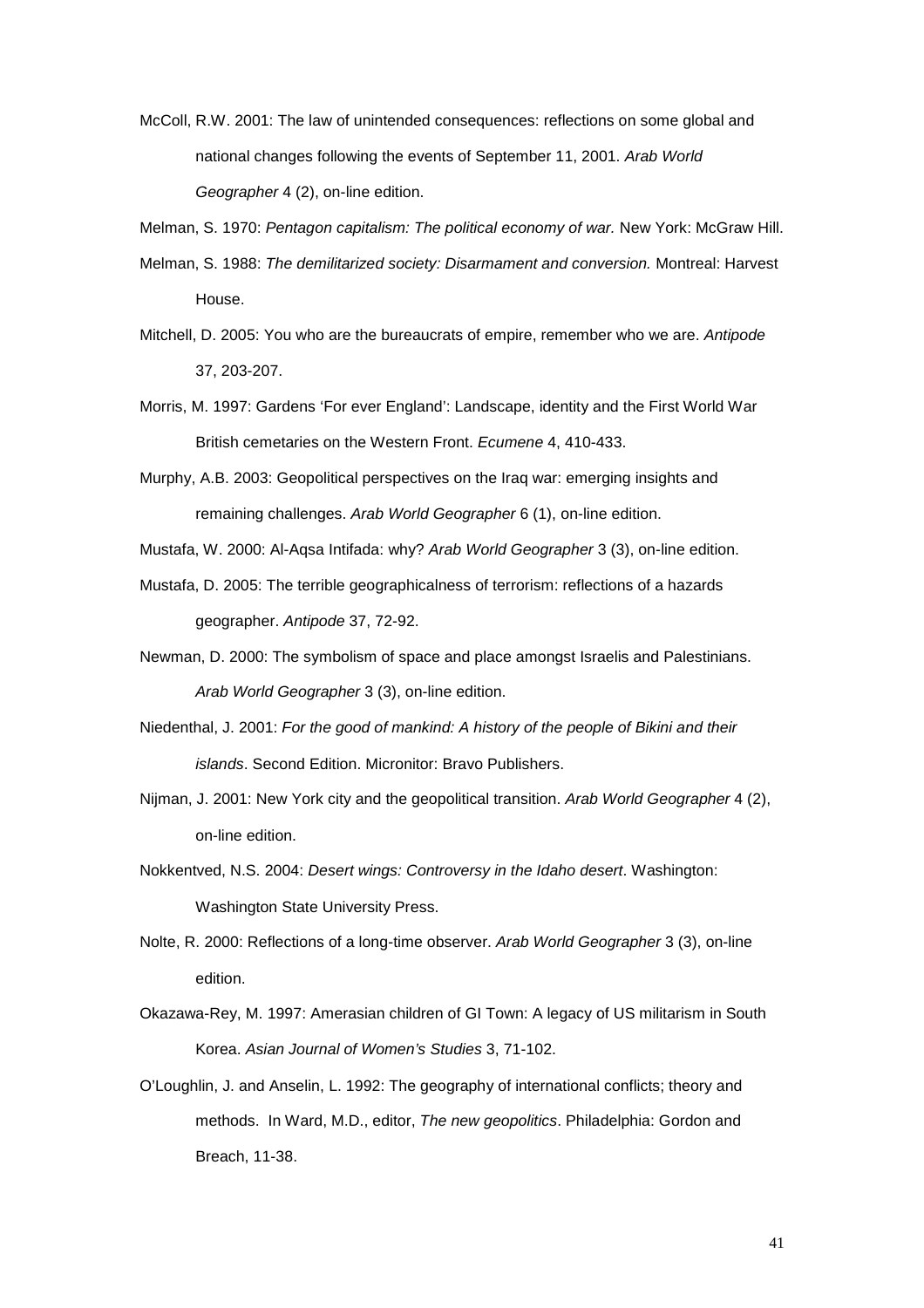- O'Loughlin, J. and van der Wusten, H. 1993: The political geography of war and peace. In Taylor, P.J., editor, Political geography of the twentieth century. London: Belhaven, 63-113.
- O'Sullivan, P. 1991: Terrain and tactics. New York: Greenwood Press.
- O'Sullivan, P. 2001: The geography of war in the post Cold War world. Lampeter, Edward Mellen.
- O'Sullivan, P. and Miller, J.W. 1983: The geography of warfare. London: Croom Helm.
- Ó Tuathail, G. 1996: Critical geopolitics: The politics of writing global space. London: Routledge.
- Ó Tuathail, G. 2003: 'Just out looking for a fight': American affect and the invasion of Iraq. Antipode 35, 856-870.
- Ó Tuathail, G. and Dalby, S. 1998: Rethinking geopolitics. London: Routledge.
- Ó Tuathail, G. and Dahlman, C. 2004: The effort to reverse ethnic cleansing in Bosnia-Herzegovina: the limits of returns. Eurasian Geography and Economics 45, 439-464.
- Palka, E.J. and Galgano, F.A. 2000: editors, The scope of military geography: Across the spectrum from peacetime to war. New York: McGraw Hill.
- Palka, E.J. 2004a: editor, Afghanistan: Geographic perspectives. New York: McGraw Hill.
- Palka, E.J. 2004b: editor, North Korea: Geographic perspectives. New York: McGraw Hill.
- Palka, E.J. 2004c: Military Geography. In Gaile G.L. and Willmott, C.J., editors, Geography in America at the dawn of the twenty-first century. Oxford: Oxford University Press.
- Parai, L., Solomon, B. and Wait, T. 1996: Assessing the socio-economic impacts of military installations on their host communities. Defence and Peace Economics 7, 7-19.
- Parkin, S. 1997: Environmental security: issues and agenda for an incoming government. Royal United Services Institute Journal, June, 24-28.
- Peet, R. 2000; Commentary: celebrating 30 years of radical geography. Environment and Planning A 32, 951-953.
- Peltier, L.C. and Pearcy, G.E. 1966: Military geography. New Jersey: Van Nostrand.
- Pepper, D. and Jenkins, A. 1985: editors, The geography of peace and war. Oxford: Blackwell.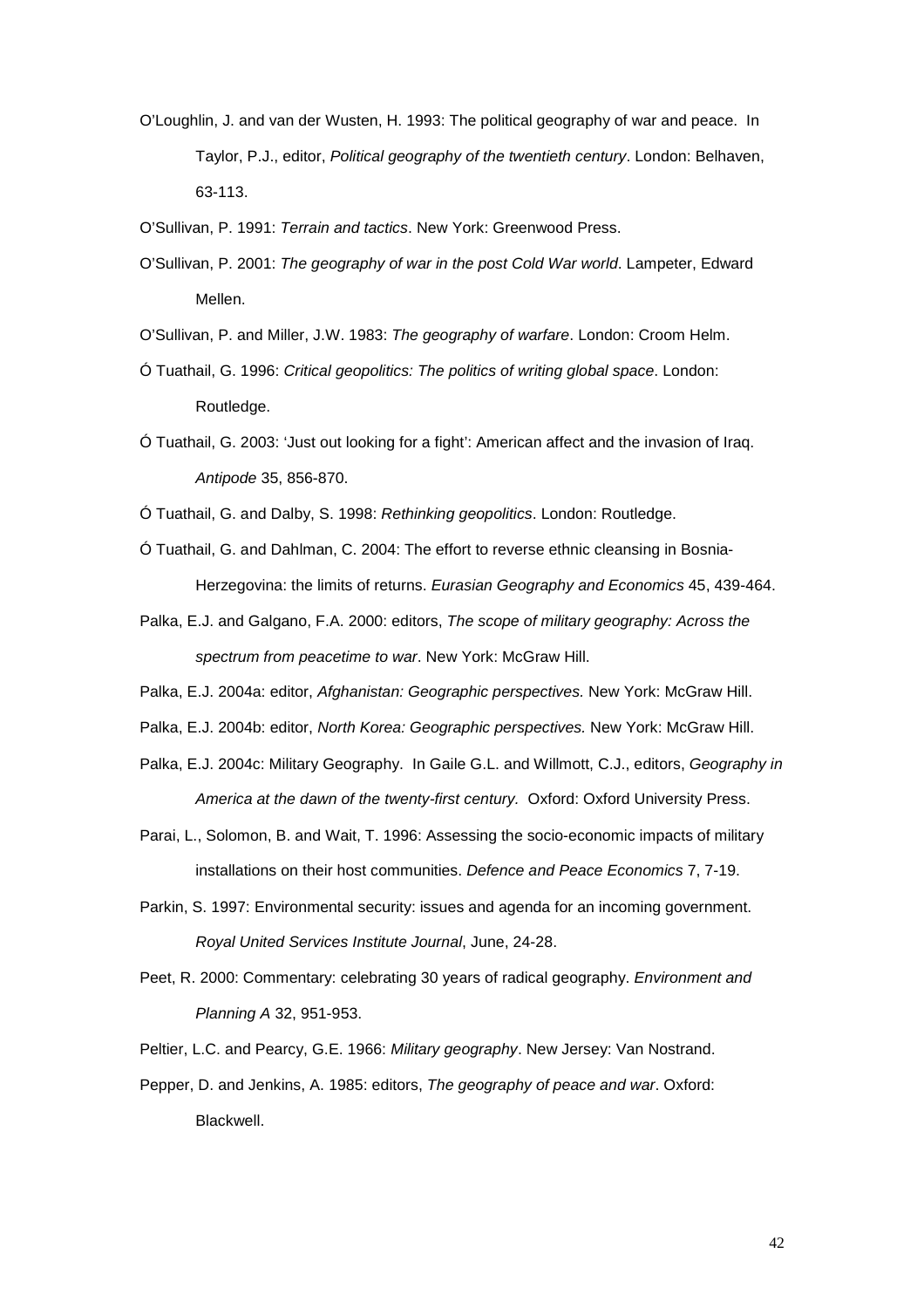- Radcliffe, S. and Westwood, S. 1996: Remaking the nation: Place, identity and politics in Latin America. London: Routledge.
- Radcliffe, S. 1999: Popular and state discourses of power. In Massey, D., Allen, J. and Sarre, P., editors, Human geography today. Cambridge: Polity Press, 219-242.
- Reuber, P. 2003: The tale of the Just War a post-structuralismt objection. Arab World Geographer 6 (1), on-line edition.
- Roberts, S., Secor, A. and Sparke, M. 2003: Neoliberal geopolitics. Antipode 35, 886-897.
- Robin, R. 2001: The making of the Cold War enemy: Culture and politics in the militaryintellectual complex. Princeton, NJ: Princeton University Press.
- Rocamora, J. 1998: The conversion of the US Subic Naval Base in the Phillipines: political and economic consequences. In Kaldor, M., Albrecht, U. and Schméder, G., editors, The end of military fordism: Restructuring the global military sector. London: Pinter, 287-311.
- Roder, W. 1973: Effects of guerrilla war in Angola and Mozambique. Antipode 5, 14-21.
- Rogers, A. and Viles, A. 2003: editors The student's companion to geography, Second Edition, Oxford: Blackwell.
- Roseneil, S. 1995: Disarming patriarchy: Feminism and political action at Greenham Buckingham: Open University Press.
- Roy, A. 2003: War talk, Cambridge, MA: South End Press.
- Rubenson, D., Weissler, R., Wong, C. and Everson, R. 1999: Does the Army have a national land strategy? Santa Monica: RAND Corporation.
- Salt, A.E.W. 1925: Military geography of the British Commonwealth. Aldershot and London: Gale and Polden.
- Sandars, C.T. 2000: America's overseas garrisons: The leasehold empire. Oxford: Oxford University Press.
- Schechla, J. 2000: Putting human rights back on the map of Palestine. Arab World Geographer 3 (3), on-line edition.
- Sharp, J. 1990: Europe after an American withdrawal: Economic and military issues. Oxford: Oxford University Press.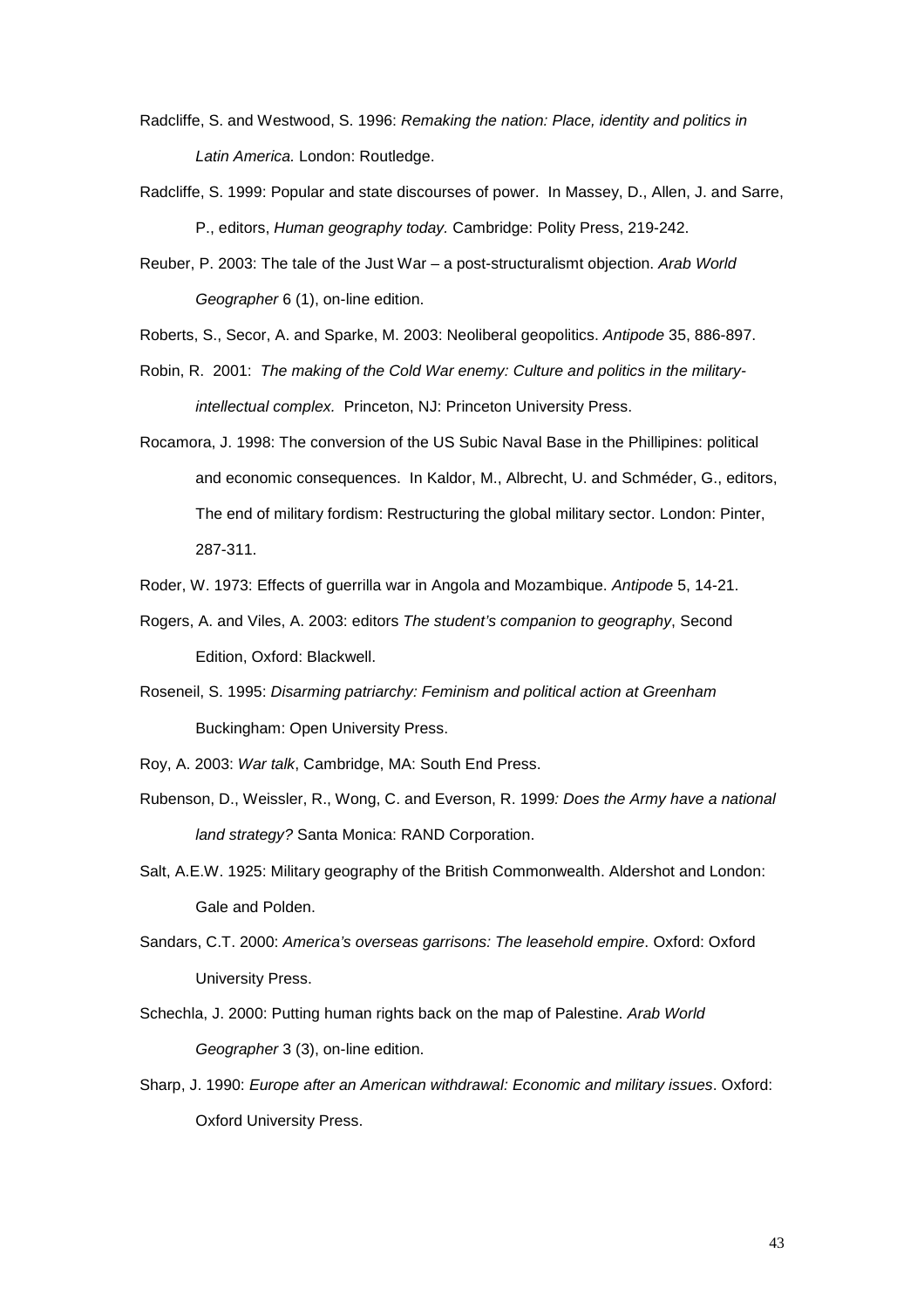Shaw, M. 1991: Post-military society: Militarism, demilitarisation and war at the end of the twentieth century. Cambridge: Polity Press.

Shepherd, E. and Barnes, T. 2003: A companion to economic geography. Oxford: Blackwell.

- Shorrock, T. 2000: Okinawa and the US military in Northeast Asia. Foreign Policy in Focus 5 (22), on-line edition.
- Shuraydi, M.A. 2003: Is devastation the price of democracy? Operation Iraqi freedom. Arab World Geographer 6 (1), on-line edition.
- Sidaway, J.D. 2003: Decentring political geographies. Arab World Geographer 6 (1), on-line edition.
- Singer, P.W. 2004: Corporate warriors: The rise of the privatized military industry. Ithaca: Cornell University Press.
- Smallman-Raynor, M. and Cliff, A. 2004: War epidemics: An historical geography of infectious diseases in military conflict and civil strife, 1850-2000. Oxford: Oxford University Press.
- Smith, G. 1993: Geopolitics. In Johnston, R.J., editor, The challenge for geography: A changing world, a changing discipline. Oxford: Blackwell, 76-99.
- Smith, D. and Smith, R. 1983: The economics of militarism. London: Pluto.
- Smith, N. 2001: Ashes and aftermath. Arab World Geographer 4 (2), on-line edition.
- Smith, N. 2002: American empire: Roosevelt's geographer and the prelude to globalization. Berkeley: University of California Press.
- Solomon, B. 1996: The socio-economic assessment of military installations using an integer programming model. Defence and Peace Economics 7, 21-32.
- Sontag, S. 2003: Regarding the pain of others. London: Hamish Hamilton.
- Sorenson, D. 1998: Shutting down the Cold War: The politics of military base closure. New York: St Martin's Press.
- Stangl, P. 2003: The Soviet war memorial in Treptow, Berlin. Geographical Review 93, 213- 236.
- Steinberg, M.K. and Taylor, M.J. 2003: Public memory and political power in Guatemala's postconflict landscape. Geographical Review 93, 449-468.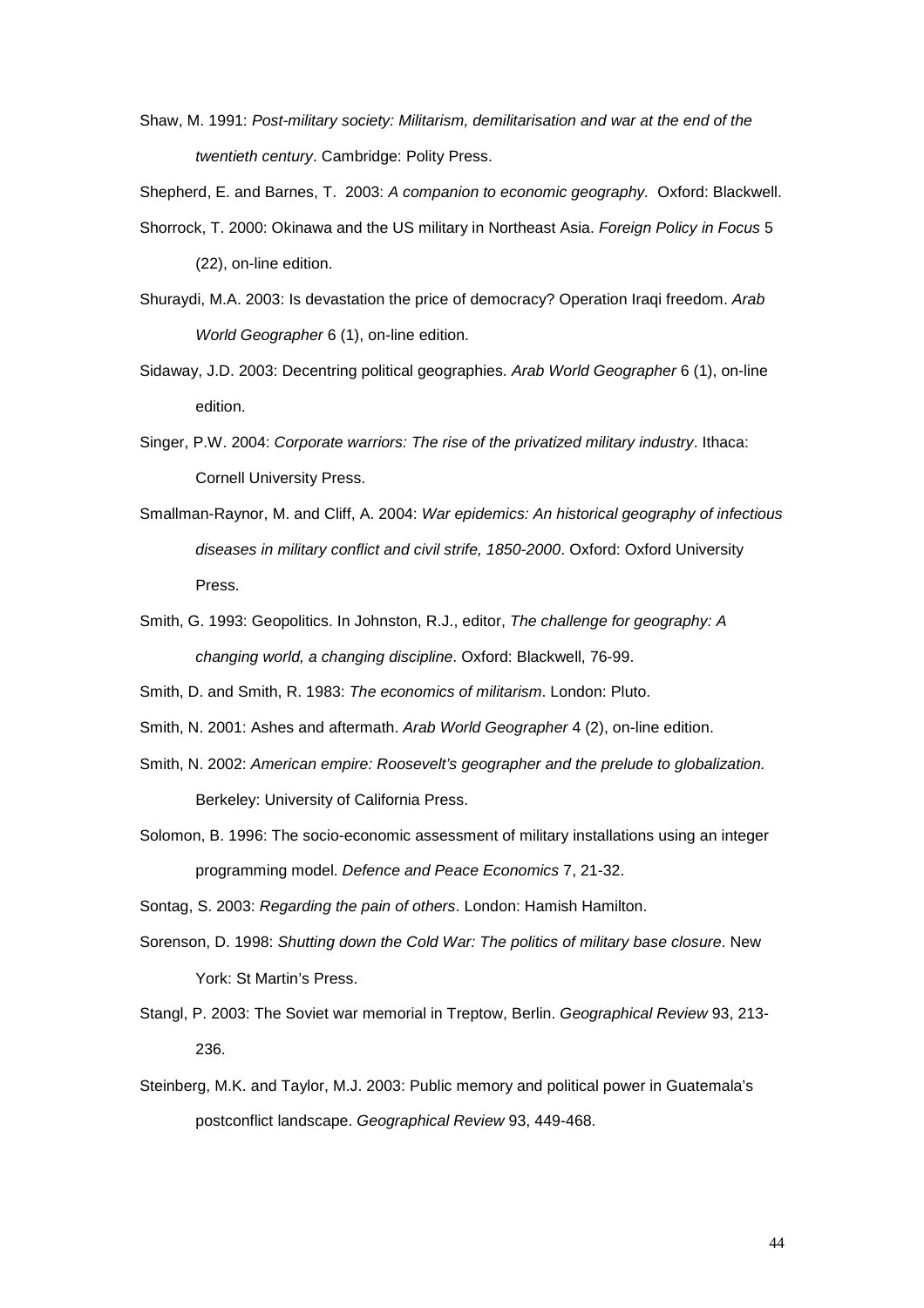- Stephenson, M. 2003: editor, Battlegrounds: Geography and the history of warfare. Washington: National Geographic.
- Stewart, F. and FitzGerald, V. and associates 2001: War and underdevelopment. Oxford: Oxford University Press.
- Stoddart, D.R. 1992: The 'new geography' and the 'new Army' in England, 1899-1914. Political Geography 11, 87-99.
- Sturdevant, S.P. and Stoltzfus, B. 1993: Let the good times roll: Prostitution and the US military in Asia. New York: New Press.
- Sullivan, D. 1998: Professionalism and Australia's security intellectuals: knowledge, power, responsibility. Australian Journal of Political Science 33, 421-440.
- Taylor, P.J. 2000: Commentary: Subtleties of power. Arab World Geographer 3 (3), on-line edition.
- Thee, M. 1980: Militarism and militarisation in contemporary international relations. In Adbjorn, E. and Thee, M., editors, Problems of contemporary militarism. London: Croom Helm, 15-35.
- Thompson, D.M. and Grubbs, J.H. 1998: Embracing cultural geography: an Army imperative. GeoJournal 44, 35-41.

Thornton, W. 2003: Cold War II: Islamic Terrorism as power politics. Antipode 35, 205-211.

- Tivers, J. 1999: 'The Home of the British Army': the iconic construction of military defence landscapes. Landscape Research 24, 303-319.
- Unwin, P.T. 1992: The place of geography, Harlow: Longman.
- Vagts, A. 1959: A history of militarism: Civilian and military. London: Hollis and Carter.
- Warf, B. 1997: The geopolitics/geoeconomics of military base closures in the USA. Political Geography 16, 541-563.
- Webster, G. 2003: Comments on war in Iraq essays. Arab World Geographer 6 (1), on-line edition.
- Westing, A. 1988: The military sector vis-a-vis the environment. Journal of Peace Research 25, 257-64.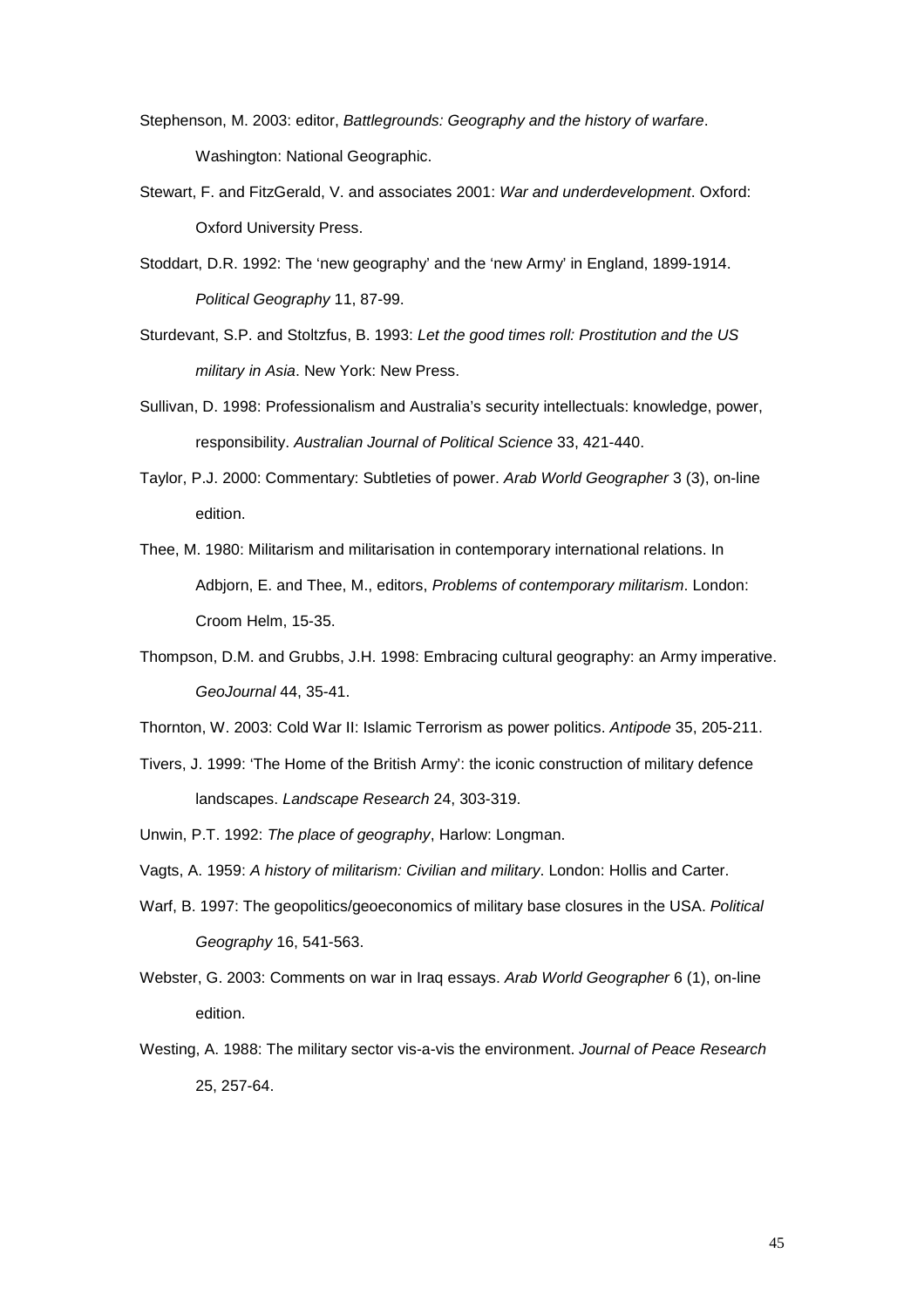- Winters, H.A. with Galloway, G, Reynolds, W. and Rhyne, D. 1998: Battling the elements: Weather and terrain in the conduct of war. Baltimore: Johns Hopkins University Press.
- Wood, D. 2001: The hidden geography of transnational surveillance: Social and technological networks around signals intelligence sites. PhD Thesis, University of Newcastle, UK.
- Woodward, R. 1999: Gunning for rural England: The politics of the promotion of military land use in the Northumberland National Park. Journal of Rural Studies 15, 17-33.
- Woodward, R. 2001: Khaki conservation: an examination of military environmentalist discourses in the British Army. Journal of Rural Studies 17, 201-217.

Woodward, R. 2004: Military geographies. Oxford: Blackwell.

Yiftachel, Y. 2004: Contradictions and dialectics: reshaping political space in Israel/Palestine: An indirect response to Lina Jamoul. Antipode 36, 607-613.

————————————————————<br><sup>1</sup> The definitions of militarism with which this paper works, and the geographical traditions and approaches with which this paper deals, are drawn primarily from Anglophone scholarship and speak directly to it. I make this point in recognition of the arguments of critical geography, with which I concur, about the need for geographers to be explicit about the situated nature of knowledge. My focus on Anglophone scholarship reflects the fact that this is the scholarly tradition which I know, and within which I work. I am confident about the claims I make, concerning the scope and trajectory and limits of this scholarship, because this is a context and praxis that is my own. There are different stories to tell about other approaches to military issues and military geographies, which may or may not correlate with the Anglo experience; think, for example, of French, Latin American, Arab and Israeli scholarship in this field – see Section II. That I mention, but do not explore. these in depth is not to imply that they are unimportant, or can somehow be incorporated within a set of arguments originating in Anglophone human geography. Indeed, the insights from scholarly traditions other than my own have been very useful. The point is that whilst there are certainly other stories to tell about militarism's geographies, coming from other geographical traditions, the fact remains that I am not the most appropriate person to explore them in detail.